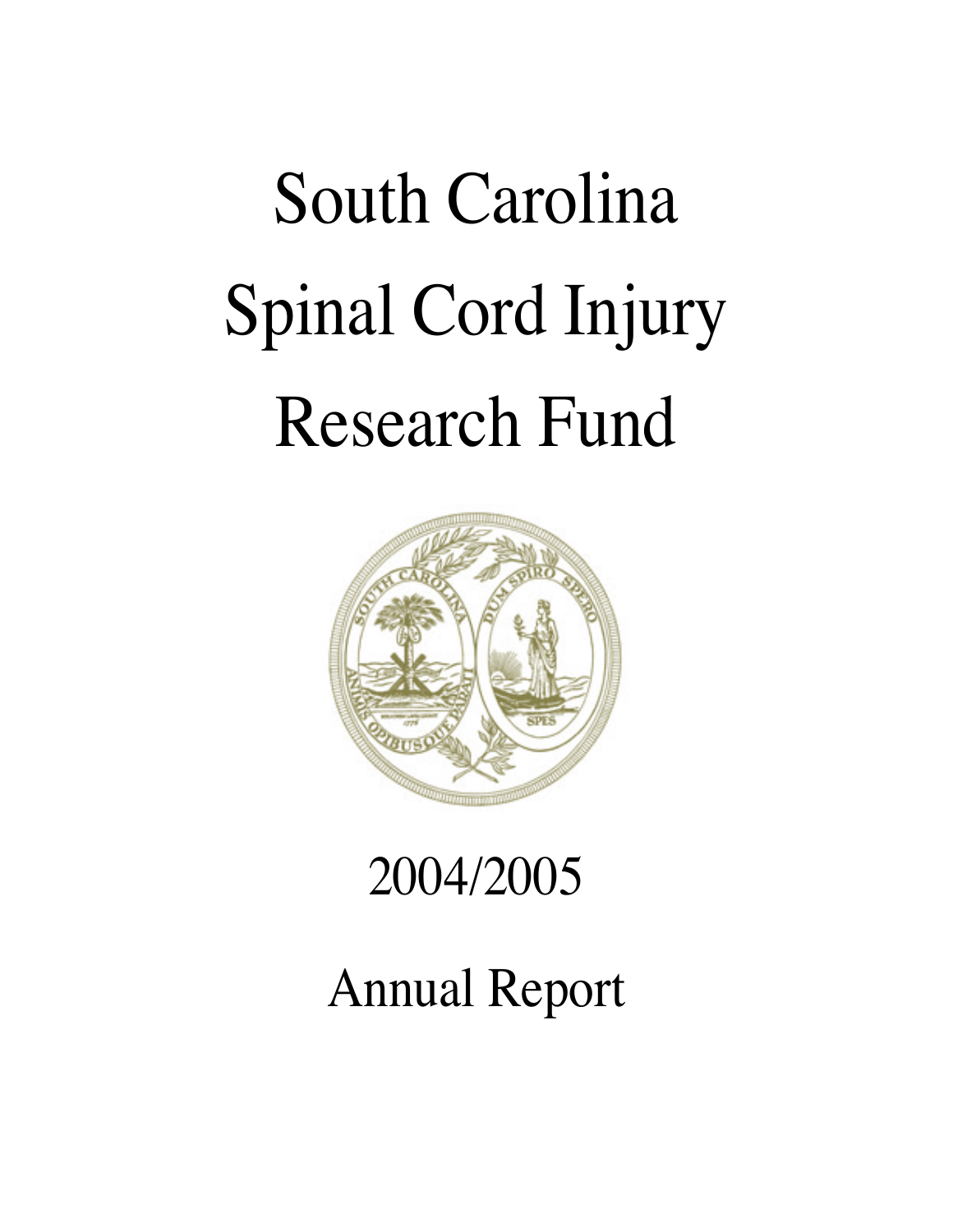

**Fund Board Members at July 2005 Meeting. Standing left to right:** Dr. Brian Cuddy (Chair), Dr. Daniel Westerkam, Dr. David Shallcross, and Dr. David Griesemer. **Seated:** new Board Member John Stevens. **Not Pictured:** Ms. Terry Peacock and Dr. Phanor Perot.



**May 2005 First Annual SCSCIRF Scientific Conference. Standing left to right:** Dr. Mark S. Kindy, Fund Associate Scientific Director; Mr. James A. Shepherd, Jr.; Dr. Scott R. Whittemore; Walker Coleman, Fund Administrator; Dr. Barth A. Green; Dr. Brian Cuddy, Fund Board Chairman **Seated:** Dr. James S. Krause, Fund Scientific Director.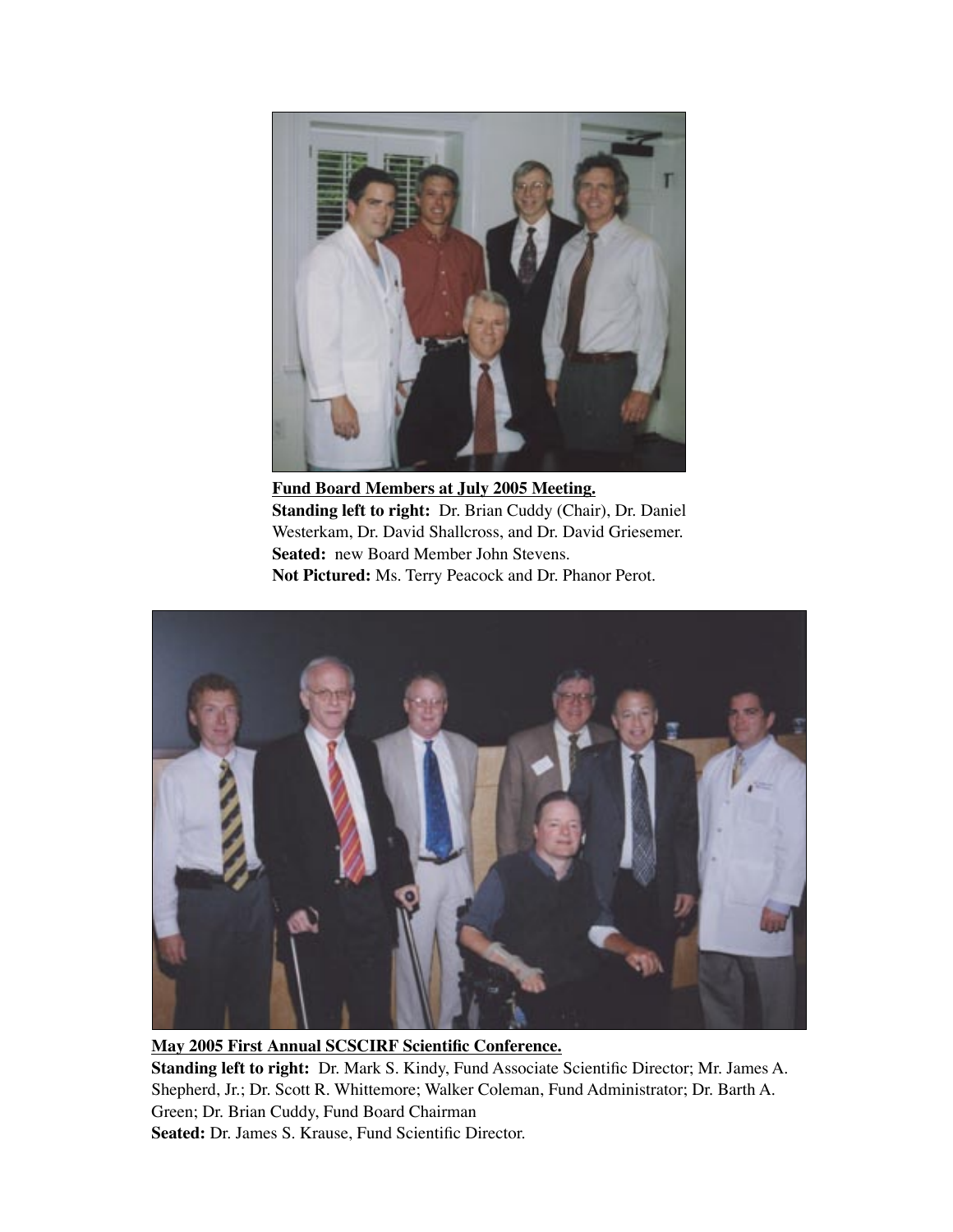## State of South Carolina Spinal Cord Injury Research Fund Board

**"Dum Spiro Spero - While I breathe I Hope"**

**BOARD Brian G. Cuddy, MD** Chairman

**David A. Griesemer, MD Terry Peacock Phanor L. Perot, MD, PhD David L. Shallcross, MD John H. Stevens, MEd W. Daniel Westerkam, MD**



**STAFF J. Walker Coleman, III, MBA** Fund Administrator **James S. Krause, PhD** Scientific Director **Mark S. Kindy, PhD** Associate Scientific Director

Medical University of South Carolina Office of the President P.O. Box 250001 Charleston, SC 29425

July 2005

Dear Friends and Supporters;

On behalf of the Board of the Spinal Cord Injury Research Fund, I am pleased to report yet another year of hard work and progress by our projects, Board, and staff. Fund facts and figures clearly document a steady advancement from the development stage into effective operations.

As of June 30, 2005, total Fund DUI collections had passed the \$ 3,000,000 mark with \$ 2,157,470 allocated/ committed and \$ 1,629,351 actually expended. Seven (7) new Round 03 projects were awarded funds. A Round 04 RFP was issued and resulted in three (3) fully approved projects as well as four (4) seed projects for possible full funding in FY 06.

Since the Fund started in 2001, thirty two (32) proposals were awarded either full or seed funding support. Eleven (11) of these completed their objectives by the end of this year or earlier, and I call attention to Part III of this Report which summarizes their accomplishments. Also in the same section is an extensive and impressive overview of additional Spinal Cord Injury related accomplishments that resulted directly or indirectly from Fund support: fourteen (14) Federal grants submitted and funded; thirty one (31) additional Federal grants grants submitted (some still pending); forty six (46) publications in professional journals; twenty six (26) additional manuscripts either in preparation or under review for publication; and sixty nine (69) invited talks and presentations. Because many funded projects are still in progress, a substantial number of additional accomplishments are forthcoming.

These figures also do not reflect the growing outreach efforts to those with SCI, their loved ones, health professionals, and researchers. A second Consumer Conference was held in Columbia, followed by the first Scientific Conference in Charleston. These successful events attracted national leaders and were attended by a total of more than 375 persons. Also of significance was the Fund special initiative to provide bridge support that will enable continuation of the South Carolina Statewide Traumatic Spinal Cord Injury Surveillance and Registry System and its essential data base as well as an opportunity to draw upon its resources for future research studies.

As we move on to even greater achievement in FY 05-06 and beyond, the Board would once again like to express special appreciation to all who have been so interested in and supportive of the Fund—particularly the S. C. Legislature, the Governor, the Medical University of South Carolina, Clemson University, and the University of South Carolina.

We look forward to an even more productive FY 05-06.

Sincerely, Brian G. Cuddy, M.D., Board Chair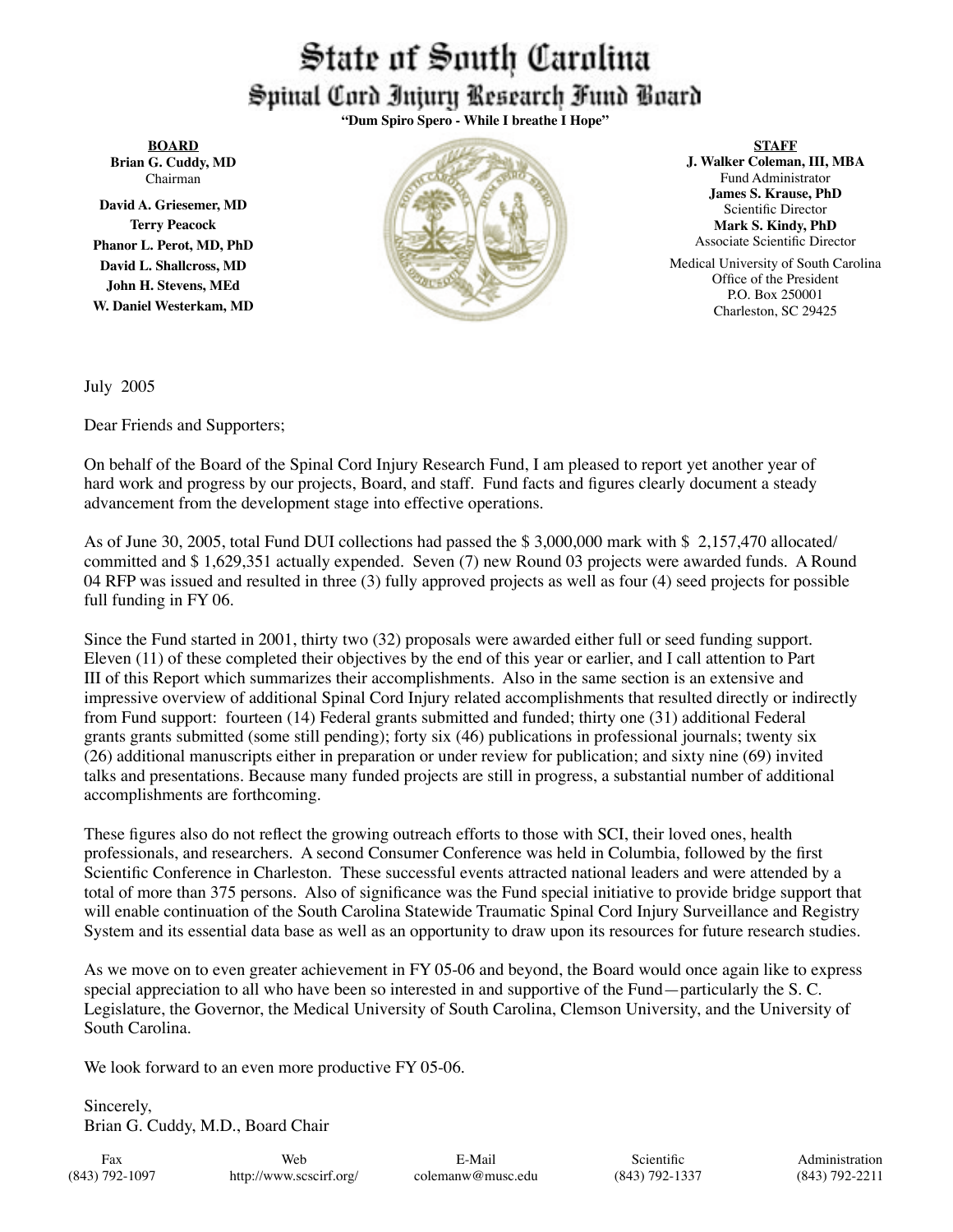

**May 2005 First Annual SCSCIRF Scientific Conference.** Dr. James S. Krause, Fund Scientific Director, provides a Fund scientific overview.



**May 2005 First Annual SCSCIRF Scientific Conference. Left to right:** Fund Board Members Dr. Phanor Perot and Dr. Brian Cuddy with the family of deceased Board Member Judge Charles L. Allen, daughter Emily and wife Jean.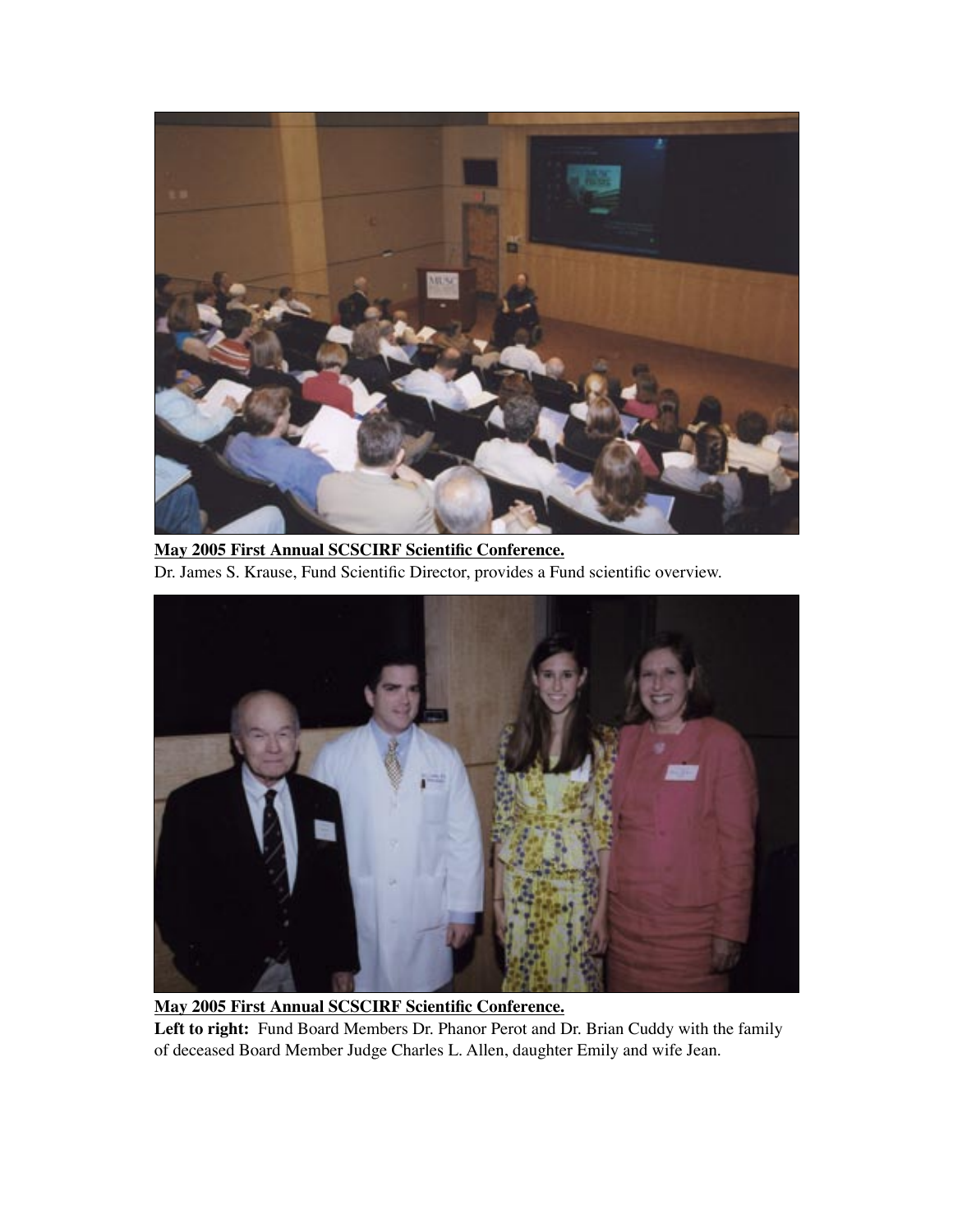## **~INDEX~**

| ~LETTER FROM BOARD CHAIR.                                                                                                                                                                                                                    |                                                                                                                                                                                                                                           |                      |                                                                                    |                      |                      |  |                                                                                                 |  |                      |  |                                                         |                                                                          |  | 3        |
|----------------------------------------------------------------------------------------------------------------------------------------------------------------------------------------------------------------------------------------------|-------------------------------------------------------------------------------------------------------------------------------------------------------------------------------------------------------------------------------------------|----------------------|------------------------------------------------------------------------------------|----------------------|----------------------|--|-------------------------------------------------------------------------------------------------|--|----------------------|--|---------------------------------------------------------|--------------------------------------------------------------------------|--|----------|
| -PART I--OVERVERVIEW OF FUND (01/01/01 - 06/30/05)                                                                                                                                                                                           |                                                                                                                                                                                                                                           |                      |                                                                                    |                      |                      |  |                                                                                                 |  |                      |  |                                                         |                                                                          |  | 7        |
| • Purpose/Charge.                                                                                                                                                                                                                            | the contract of the contract of the contract of the contract of                                                                                                                                                                           |                      |                                                                                    |                      |                      |  |                                                                                                 |  |                      |  |                                                         |                                                                          |  | 7        |
|                                                                                                                                                                                                                                              |                                                                                                                                                                                                                                           |                      |                                                                                    |                      |                      |  |                                                                                                 |  |                      |  |                                                         |                                                                          |  | 7        |
| Governance<br>and the company of the company of the company of the company of the company of the company of the company of the company of the company of the company of the company of the company of the company of the company of the comp |                                                                                                                                                                                                                                           |                      |                                                                                    |                      |                      |  |                                                                                                 |  |                      |  |                                                         |                                                                          |  | 7        |
| Administration.                                                                                                                                                                                                                              |                                                                                                                                                                                                                                           |                      | . The contract of the contract of the contract of the contract of $\mathcal{O}(1)$ |                      |                      |  |                                                                                                 |  |                      |  |                                                         |                                                                          |  | 7        |
| • Amount Collected.                                                                                                                                                                                                                          | $\mathcal{L}^{\mathcal{A}}$ . The set of the set of the set of the set of the set of the set of the set of the set of the set of the set of the set of the set of the set of the set of the set of the set of the set of the set of the s |                      |                                                                                    |                      |                      |  | $\mathcal{L}^{\mathcal{L}}$ , and $\mathcal{L}^{\mathcal{L}}$ , and $\mathcal{L}^{\mathcal{L}}$ |  |                      |  |                                                         |                                                                          |  | 7        |
| • Primary Objectives                                                                                                                                                                                                                         |                                                                                                                                                                                                                                           |                      |                                                                                    |                      |                      |  |                                                                                                 |  |                      |  |                                                         |                                                                          |  | 7        |
|                                                                                                                                                                                                                                              |                                                                                                                                                                                                                                           |                      |                                                                                    |                      |                      |  |                                                                                                 |  |                      |  |                                                         |                                                                          |  | 8        |
| • Request For Proposals                                                                                                                                                                                                                      |                                                                                                                                                                                                                                           |                      |                                                                                    |                      |                      |  |                                                                                                 |  |                      |  |                                                         |                                                                          |  | 8        |
|                                                                                                                                                                                                                                              |                                                                                                                                                                                                                                           |                      |                                                                                    |                      |                      |  |                                                                                                 |  |                      |  |                                                         |                                                                          |  | 9        |
| • Round 02 Projects                                                                                                                                                                                                                          |                                                                                                                                                                                                                                           |                      |                                                                                    |                      |                      |  |                                                                                                 |  |                      |  |                                                         |                                                                          |  | 10       |
|                                                                                                                                                                                                                                              |                                                                                                                                                                                                                                           |                      |                                                                                    |                      |                      |  |                                                                                                 |  |                      |  |                                                         |                                                                          |  | 11       |
|                                                                                                                                                                                                                                              |                                                                                                                                                                                                                                           |                      |                                                                                    |                      |                      |  |                                                                                                 |  |                      |  |                                                         |                                                                          |  | 12       |
| • Summary of Progress                                                                                                                                                                                                                        |                                                                                                                                                                                                                                           |                      |                                                                                    |                      |                      |  |                                                                                                 |  |                      |  |                                                         |                                                                          |  | 13       |
|                                                                                                                                                                                                                                              |                                                                                                                                                                                                                                           |                      |                                                                                    |                      |                      |  |                                                                                                 |  |                      |  |                                                         |                                                                          |  | 13       |
| • Summary Budget Information                                                                                                                                                                                                                 |                                                                                                                                                                                                                                           |                      |                                                                                    |                      |                      |  |                                                                                                 |  |                      |  |                                                         |                                                                          |  | 13       |
| ~PART II—HIGHLIGHTS OF FY 04-05 (07/01/04-06/03/05)                                                                                                                                                                                          |                                                                                                                                                                                                                                           |                      |                                                                                    |                      |                      |  |                                                                                                 |  |                      |  |                                                         |                                                                          |  | 14       |
|                                                                                                                                                                                                                                              |                                                                                                                                                                                                                                           |                      |                                                                                    |                      |                      |  |                                                                                                 |  |                      |  |                                                         |                                                                          |  |          |
| • Chronological Highlights                                                                                                                                                                                                                   |                                                                                                                                                                                                                                           |                      |                                                                                    |                      |                      |  |                                                                                                 |  |                      |  |                                                         |                                                                          |  | 14       |
| • Budget Discussion                                                                                                                                                                                                                          |                                                                                                                                                                                                                                           |                      |                                                                                    |                      |                      |  |                                                                                                 |  |                      |  |                                                         |                                                                          |  | 15       |
|                                                                                                                                                                                                                                              |                                                                                                                                                                                                                                           |                      |                                                                                    |                      |                      |  |                                                                                                 |  | $\ddot{\phantom{a}}$ |  |                                                         |                                                                          |  | 17       |
| ~PART III—RESEARCH ACCOMPLISHMENTS.                                                                                                                                                                                                          |                                                                                                                                                                                                                                           |                      |                                                                                    |                      |                      |  |                                                                                                 |  |                      |  |                                                         |                                                                          |  | 17       |
| • Final Reports of Completed Projects.                                                                                                                                                                                                       |                                                                                                                                                                                                                                           |                      |                                                                                    |                      |                      |  | the contract of the contract of the                                                             |  |                      |  | $\mathbf{L}^{\text{max}}$ and $\mathbf{L}^{\text{max}}$ |                                                                          |  | 21       |
| • Other Fund Resultant Accomplishment                                                                                                                                                                                                        |                                                                                                                                                                                                                                           |                      |                                                                                    |                      |                      |  |                                                                                                 |  |                      |  |                                                         |                                                                          |  |          |
| $\sim$ APPENDICES                                                                                                                                                                                                                            |                                                                                                                                                                                                                                           | $\ddot{\phantom{1}}$ |                                                                                    | $\ddot{\phantom{0}}$ | $\ddot{\phantom{0}}$ |  |                                                                                                 |  |                      |  |                                                         |                                                                          |  | 35       |
| Detailed Board Member Information                                                                                                                                                                                                            |                                                                                                                                                                                                                                           |                      |                                                                                    |                      |                      |  |                                                                                                 |  |                      |  |                                                         |                                                                          |  | 35       |
| • Cumulative DUI Collections                                                                                                                                                                                                                 |                                                                                                                                                                                                                                           |                      | $\bullet$ , and $\bullet$ , and $\bullet$                                          |                      |                      |  | and the contract of the contract of the contract of the con-                                    |  |                      |  |                                                         |                                                                          |  | 36       |
| • Fund Budgets $\ldots$ $\ldots$ $\ldots$ $\ldots$ $\ldots$ $\ldots$ $\ldots$ $\ldots$ $\ldots$ $\ldots$ $\ldots$                                                                                                                            |                                                                                                                                                                                                                                           |                      |                                                                                    |                      |                      |  |                                                                                                 |  |                      |  |                                                         |                                                                          |  | 37       |
| $\sim$ Board Approved 05-06.                                                                                                                                                                                                                 |                                                                                                                                                                                                                                           |                      |                                                                                    |                      |                      |  |                                                                                                 |  |                      |  |                                                         | $\mathbf{r} = \mathbf{r} + \mathbf{r}$ , where $\mathbf{r} = \mathbf{r}$ |  | 37       |
|                                                                                                                                                                                                                                              |                                                                                                                                                                                                                                           |                      |                                                                                    |                      |                      |  |                                                                                                 |  |                      |  |                                                         |                                                                          |  | 40       |
| $\sim$ Expenditures Since Fund Began. $\cdot \cdot \cdot \cdot \cdot \cdot \cdot \cdot \cdot$                                                                                                                                                |                                                                                                                                                                                                                                           |                      |                                                                                    |                      |                      |  |                                                                                                 |  |                      |  | $\mathbf{r}$ , and $\mathbf{r}$ , and $\mathbf{r}$      |                                                                          |  | 42       |
| • Board Meeting Agendas.                                                                                                                                                                                                                     |                                                                                                                                                                                                                                           |                      |                                                                                    |                      |                      |  |                                                                                                 |  |                      |  |                                                         |                                                                          |  | 43       |
|                                                                                                                                                                                                                                              |                                                                                                                                                                                                                                           |                      |                                                                                    |                      |                      |  |                                                                                                 |  |                      |  |                                                         |                                                                          |  | 45       |
| $\sim$ RFP 04<br>والمتواصل والمتواطن والمتواطن والمتواطن والمتواطن والمتواطن والمتواطن والمتواطن والمتواطن<br>• Funds Sponsored Conference Agendas                                                                                           |                                                                                                                                                                                                                                           |                      |                                                                                    |                      |                      |  |                                                                                                 |  |                      |  |                                                         |                                                                          |  | 45<br>50 |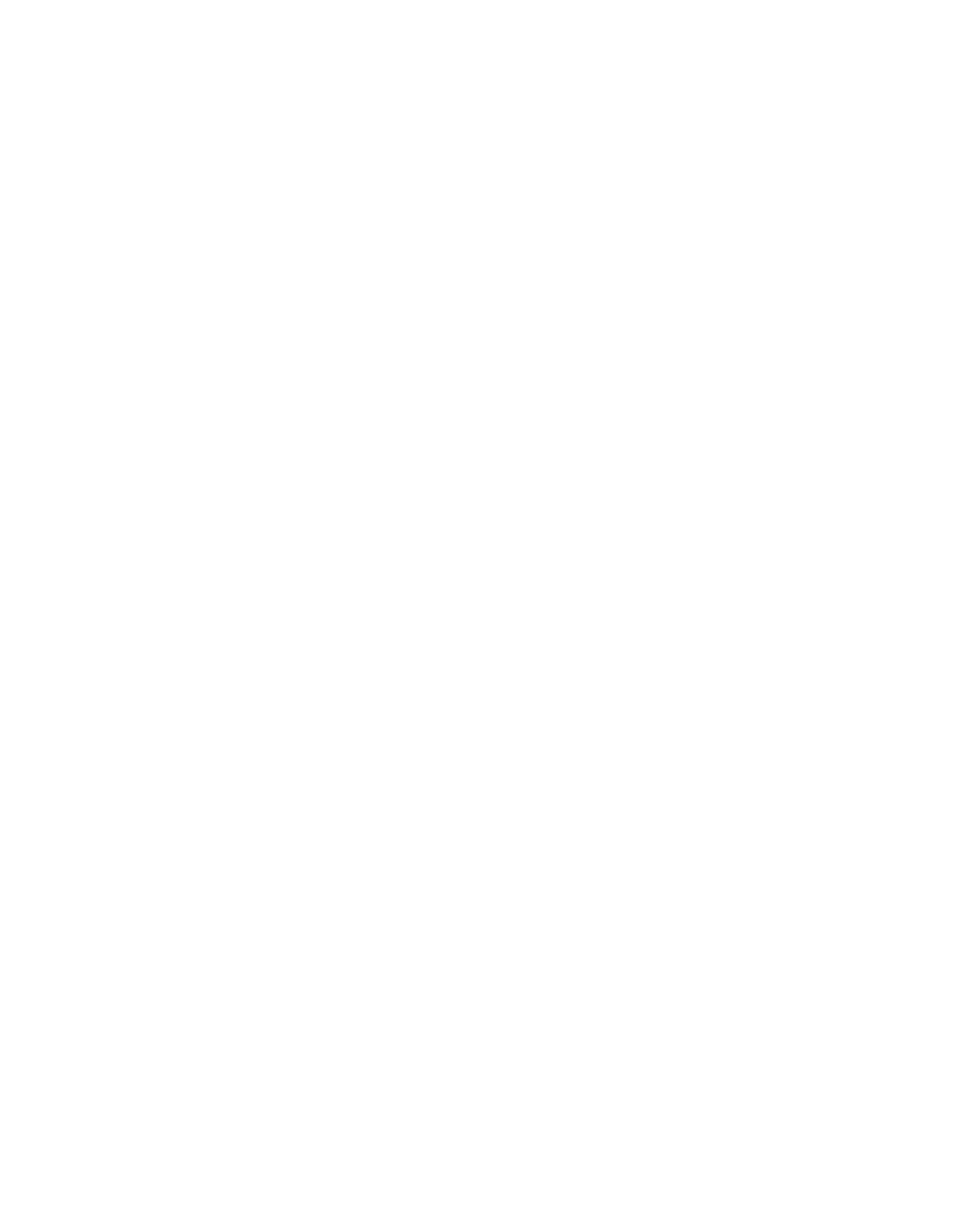## **PART I**  *OVERVIEW: {01/01/01 through 06/30/05}*

**PURPOSE/CHARGE:** Promoting research to develop better understanding of causes and effective treatment strategies for paralysis, sensory loss, and other consequences of spinal cord injury and disease.

**LEGISLATIVE BACKGROUND:** The South Carolina Spinal Cord Injury Research Fund (SSCIRF) was established in 2000 by amendment (Bill S54 44-38-510) to Section 2, Chapter 38, Title 44 of the 1976 S.C. Code as signed by the Governor on July 20, 2000.

**GOVERNANCE:** The Fund is governed by a 7 member Board appointed by the Governor upon recommendation of the President of the Medical University of South Carolina. It is comprised of two medical doctors from MUSC; two medical doctors at large specializing or significantly engaged in the treatment of spinal cord injury; two members who have a spinal cord injury or a family member; and one at large medical doctor who is a member of the South Carolina. See **Appendix 1** for detailed Board Member Information.

**ADMINISTRATION:** The Fund is administered by the Medical University of South Carolina through a part-time Administrator (J. Walker Coleman, MBA) assigned from the Office of the President and two part-time Scientific Directors (Dr. James Krause and Dr. Mark Kindy) who oversee all aspects of research development and implementation including setting goals, developing project invitations to meet goals, and scientific review and recommendation to the Board of all such projects received.

**AMOUNT COLLECTED:** The \$100 per DUI surcharges started on January 1, 2001. As of July 2005, the Fund had raised almost \$ 3.3 Million. The average monthly amount collected over the first 54 months has been right at \$ 60,000. **Appendix 2** presents cumulative DUI collection figures.

#### **PRIMARY OBJECTIVES:**

- Advance knowledge of SCI injury repair and regeneration within the SC research community by encouraging physicians and scientists to apply expertise to SCI field.
- Foster collaborative interdisciplinary approaches to SCI research among SC hospitals, rehabilitative centers, research universities, and interested organizations.
- Nurture next generation of SCI researchers through support of young scientists and post-doctoral fellows.
- Improve well being and quality of life of individuals with SCI by research programs that prevent or treat the secondary conditions and consequences of SCI.
- Set budgets and administer funds for SCI research as mandated by the SC Legislative Act, and assure highest quality of research and commitment by investigators.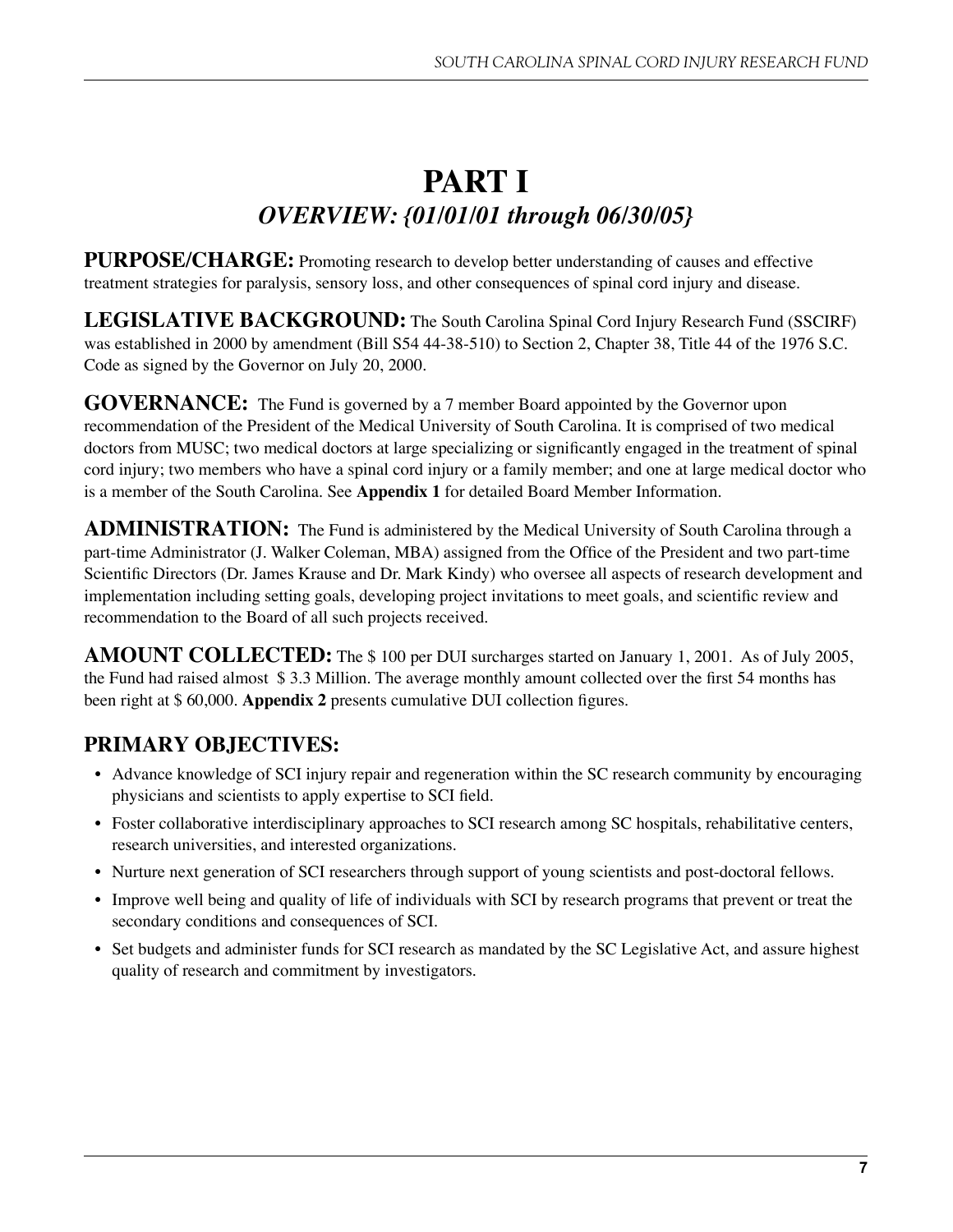#### **INITIAL FUNDING PRIORITIES:**

- Translating basic and pre-clinical findings into clinical applications.
- Studying strategies to promote growth and survival at cellular level.
- Assuring efficacy of drugs or other interventions to prevent or reduce secondary injury and to provide insight to the mechanisms causing this progressive damage.
- Exploring the role of tissue transplantation in restoration of spinal cord function.
- Studying other disorders of spinal cord or brain that are reasonably expected to produce new insight into the mechanism or treatment of dysfunction following spinal cord injury.
- Defining anatomical, pathophysiological, inflamatory, and neurochemical characteristics of spinal cord injury or disease in well defined animal models.
- Elucidating biological and physical mechanisms that improve functions compromised by spinal cord injury, including dysfunction, chronic pain, and uncontrolled spasticity. Developing strategies to prevent or treat secondary complications from injury or disease of the spinal cord.
- Developing innovative rehabilitative strategies, services, or priorities to promote recovery and function following spinal cord injury.
- Developing public education programs to help decrease the occurrence of spinal cord injury by safety education, better safety practices, and decreased alcohol use as a contributing factor.
- Developing education programs for the injured and their families.

**REQUESTS FOR PROPOSALS (RFP):** There have been four regular rounds completed with two special initiatives under active review and a new round (Round 05) being developed for a 12/15/05 target issue date:

- ROUND 01--RFP issued 12/15/01 with 3/15/02 deadline. Received 12 proposals and awarded 8.
- ROUND 02--RFP issued 02/01/03 with 5/13/03 deadline. Received 12 proposals and awarded 10. Added were five Funding Mechanisms: Primary Research, Care Access/Delivery, Career Development, NIH Grand Seed, and Research Result Dissemination.
- ROUND 02A (Recruitment)—RFP issued 12/15/03 for special faculty recruitment initiative. To date no proposals have been received, but RFP is still open
- ROUND 02B (Rehabilitation)—RFP issued 02/01/04 for special contract initiative to complete an Assessment of Need and Feasibility of Enhancing Rehabilitation Services in the State of South Carolina. Received 3 bids, but the Board subsequently required additional clarifications and has targeted 12/15/05 as date to invite 2 of the bidders to resubmit.
- ROUND 03-RFP issued 12/15/03 with 03/15/04 deadline. Received 9 regular proposals plus 1 unsolicited special request and awarded 7.
- ROUND 04—RFP issued 12/15/04 with 03/15/05 deadline. Received 9 plus 1 supplemental proposals. Awarded 3 full, and 4 more as initial seed awards.
- ROUND 05—RFP to be issued 12/15/05 with updated priorities and initiatives.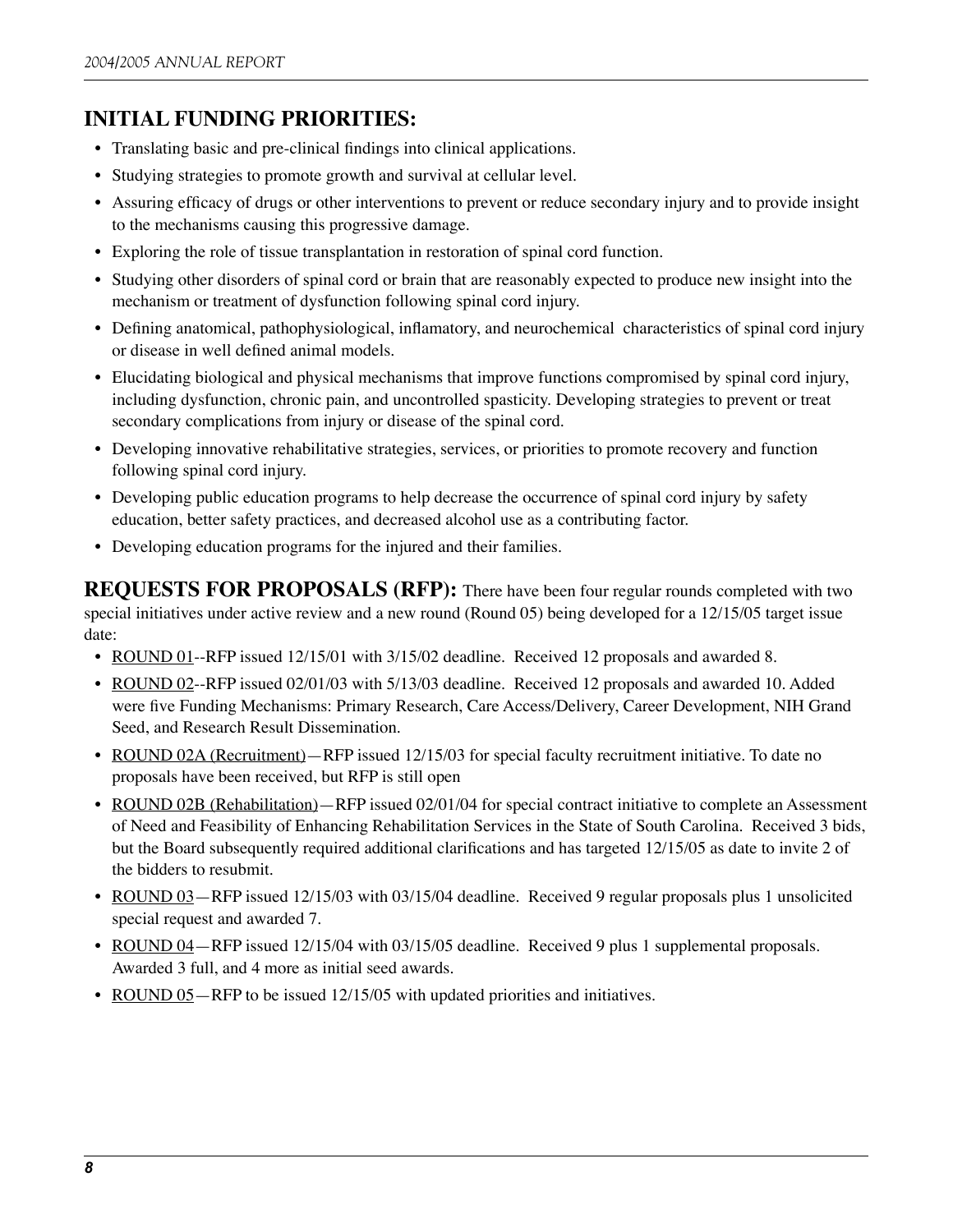**ROUND 01 PROJECTS:** A first round of eight (8) research projects were approved and awarded funds on 07/01/02 for periods ranging from 12 to 18 months, several subsequently receiving no-cost extensions as noted below.

 • **SCIRF0202**--**Gene Expression Profiling of CNS Regions Implicated in a Mouse Model of Spinal Cord Injury** *{\$ 85,466 for 18 months}*

**P.I.:** Jacqueline F. McGinty, PhD, Professor, Physiology and Neuroscience Medical University of South Carolina

 • **SCIRF 0302**--**Statewide Outcome Assessment for Spinal Cord Injury (SOASCI): Assessing the Implementation and Effectiveness of Methylprednisoleone Protocol and Other Outcomes of Spinal Cord Injury In South Carolina** *{\$ 123,349 for 12 months, with subsequent 12 month no-cost extension}*

**P.I.:** Stephen J. Haines, MD, Professor and Chair, Department of Neurological Surgery, Anbesaw W. Selassie, DrPH., Assistant Professor, Department of Biometry and Epidemiology., Medical University of South Carolina

 • **SCIRF 0602**--**Assessment and Treatment of Musculoskeletal Pain in the Shoulder Girdle in SCI Through Surface-Recorded EMG and EMG Biofeedback** *{\$ 91,990 for 18 months, with subsequent 6 month no-cost extension }*

**P.I.:** Susan J. Middaugh, PhD, PT, Professor, Department of Anesthesia and Perioperative Medicine, Medical University of South Carolina

 • **SCIRF 0802**--**Spinal Modulation of the Nociceptive Pressor Reflex** *{\$ 87,978 for 18 months, with subsequent 6 month no-cost extension }* 

**P.I.:** Britt Wilson, PhD., Associate Professor, Pharmacology and Physiology, University of South Carolina School of Medicine.

 • **SCIRF 1102**--**An In Vitro Model of the Reflex Arc as Applied to Spinal Cord Injury** *{\$ 100,252 for 18 months}*

**P.I.:** James J. Hickman, PhD., Hunter Endowed Chair of Biomaterials Department of Bioengineering, Clemson University

 • **SCIRF 1202**--**Taking Charge of Your Life"—Statewide Conference for People With Spinal Core Injuries** *{\$ 29,476 for 12 months}* 

**P.I.:** Kermit L. Short, Executive Director, SC Spinal Cord Injury Association

 • **SCIRF 1302**—**Recruitment Assistance for James S. Krause, PhD as Chair of the Department of Rehabilitative Sciences at MUSC and Scientific Director of the SCI Research Fund** *{\$ 125,000 for 12 months, with 2 subsequent no-cost extensions adding 24 months}*

**P.I.:** James S. Krause, PhD., (& Danielle N. Ripich, PhD.), Chair, Department of Rehabilitative Sciences, College of Health Professions, Medical University of South Carolina

 • **SCIRF 1402**—**Recruitment Assistance for Mark S. Kindy, PhD as The Admiral Pihl Endowed Chair of Neuroscience at MUSC and Associate Scientific Director of the SCI Research Fund** *{\$ 75,000 for 12 months, with 2 subsequent no-cost extensions adding 24 months}*

**P.I.:** Mark S. Kindy, PhD., (& Peter Kalivas, PhD.), Admiral Pihl Endowed Chair of Neuroscience, Department of Physiology/Neuroscience, Medical University of South Carolina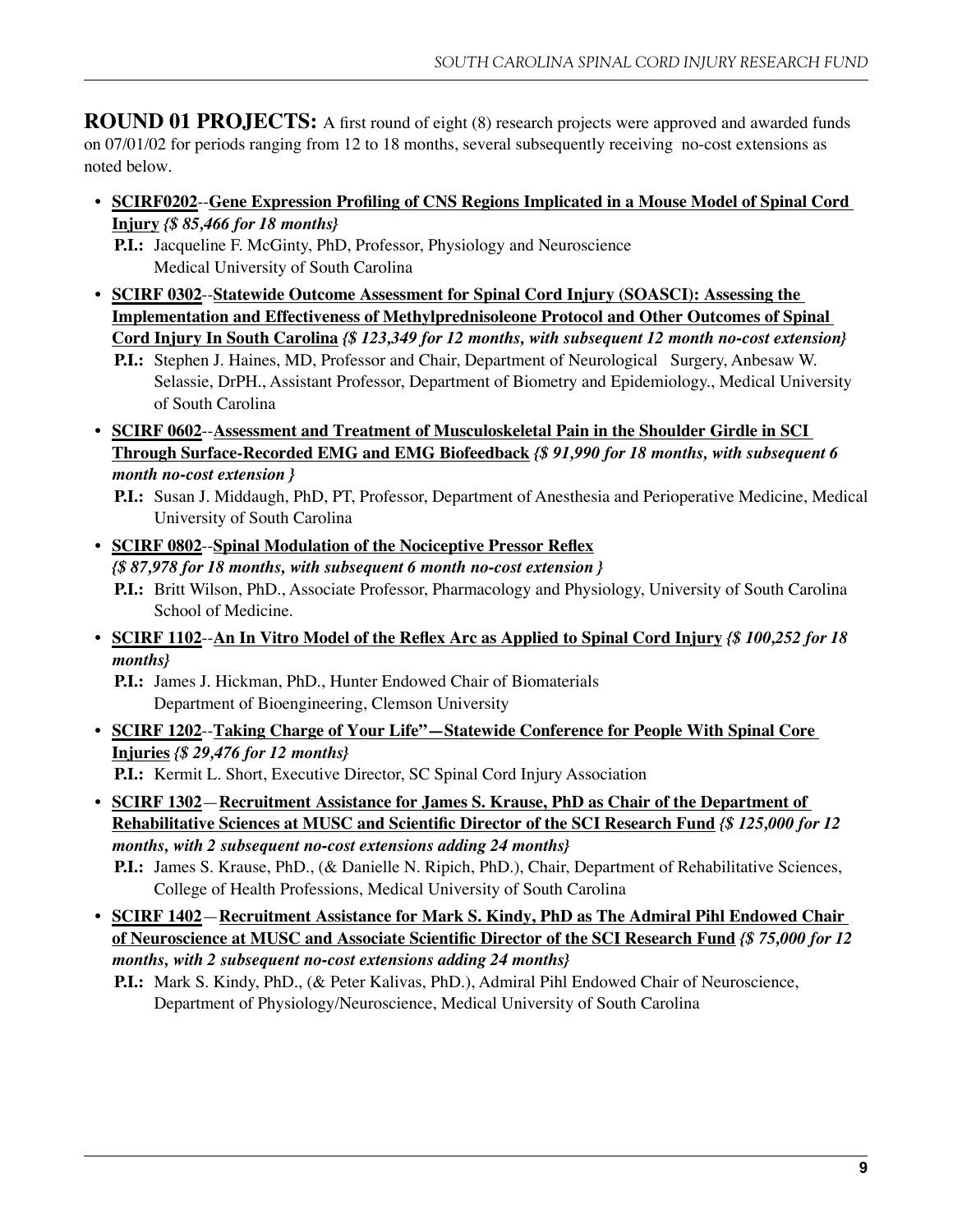**ROUND 02 PROJECTS:** A second round of ten (10) projects was approved on July 11, 2003 for periods ranging from 12 to 18 months and awarded funds as of September 1, 2003 or shortly thereafter.

- **SCIRF 0103**--**"Taking Charge of Your Life"—Continuing Education for People With Spinal Cord Injury** *{\$65,000 for 12 months}* **P.I.:** Kermit Short, Executive Director, SC Spinal Cord Injury Association
- **SCIRF 0303**--**Development of a Laser Cell Micropatterning System for In Vitro Investigation of Adult Stem Cell Spinal Cord Injury Treatment** *{\$149,890 for 18 months}* **P.I.:** Bruce Z. Gao, PhD., Assistant Professor, Department of Bioengineering, Clemson University
- **SCIRF 0403**--**In Vitro System to Determine Factors Promote Survival and Regeneration of Principal Neurons of the Spinal Cord** *{\$ 74,892 for 18 months}* **P.I.:** Peter Molnar, PhD., Research Assistant Professor, Department of Bioengineering, Clemson University
- **SCIRF 0503**--**Determination of Occurrence and Causes of Death Among South Carolina Residents with Traumatic Spinal Cord Injury** *{\$ 145,000 for 18 months}*

**P.I.:** Elisabeth Pickelsimer, DA, Research Assistant Professor, Department of Biometry and Epidemiology/ Rehabilitative Sciences, Medical University of South Carolina

 • **SCIRF 0603**--**The Prevalence of Upper Quarter Pain Among Persons with Long-term Spinal Cord Injury** *{\$ 75,000 for 18 months}*

**P.I.:** David Morrisette, PT, ATC, MTC, PhD., Associate Professor, Physical Therapy Education Program, Department of Rehabilitative Sciences, Medical University of South Carolina

 • **SCIRF 0703**--**Frequency, Severity, ad Risk Factors for Falls and Fall-Related Injuries Sustained by Individuals with Incomplete Spinal Cord Injury** *{\$ 75,000 for 18 months}*

**P.I.:** Sandra S. Brotherton, PhD., Assistant Professor, Department of Rehabilitative Sciences, Medical University of South Carolina

- **SCIRF 0803**--**Estrogen Therapy for Spinal Cord Injury** *{\$ 137,592 for 18 months}* **P.I.:** Swapan K. Ray, PhD., Assistant Professor, Department of Neurology, Medical University of South Carolina
- **SCIRF 0903**--**Theraputic Use of Minocycline for Spinal Cord Injury** *{\$ 24,988 for 12 months}* **P.I.:** Narayan R. Bhat, PhD., Professsor, Department of Neurology, Medical University of South Carolina
- **SCIRF 1003**--**Project M.I.L.E. (Mobile Inclusion Life-Training Evaluation)** *{\$ 3,000 seed funds for additional conceptual development}*

**P.I.:** Michael E Godkin, Director, Disabilities Resource Center, North Charleston

- **SCIRF 1103**--**Anti-inflammatory Approaches for Spinal Cord Injury** *{\$ 75,000 for 18 months}*
	- **P.I.:** Ernest Barbosa, MD, Associate Professor, Departments of Neurology and Pediatrics, Medical University of South Carolina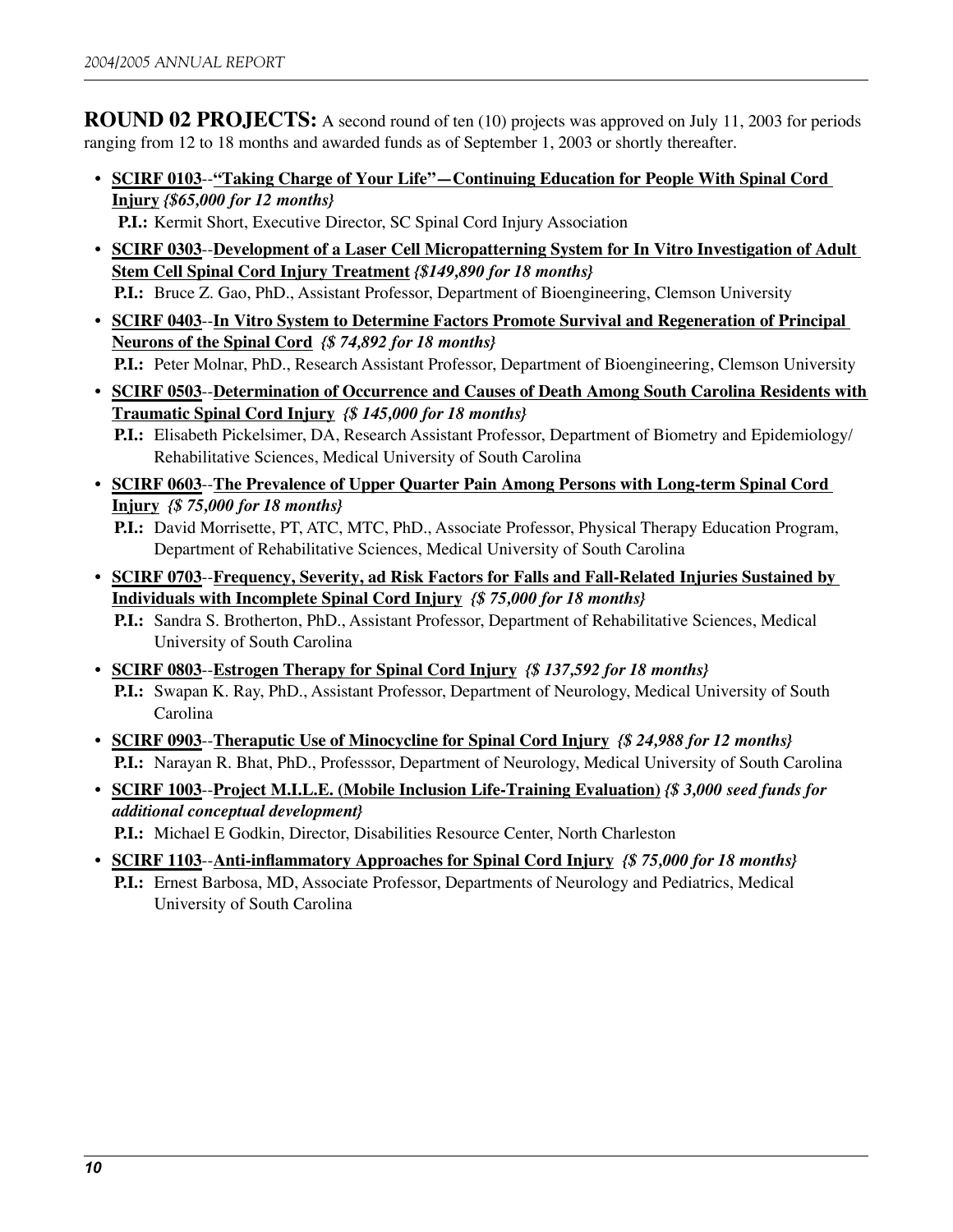**ROUND 03 PROJECTS:** A third round of seven (7) projects were approved on June 25, 2004 for periods ranging from 12 to 24 months and awarded funds as of July 1, 2004 or shortly thereafter:

- **SCIRF 0104**—**Biomaterial-based Gene Delivery for Spinal Regeneration** *{\$ 150,000 for 24 Months}* **P.I.:** C. Kenneth Webb, Ph.D., Assistant Professor, Department of Bioengineering, Clemson University
- **SCIRF 0204**—**2005 Statewide Conference for People with Spinal Cord Injury in South Carolina; And Beyond the Walls—Education Outside of Rehabilitation** *{\$ 60,000 for 12 Months}* **P.I.:** Kermit L. Short, Executive Director, South Carolina Spinal Cord Injury Association
- **SCIRF 0304**—**Home Physical Activity Program for the Promotion of Health and Wellness in Individuals with Spinal Cord Injury** *{\$ 150,000 for 24 Months}*

**P.I.:** Holly H. Wise, PT, Ph.D., Assistant Professor, Department of Rehabilitative Sciences, Medical University of South Carolina

- **SCIRF 0604**—**Patterns of Care for Spinal Cord Injury: South Carolina and the Model Systems** *{\$ 61,632 for 12 Months}*
	- **P.I.:** David E. Murday, Ph.D., Assistant Director, Center for Health Services Policy & Research Arnold School of Public Health, University of South Carolina
- **SCIRF 0704**—**Telemedicine: A Lifeline for Continuity of Care for Spinal Cord Injury** *{\$ 3,000 seed funds for additional conceptual development}*

**P.I.:** Tracie L. Mertz, Ph.D., Clinical Psychologist, Neuropsychologist, Roger C. Peace Rehab Hospital, Greenville Hospital System

- **SCIRF 0804**—**Dissemination of Information Regarding Evidenced-Based Practices to Enhance Independent Lifestyles for People with Spinal Cord Injuries** *{\$ 70,000 for 24 Months}* **P.I.:** Jill Monger, P.T., MHS; Michael Godkin, Executive Director DisAbility Resource Center of Charleston
- **SCIRF 1004**—**Bridge Funding Support for the S. C. Statewide Traumatic Spinal Cord Injury Surveillance and Registry System** *{\$ 102,000 for 24 Months}*
	- **P.I.:** Anbesaw W. Selassie, DrPH., Assistant Professor,Department of Biometry and Epidemiology/Rehab. Sci., Medical University of South Carolina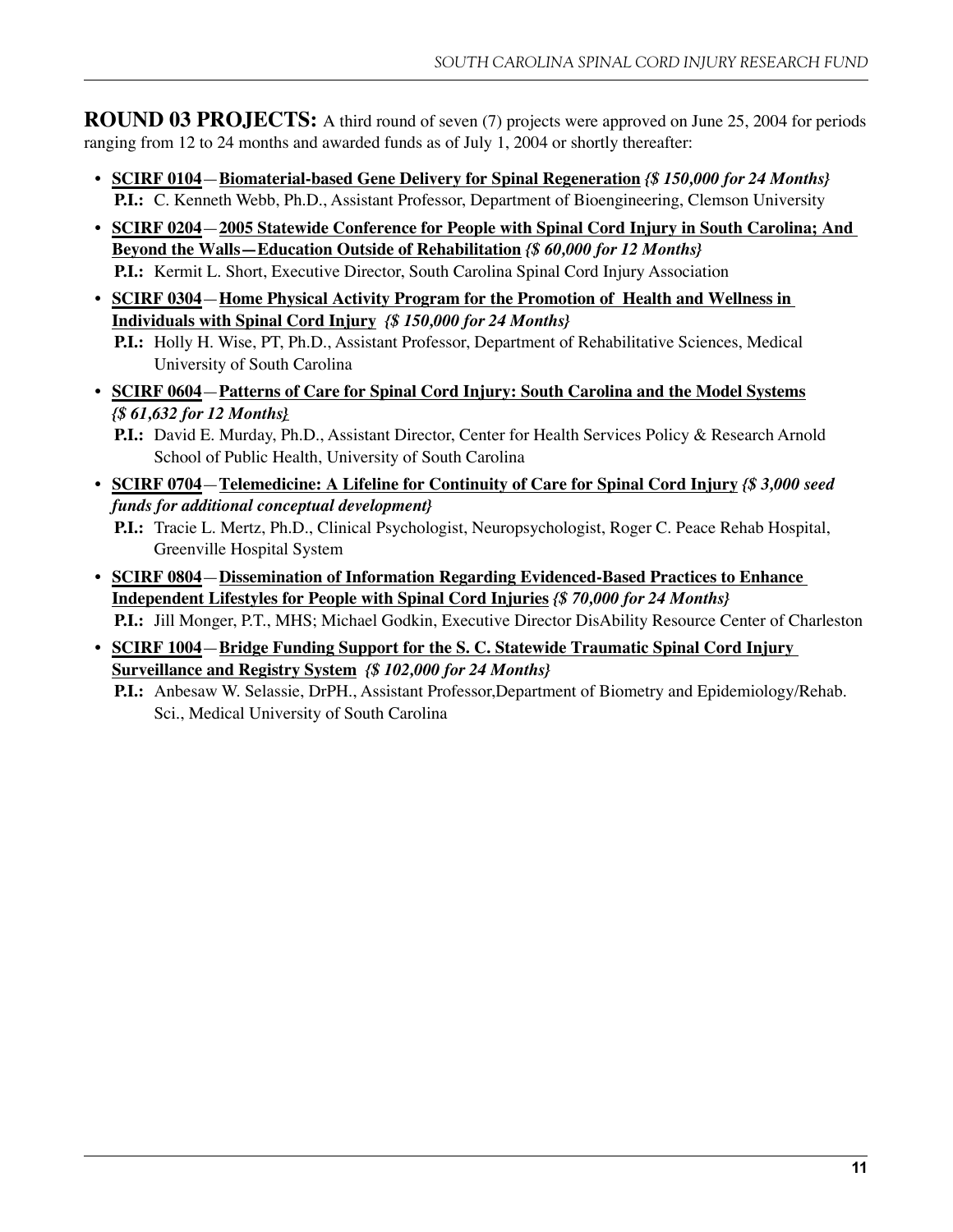**ROUND 04 PROJECTS:** A fourth round of three (3) fully funded and four (4) initial seed projects were approved July 01, 2005 and awarded funds on 07/01/05 and 09/01/02 for periods ranging from 3.5 to 24 months. It was anticipated that several of the seed projects could be fully funded in December after Fund Board review of revised proposals responding to concerns/suggestions arising during the initial scientific review. In addition, an earlier Round 02 project received a supplemental award. Following are the awards made based on Board decisions at its July 1, 2005 meeting:

- **SCIRF 0105A**—**(SEED REDEVELOPMENT) Repetitive Movement Therapy as an Intervention for Individuals with Incomplete Spinal Cord Injury** *{\$ 5,000 for 3.5 Months}*
	- **P.I.:** Stacy L. Fritz, Ph.D., PT, Clinical Assistant Professor, Department of Exercise Science, Physical Therapy Program, University of South Carolina

 **TYPE APPLICATION:** Primary Research

 **GOALS:** *To revise and submit a full grant proposal that addresses the issues brought up through scientific review and board review.*

 **• SCIRF 0205**—**Modulation of Inflammatory Response and Secondary Injury** *{\$ 25,000 for 12 Months}* **P.I.:** Stephen Tomlinson Ph.D., Professor,Department of Microbiology and Immunology, Medical University of South Carolina

 **TYPE APPLICATION:** Pilot Project

 **GOALS:** *The overall goal of this project is to alter the inflammatory response in spinal cord injury to improve outcome. Inflammation can be beneficial and detrimental in the progression of SCI. These studies will help to determine the role of inflammation in SCI.* 

 **• SCIRF 0505A**—**(SEED INITIATION AND REDEVELOPMENT) Engineering Regeneration Through Bridge/Host Distal Interference** *{\$ 25,000 for 6 Months}*

**P.I.:** Andrew T. Metters, Ph.D., Assistant Professor, Department of Chemical and Biomolecular Engineering, Clemson University

 **TYPE APPLICATION:** Primary Research

 **GOALS:** *The overall goal of this research is to develop biomaterials that can be used to help in the regeneration of the spinal cord following spinal cord injury.* 

- **SCIRF 0605**—**Tissue Engineering for Spinal Cord Regeneration** *{\$ 100,000 for 24 Months}*
	- **P.I.:** Xuejun Wen, M.D., Ph.D., Assistant Professor, Clemson-Medical University of South Carolina Bioengineering Program, 173 Ashley Avenue, CRI#305

 **TYPE APPLICATION:** Primary Research

 **GOALS:** *The overall goal of this proposal is to engineer materials at the site of injury in the spinal cord to allow for neuronal bridging to promote injured CNS neurons to regenerate axons and guide their regeneration to their appropriate targets to recover function.*

- **SCIRF 0705**—**Assessing Disparities in Patterns of Health Care After Traumatic Spinal Cord Injury** *{\$ 119,598 for 24 Months}*
	- **P.I.:** Elisabeth Pickelsimer, DA, Research Assistant Professor, Department of Biometry and Epidemiology/ Rehabilitative Sciences, Medical University of South Carolina

**TYPE APPLICATION:** Primary Research

 **GOALS:** *The overall goal of this proposal is to assess the differences in health care to patients with SCI to determine the influence on recovery and rehabilitation.*

 **• SCIRF 0805**—**(SEED REDEVELOPMENT) Dynamic Postural Patterns during Task Performance in Individuals with Paraplegia** *{\$ 5,000 for 3.5 Months}*

**P.I.:** Hon K. Yuen, Associate Professor, Department of Rehabilitative Sciences College of Health Professions, Medical University of South Carolina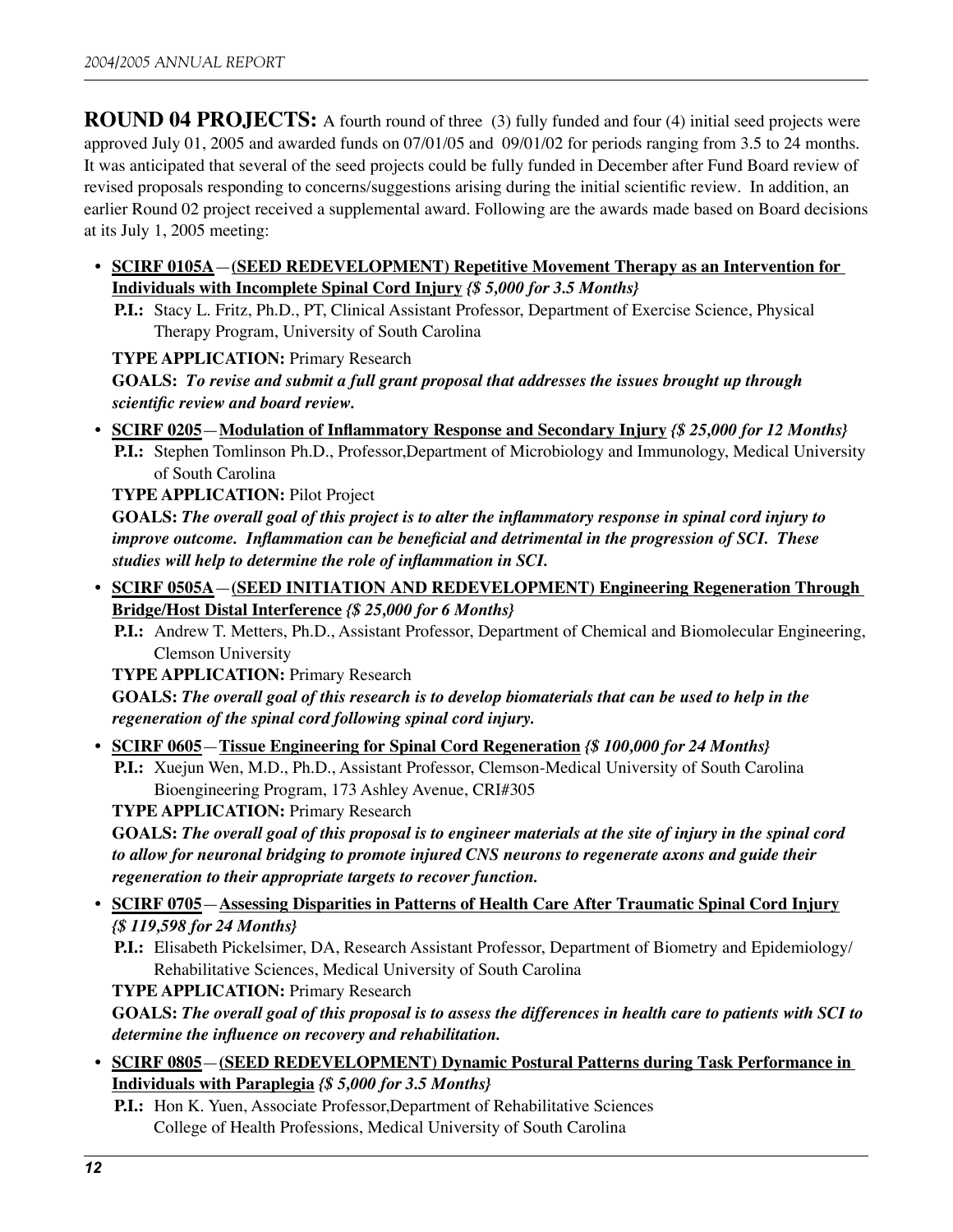**TYPE APPLICATION:** Primary Research

 **GOALS:** *To revise and submit a full grant proposal that addresses the issues brought up through scientific review and board review.*

 **• SCIRF 1005**—**(SEED DEVELOPMENT) South Carolina Spinal Cord Injury Association Cooperative Study** *{\$ 5,000 for 9 Months}*

 **P.I.:** Richard F. Bridges, Executive Director, South Carolina Spinal Cord Injury Association  **TYPE APPLICATION:** Educational

 **GOALS:** *To bring together appropriate stakeholders and advisers in order to develop a plan for education of people with SCI from the state of South Carolina that will be done in collaboration with South Carolina Spinal Cord Injury Research Fund. This plan will be reviewed by the Board of Directors and a contract issued for appropriate activities.*

 **• SCIRF 0303S**—**(SUPPLEMENTAL AWARD) Development of a Laser Cell Micropatterning System for In Vitro Investigation of Adult Stem Cell Spinal Cord Injury Treatment** *{\$ 23,000 added to the original \$149,890 for an extended period of 30 months}*

 **P.I.:** Bruce Z. Gao, PhD., Assistant Professor, Department of Bioengineering Clemson University 20634-0905

**TYPE APPLICATION:** Grant-in-Aid

 **GOALS:** *To develop a laser cell micropatterning system to study the effects of endogenous and exogenous factors on the biological properties of adult stem cells.*

**SUMMARY OF PROGRESS:** So far there have been thirteen (13) Basic Science projects awarded a total of \$ 1,040,466; nine (9) Applied Science projects for \$ 731,220; six (6) Education projects totaling \$ 232,476; and one (1) Interdisciplinary project at \$ 123,349. Part III of this Report contains additional information on some of the projects that have completed their funding. Two of the education projects held very successful statewide conferences on spinal cord injury and continuing education programs for people with SC (May of 2003 and 2005). In addition, the Fund and its Scientific Staff held the first Annual Scientific Conference on the MUSC campus May 13, 2005 which included presentations about current and future state of spinal cord research from national leaders as well as findings/accomplishments by Principle Investigators of ten (10) of the completed Fund projects. The Fund also organized, financed, and co-sponsored (with the South Carolina Brain Injury Association, the South Carolina Brain Injury Alliance, and the South Carolina Brain Injury Leadership Council) the "South Carolina Rehabilitation Meeting" of statewide leadership to discuss parameters of an acute care rehabilitation services need/feasibility study.

**FUTURE GOALS:** Future goals of the Fund are to provide support for the recruitment of SCI scientists to the state, and selected programs to enhance ever-evolving Fund priorities. Additional goals are to determine the need for rehabilitation services, to provide educational programs and to reduce the incidence of SCI in South Carolina.

**SUMMARY BUDGET INFORMATION** Between July 1, 2002 and June 30, 2005, the Fund has obligated a total of \$ 2,423,973 (\$ 99,603 in Administration/Other; \$ 166,900 in Research Development; and \$ 2,157,470 in funded Projects). These obligations will cover Administration and Scientific Development through 06/30/06, and all of the projects until they end, some as late as on 06/30/07. Actual expenditures for the period totaled \$ 1,629,351. The Fund is expected to continue collections at a rate of approximately \$ 60,000 per month as well as recoup additional unexpended funds at year-end and project-end from various budget components. **Appendix 3** presents detailed budget information.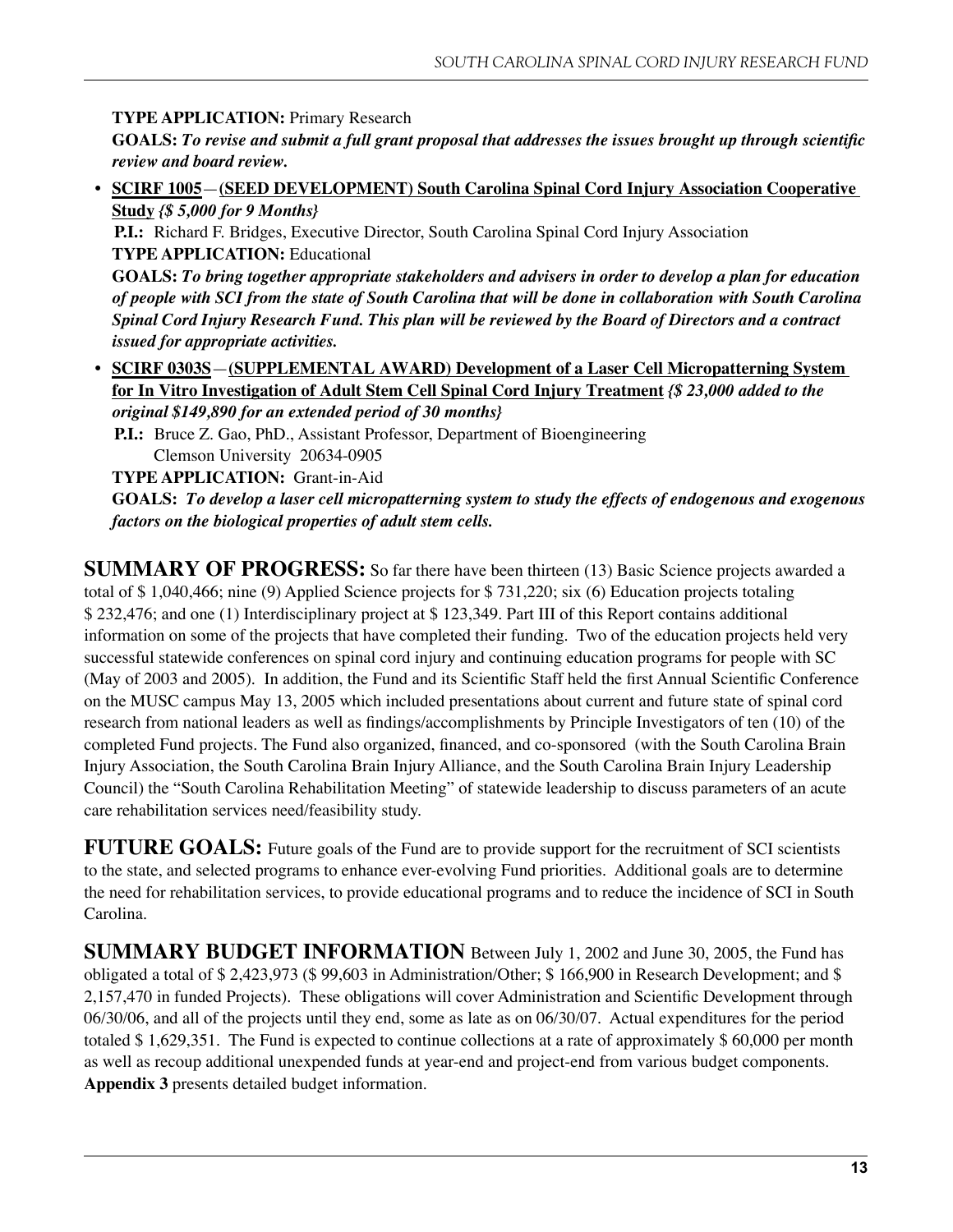## **PART II**  *HIGHLIGHTS OF FY 04-05 {07/01/04--06/30/05}*

**CHRONOLOGICAL HIGHLIGHTS OF FY 04-05:** The year witnessed a steady progression of

activity, the highlights of which follow:

- **July/August:** The Third Round of seven (7) projects awarded funds for periods ranging from 12 to 24 months.
- **October:** Board Chair Cuddy and member Peacock visited the Shepherd Center in Atlanta, one of the Country's premier SCI rehabilitation facilities, for orientation as well as consultation with respect to South Carolina rehabilitation facility/service needs and possibilities. Dr. Cuddy also made Fund presentations at the Annual Meeting of the South Carolina Spinal Society as well as a seminar for physical medicine and rehabilitation professionals.
- **December:** The Board met and approved the Fund's Annual Report 03/04, a strengthened Scientific Review Process for projects, a Round 04 RFP, and conceptual plans for the first Fund Scientific Conference in the Spring. The Round 04 RFP was subsequently issued statewide on December 15 and, at month's end, Mr. William Stevens was appointed by the Governor to fill the Board position of deceased member Judge Charles Allen.
- **March:** Nine (9) Round 04 proposals were received and forwarded for scientific review.
- May: Second statewide conference held in Columbia for people with SCI and their circle of friends (family & caregivers) with the title: "Experience the Power:" $-279$  registrants plus 29 vendors and exhibitors attended. This was followed by the first annual Scientific Conference in Charleston with three nationally known keynote speakers, presentations by 10 of the SCIRF funded projects, and over 100 scientists and clinicians in attendance.
- **July:** The Board met and welcomed Mr. Stevens as new member; recommended several Board reappointments to the MUSC President and Governor; set major FY 05-06 goals and five year strategic goals; finalized priorities and timeline for a Round 05; continued revision of Round 02B (Rehabilitation) RFP and timeline; and charged the Scientific Directors with identifying additional special focus areas where Fund support might be effectively earmarked/allocated to permit significant improvements to SCI and related research. They also approved three (3) Round 04 projects in full; another three (3) as seeds to complete additional clarifications for potential end of year funding; awarded a special seed initiative to the S. C. Spinal Cord Injury Association; and a supplemental award to a Round 02 project.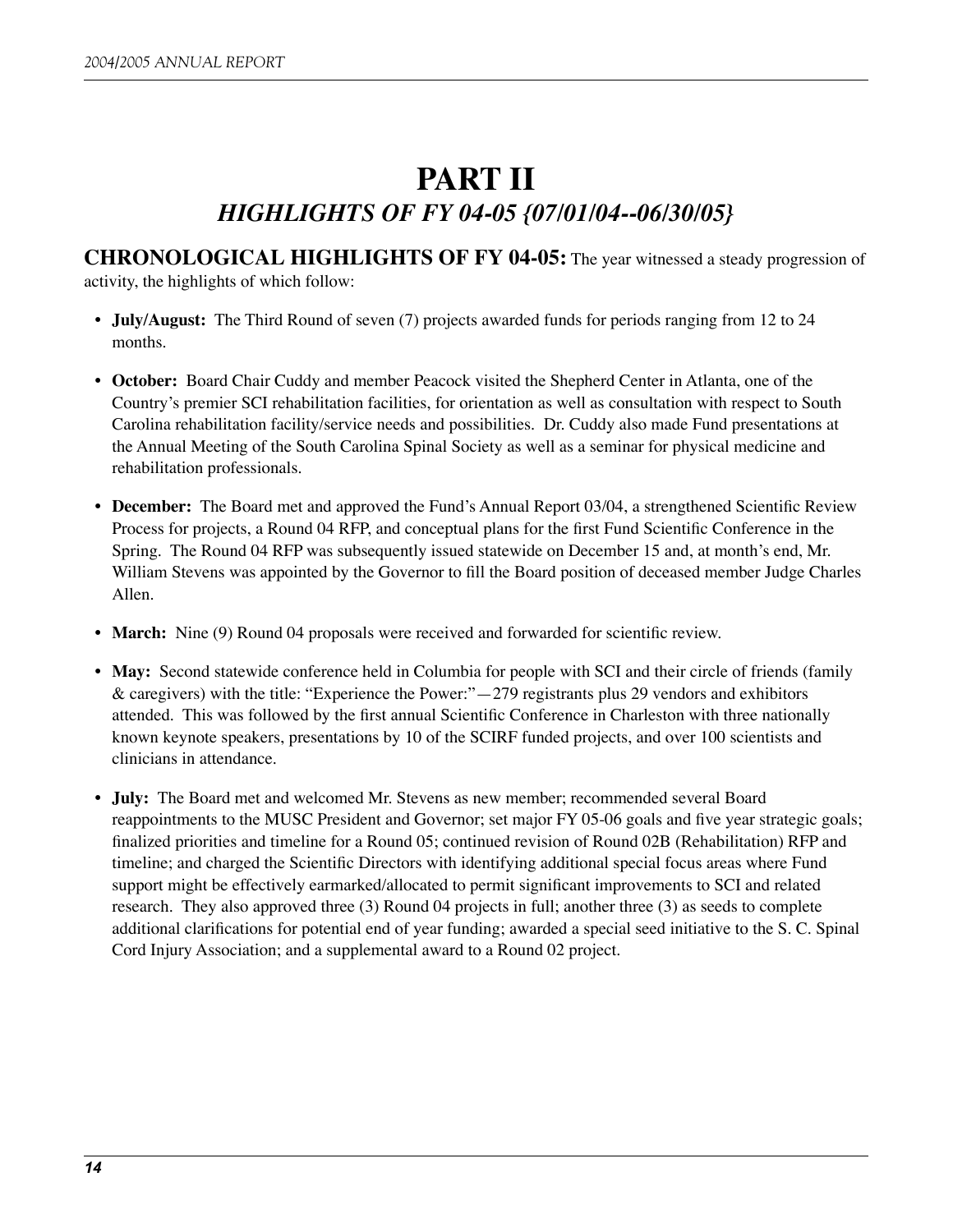**BUDGET DISCUSSION:** The FY 04-05 budget witnessed the third full year of research project activity with final budget and expenditures as follows:

|              | <b>FY 04-05 SCIRF</b>                          | <b>BUDGET</b>              | <b>EXPEND</b>    |            |
|--------------|------------------------------------------------|----------------------------|------------------|------------|
|              | PROGRAM ADMINISTRATION CORE                    | \$<br>30,931               |                  | 33,057.69  |
|              | <b>RESEARCH DEVELOPMENT CORE</b>               | \$<br>74,696               |                  | 62,152.69  |
|              | <b>ONGOING ROUND 01 PROJECTS (Extension)</b>   | \$<br>152,129              |                  | 54,716.13  |
|              | 3. Haines/Salassie                             | 47,709                     |                  | 47,709.21  |
| 13.          | Krause                                         | 97,263                     |                  | 0.00       |
|              | 14. Kindy                                      | 7,157                      |                  | 7,006.92   |
|              | <b>ONGOING ROUND 02 PROJECTS (Last 6 mos.)</b> | \$<br>434,932              |                  | 267,099.15 |
|              | 1. Short                                       | 14,459                     |                  | 14,457.00  |
| 3.           | Gao                                            | 77,753                     |                  | 61,614.78  |
| 4.           | Molinar                                        | 2,416                      |                  | 2,416.34   |
| 5.           | Pickelsimer                                    | 112,011                    |                  | 60,636.06  |
| 6.           | Morrisette                                     | 37,646                     |                  | 18,526.32  |
| 7.           | <b>Brotherton</b>                              | 44,690                     |                  | 29,821.34  |
| 8.           | Ray                                            | 123,337                    |                  | 57,143.65  |
| $\mathbf{Q}$ | <b>Bhat</b>                                    | 11,018                     |                  | 10,881.91  |
| 11.          | Barbosa                                        | 11,602                     |                  | 11,601.75  |
|              | <b>APPROVED ROUND 03 PROJECTS</b>              | \$<br>606,597              |                  | 193,929.80 |
|              | 1. Webb                                        | 150,000                    | $(2 \text{ yr})$ | 47,950.21  |
| 2.           | Short                                          | 60,000                     | $(1 \text{ yr})$ | 60,000.00  |
| 3.           | Wise                                           | $150,000$ $(2 \text{ yr})$ |                  | 45,279.80  |
| 6.           | Murday                                         |                            | 61,632 (1.5 yr)  | 38,526.20  |
| 7.           | Mertz                                          | 3,000                      | (1yr)            | 0.00       |
| 8.           | Monger/Godkin                                  | 70,000                     | (2yr)            | 2,095.39   |
| 10.          | Selassie                                       | 111,965                    | (2yr)            | 78.20      |
|              | TENT. COMMITTMENT ROUND 02B PROJECT            | \$<br>100,000              |                  | 0.00       |
|              | <b>TOTAL BUDGET ESTIMATE/EXPENDITURES</b>      | \$<br>1,399,285            |                  | 610,955.46 |

While it might appear that approximately half of the FY 03-04 budget was saved, the \$1.3 Million total included obligations for the full project periods of all projects awarded--some for as long as 24 months. These funds will continue to be expended until the projects actually end as can be noted in a review of the following budget approved for FY 05-06. As mentioned in previous Reports, Program Administration saves significant funds each year through the assistance volunteered by several offices of MUSC including the Office of the President, Research Office, Grants Accounting, the MUSC Medical Center Marketing Department that coordinated the Annual Report statewide mailings, and the College of Health Professions which designed and maintains the Web page. **Appendix 3** includes the FY 05-06 budget figures in greater detail, and the "Cash Analysis" included provides an overall picture of the receipts and actual outlays from January 2001 through June 30, 2005. It also includes actual as well a projected commitment of funds for the upcoming year. Any uncommitted funds that remain unexpended at the end of any fiscal year, as well as any other Fund savings from any part of the budget, will be recouped and used to increase the amount of funds available for the future rounds of research projects and special initiatives.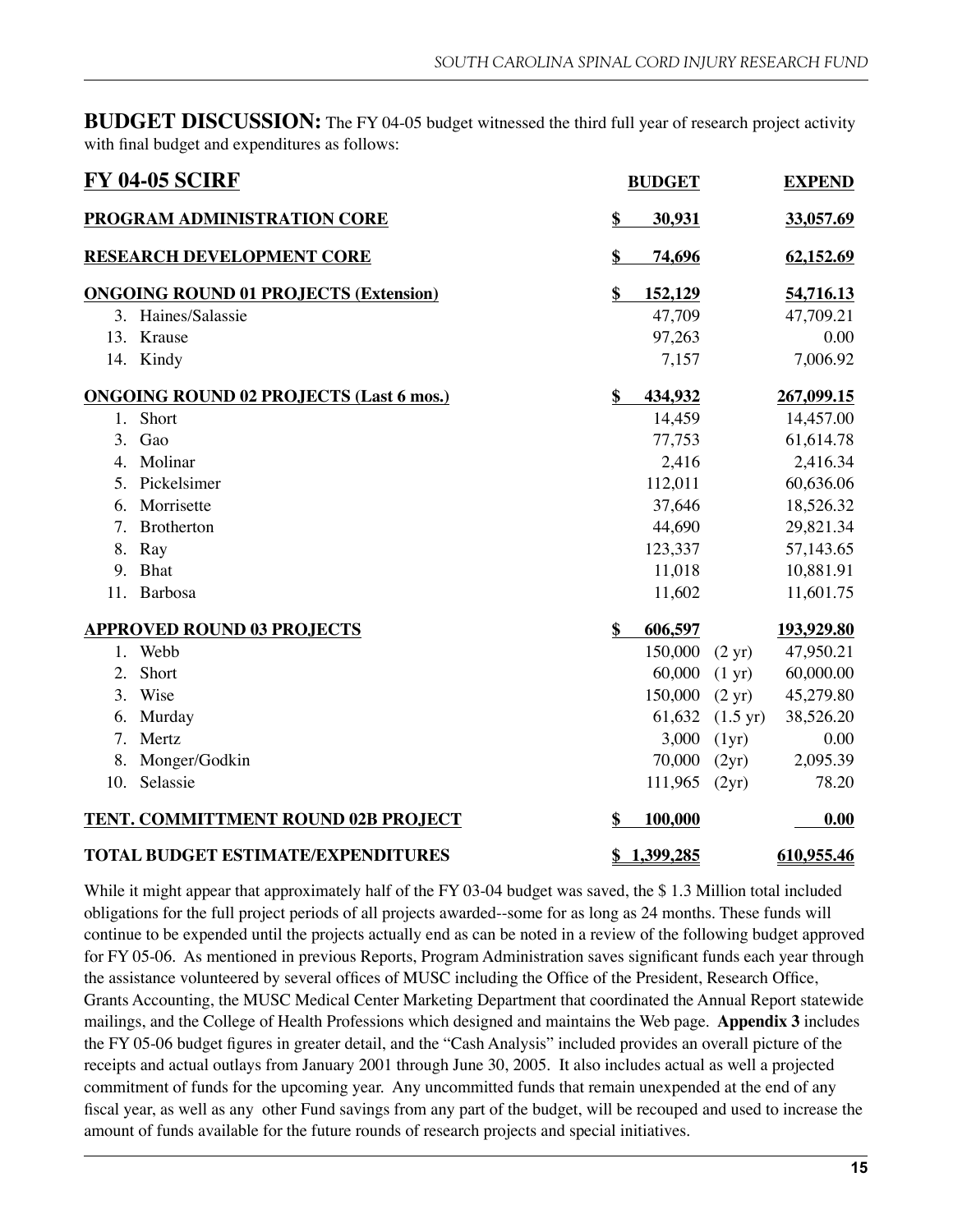The Board approved the following budget for FY 05-06 as well as the additional estimated amount available for Round 02A and 04 projects based upon the previously mentioned "Cash Analysis". This will once again result in a year-end "Reserve Target" exceeding \$ 800,000 as set by the Board to assure that sufficient funds are always available to fully meet Fund budget commitments. Given the constant variation of monthly totals received through DUI collection (so far ranging from averages of \$ 72,000 to \$ 60,000), the Board established the Reserve Target to assure full fiscal control and accountability.

#### **FY 05-06 SCIRF**

| PROGRAM ADMINISTRATION CORE                    | \$<br>$35,250*$                    |             |                         |
|------------------------------------------------|------------------------------------|-------------|-------------------------|
| <b>RESEARCH DEVELOPMENT CORE</b>               |                                    |             | \$<br>76,458*           |
| <b>ONGOING ROUND 01 PROJECTS (Extension)</b>   |                                    |             | $\frac{1}{2}$<br>97,413 |
| <b>SCIRF 1302</b>                              | Krause                             | 97,263      |                         |
| <b>SCIRF 1402</b>                              | Kindy                              | 150         |                         |
| <b>ONGOING ROUND 02 PROJECTS (Extension)</b>   |                                    |             | \$<br>167,692           |
| <b>SCIRF 0303</b>                              | Gao                                | 16,138      |                         |
| <b>SCIRF 0503</b>                              | Pickelsimer                        | 51,347      |                         |
| <b>SCIRF 0603</b>                              | Morrisette                         | 19,119      |                         |
| <b>SCIRF 0703</b>                              | <b>Brotherton</b>                  | 14,868      |                         |
| <b>SCIRF 0803</b>                              | Ray                                | 66,193      |                         |
| <b>ONGOING ROUND 02 PROJECT (Supplemental)</b> |                                    |             | \$<br>$22,300*$         |
| <b>SCIRF 0303S</b>                             | Gao                                | 22,300      |                         |
| <b>ONGOING ROUND 03 PROJECTS (Final Year)</b>  |                                    |             | \$<br>409,664           |
| <b>SCIRF 0104</b>                              | Webb                               | 102,049     |                         |
| <b>SCIRF 0304</b>                              | Wise                               | 104,720     |                         |
| <b>SCIRF 0604</b>                              | Murday                             | 23,105      |                         |
| <b>SCIRF 0804</b>                              | Monger/Godkin                      | 67,904      |                         |
| <b>SCIRF 1004</b>                              | Selassie                           | 111,886     |                         |
| <b>SET ASIDE FOR ROUND 02B PROJECT</b>         |                                    |             | \$<br>100,000           |
| <b>AWARDED ROUND 04 PROJECTS</b>               |                                    |             | \$<br>284,598*          |
| SCIRF 0105A Fritz                              |                                    | \$<br>5,000 |                         |
| <b>SCIRF 0205</b>                              | Tomlinson                          | 25,000      |                         |
| SCIRF 0505A Metters                            |                                    | 25,000      |                         |
| <b>SCIRF 0605</b>                              | Wen                                | 100,000     |                         |
| <b>SCIRF 0705</b>                              | Pickelsimer                        | 119,598     |                         |
| SCIRF 0805A                                    | Yuen                               | 5,000       |                         |
| <b>SCIRF 1005A</b>                             | <b>Bridges</b>                     | 5,000       |                         |
|                                                | <b>TOTAL BUDGET ESTIMATE 05/06</b> |             | \$1,193,375             |

\*NOTE: These four items totaling \$ 418,606 are the only new commitments in the budget. The remainder were committed in prior years. The three Round 04 projects with an "A" following the number were requested to revise and resubmit in mid-October for another Scientific and Board Review. If all three were fully funded, it could add an additional commitment of up to \$ 360,000 for a two year period.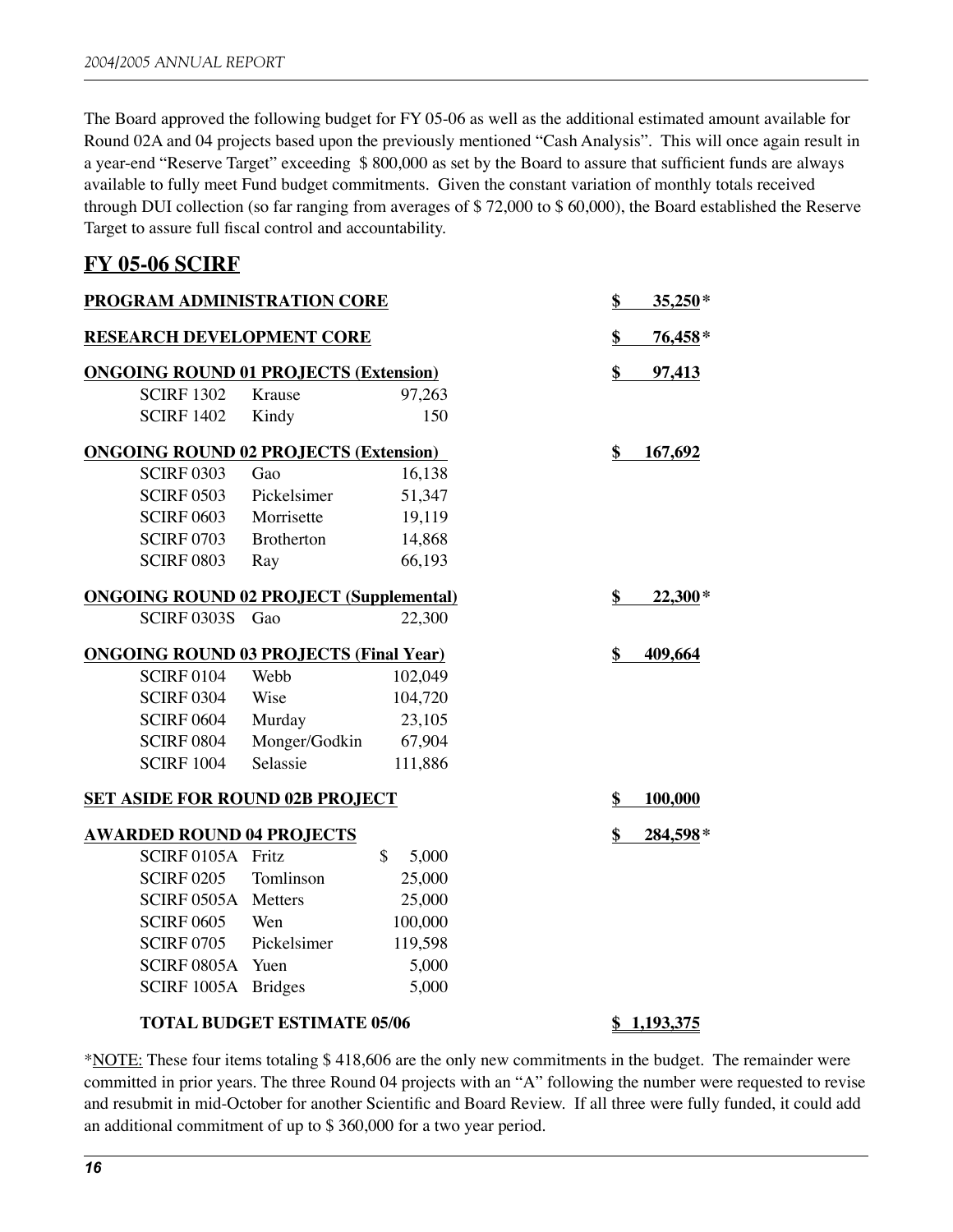### **PART III** *RESEARCH ACCOMPLISHMENTS (REPORT OF SCIENTIFIC DIRECTORS)*

#### **A. FINAL REPORTS OF COMPLETED PROJECTS**

As of 6/30/05, the following projects had completed activity and submitted final reports, brief summaries of which are included:

#### *Round 01 Projects*

**SCIRF 0302**--**Statewide Outcome Assessment for Spinal Cord Injury (SOASCI): Assessing the Implementation and Effectiveness of Methylprednisoleone Protocol and Other Outcomes of Spinal Cord Injury In South Carolina** --Stephen J. Haines, MD, Professor and Chair, Department of Neurological Surgery & Anbesaw W. Selassie, DrPH., Assistant Professor, Department of Biometry and Epidemiology, Medical University of South Carolina

A survey was completed of ED physicians, trauma and neurosurgeons on Methylprednisolone use in SC. Thirtyfive of 62 hospitals responded, with 14 reporting having ever had a formal protocol for methylprednisolone administration for SCI. Twelve of the 14 protocols conformed to NASCIS 2 or 3 specifications, and 13 reported date of initiation. Five protocols were initiated in the years following NASCIS 2, 6 following NASCIS 3, and 2 following the Joint Section report. All protocols were still in place at the time of the survey. In univariate analyses, hospitals reporting ever (versus never) having a formal protocol were those with more beds, more fulltime ED staff, more active neurosurgeons, and more active orthopedic surgeons. Among responding hospitals, 40% initiated formal protocols following the release of the NASCIS results suggesting enhanced recovery in individuals receiving methylprednisolone. None of the protocols were discontinued in the months immediately following the Joint Section report citing insufficient evidence to support treatment standards or guidelines. The study also established a contact list of potential research participants for research. Also completed a study on the causes of death after spinal cord injury and compared the data with Colorado. Published 1 article in Journal of Trauma, submitted 2, and 1 is under final review. Conducted a survey on unmet needs and receipt of post-acute rehab care and presented the findings at two national conferences. Provided epidemiological data, facts and figures, and supporting documents to 17 research applications to MUSC faculty and collaborating partners around the state. Key Findings: 2 out of 3 South Carolinians with Spinal Cord Injury have poor general health after acquiring the injury. 1 out of 2 South Carolinians with Spinal Cord Injury lose their jobs after injury and remain unemployed. 1 out of 4 South Carolinians with Spinal Cord Injury do not get any kind of rehab treatment after acute care.

**SCIRF 0602**--**Assessment and Treatment of Musculoskeletal Pain in the Shoulder Girdle in SCI Through Surface-Recorded EMG and EMG Biofeedback**--Susan J. Middaugh, PhD, PT, Professor, Department of Anesthesia and Perioperative Medicine, Medical University of South Carolina

Musculoskeletal cervical and shoulder pain is a problem for 42% of spinal cord injured (SCI) individuals who use manual wheelchairs. Prevalence increases with duration of injury and becomes an added concern for SCI individuals as they age. Prevalence also increases among the most active, with over 60% of wheelchair athletes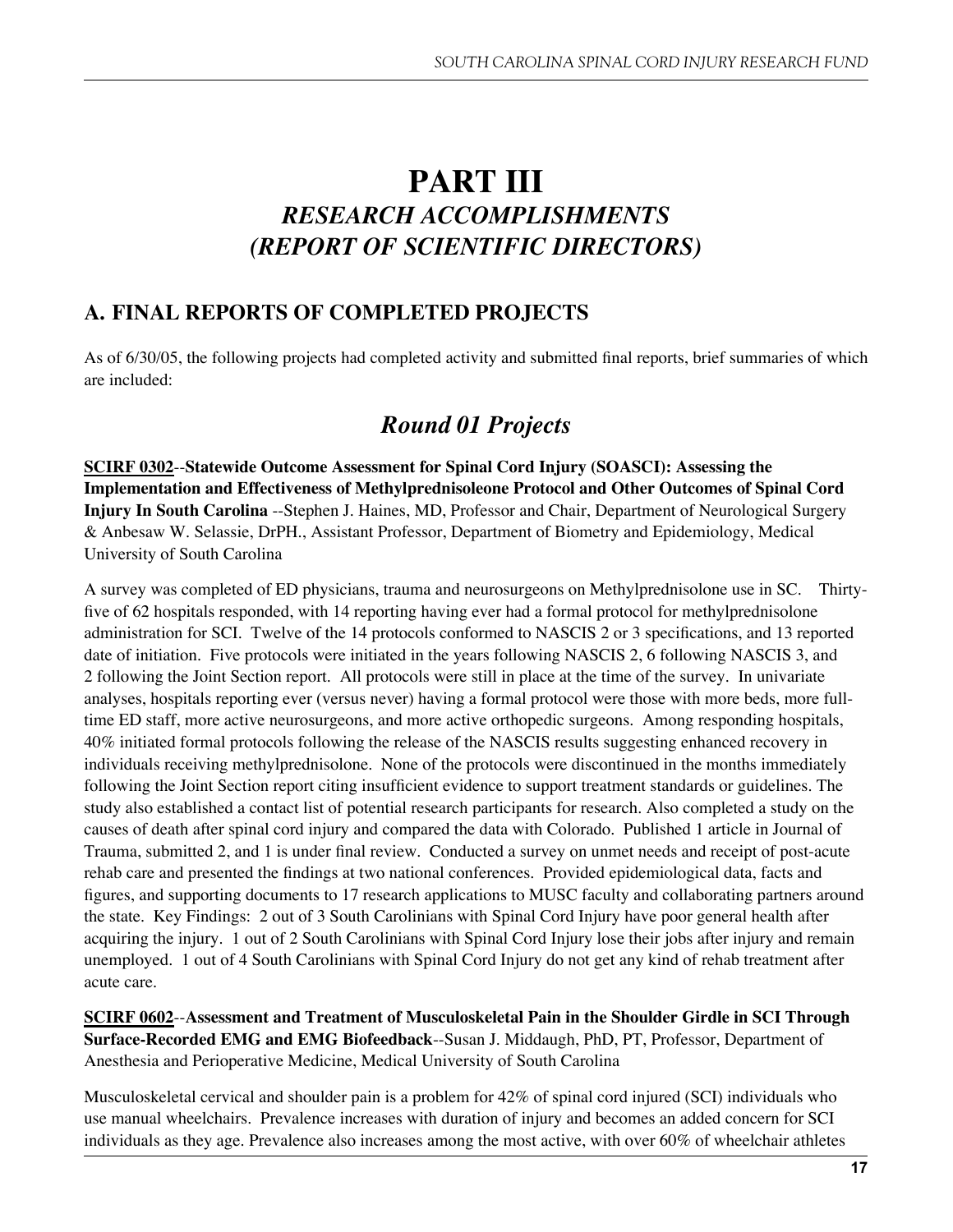reporting shoulder pain. Recent research on work-related cumulative trauma indicates that pain may develop from muscle overuse due to (1) loss of normal muscle work/rest cycles during repetitive movements such as wheelchair operation and (2) compensatory muscle strategies adopted by SCI individuals for trunk stabilization during functional activities. Recent research also indicates that surface EMG recording can objectively evaluate muscle strategies in individuals and EMG feedback (biofeedback) training can improve muscle strategies. Two pilot studies test these propositions. Study 1 compares 15 SCI individuals having cervical or shoulder pain with 9 SCI individuals having 0-to-minimal pain on measures of (a) sensory thresholds, (b) pain above and below the level of SCI injury, (c) upper body range-of-motion and posture and (d) EMG measures of muscle use during test activities including manual wheelchair operation. Study 2 compares two treatment interventions, Exercise Only (N=7) versus Exercise Plus EMG Biofeedback training (N=8), on pre- versus post-treatment measures. Data analysis to date indicates: (1) There are marked individual differences in muscle strategies as measured on laboratory tests and during wheelchair use in the environment. (2) EMG biofeedback training can improve these muscle strategies. (3) Treatment with exercise plus EMG biofeedback training effectively decreased cervical / shoulder pain ( $p \le 0.05$ ) while exercise alone did not (10-week average treatment period, both groups). These preliminary findings support the hypotheses that muscle overuse is a contributory factor in upper-quarter pain in SCI and EMG biofeedback is an effective tool in reducing muscle overuse and associated pain.

**SCIRF 0802**--**Spinal Modulation of the Nociceptive Pressor Reflex**--Britt Wilson, PhD., Associate Professor, Pharmacology and Physiology, University of South Carolina School of Medicine.

Enhanced reflex cardiovascular increases in response to somatic and visceral stimulation are a common problem for spinal cord injury patients (termed autonomic dysreflexia). The mechanism for autonomic dysreflexia is unknown at present. The primary goal of this proposal was to establish a model to determine if reflex cardiovascular increases evoked by stimulation o1 somatic (skin and skeletal muscle) afferent neur! ons are altered by peripheral inflammation and/or injury. In t! urn, the long-range goal of such a model is to determine the mechanism(s) by which this augmentation occurs, concentrating on the possibility that the locus for this augmentation lies within the spinal cord. Ascertaining the mechanism(s) that mediate inflammation-induced augmentation of somatic pressor reflexes may be useful for the autonomic dysreflexia experienced by spinal cord injury patients. With regard to the primary goal, we completed a study showing that application of heat to one hindpaw causes a temperature dependent increase in mean arterial pressure (MAP) and heart rate (MR) in a decerebrate Guinea pig model. This increase in cardiovascular function was abolished by peripheral nerve transection, demonstrating it was a reflex. In addition, we demonstrated that acute inflammation of the ankle joint augmented the reflex increases in MAP and HR in male animals, but not female. A subsequent study showed ankle inflammation augmented t! he reflex in ovariectomized female guinea pigs. This latter finding is important because it indicates circulating agents modulate the central nervous system's ability to change in response to tissue inflammation. In turn, this provides a foundation for exploring therapeutic agents that can prevent or eliminate the augmentation of reflex cardiovascular increases evoked from somatic tissue, which may be very applicable to treating autonomic dvsreflexia.

**SCIRF 1102**--**An In Vitro Model of the Reflex Arc as Applied to Spinal Cord Injury**--James J. Hickman, PhD., Hunter Endowed Chair of Biomaterials Department of Bioengineering, Clemson University

The purpose of our grant from the SC Spinal Cord Research Foundation was to leverage off an existing DARPA project in robotic control systems to address fundamental research in spinal cord injury. The long-term goal of the DARPA grant was to develop patterned artificial surfaces to study development of synaptic communication between individual cells of the three basic types that comprise the spinal stretch reflex arc: a dorsal root ganglion (DRG) neuron, a motoneuron, and a muscle cell. Our major hypothesis for the work under the SC Spinal Cord Research Program was that by studying the development of neural circuitry in this minimalist model, we could apply what we learn to develop new paradigms to restore function in damaged spinal systems. This grant has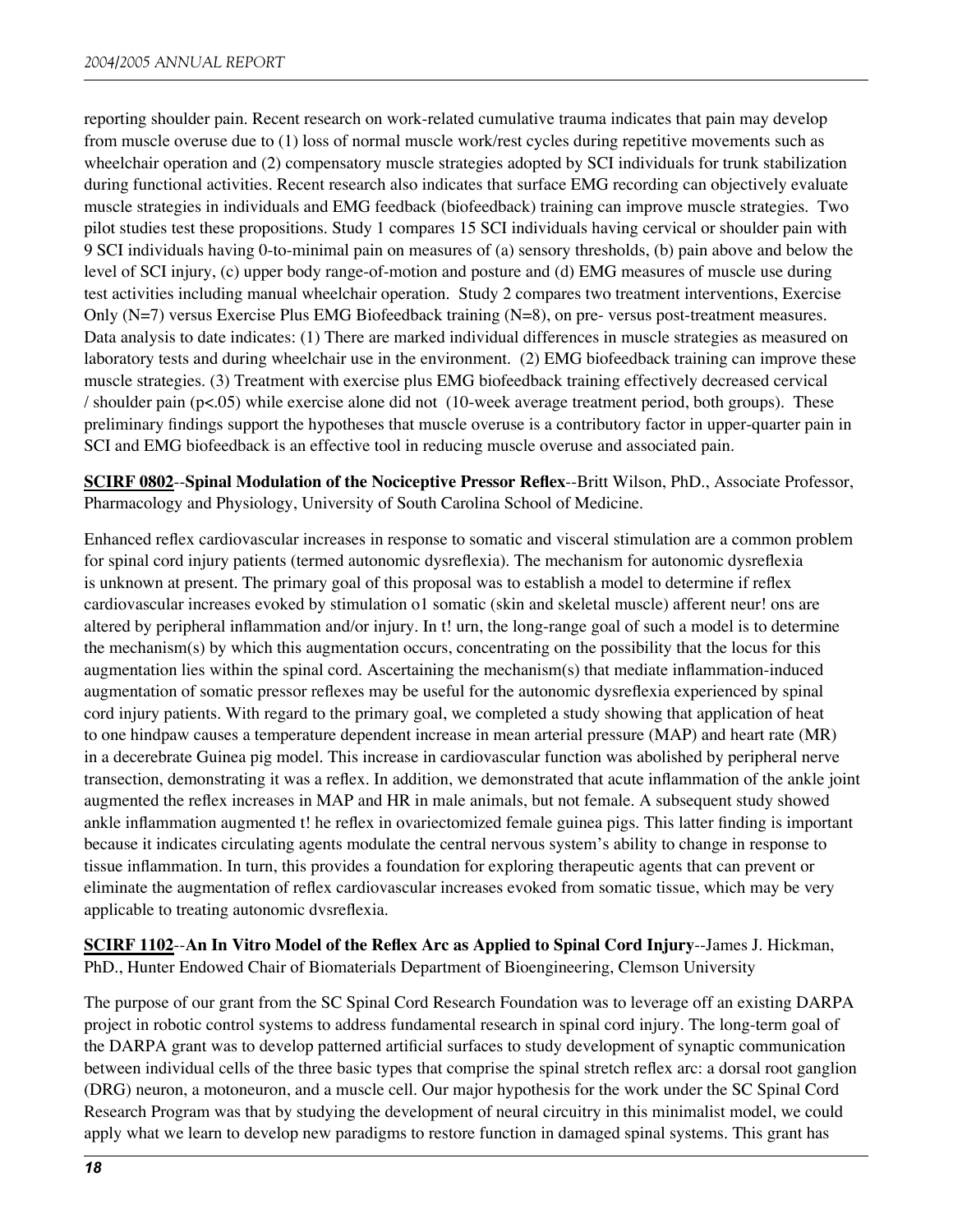produced the first example of a multi-component model of a CNS system using single cells to precisely and reproducibly create functional units integrated with silicon microstructures. The project was to also develop preliminary data and research collaborations at MUSC to submit joint proposals to NIH to further this work. This has been successful in that we have been funded for an R01 proposal entitled "An In Vitro Model of Stem Cell Innervation of Myotubes" in collaboration with Dr. Mark Kindy at MUSC. The progress on this grant, in combination with work on the DARPA grant, has also allowed additional projects to be submitted to NIH and the VA to address not only spinal cord repair but also Amyotrophic Lateral Sclerosis (ALS).

**SCIRF 1202**--**Taking Charge of Your Life"**—Statewide Conference for People With Spinal Core Injuries-- Kermit L. Short, Executive Director, SC Spinal Cord Injury Association

See details at end of following Part III.B, section on "Dissemination to SCI Consumers, Providers, and Researchers as presented on page 33.

#### *Round 02 Projects*

**SCIRF 0103**--**"Taking Charge of Your Life"**—Continuing Education for People With Spinal Cord Injury-- Kermit Short, Executive Director, SC Spinal Cord Injury Association

The South Carolina Spinal Cord Injury Association developed and widely disseminated three 30 second public service announcements aimed at decreasing spinal cord injury from automobile, gunshot, and recreation/fall injuries. At risk populations were specifically targeted through a cable TV contract. A part-time nurse educator organized, developed curriculum (resource book), and conducted "Health Habit" workshops in four locations with total attendance of 160. These workshops will be continued and expanded to new areas of the state as well as in subject matter covered such as practical management of bowel and bladder issues, nutrition, exercise, and routing health maintenance. In addition, the nurse is available to answer health related questions and provide additional educational resources to people with SCI as well as help increase referrals for acute care, rehabilitation, and home care providers.

**SCIRF 0403**--**In Vitro System to Determine Factors Promote Survival and Regeneration of Principal Neurons of the Spinal Cord**--Peter Molnar, PhD., Research Assistant Professor, Department of Bioengineering, Clemson University

Regeneration of the principal neurons in the spinal cord depends on the extracellular (soluble and contact) signals reaching the neurons from their environment. Recently, an in vitro system was developed in the Hybrid Neuronal Systems Laboratory at Clemson, which has been shown to promote the growth and differentiation of motoneurons and DRG cells. Using this system the extracellular environment (both soluble factors and growth substrate) could be modified in a systematic and effective way. In the framework of this project, embryonic motoneurons and DRG cells were cultured on pattered surfaces in serum-free media. Surface patterns was created using self-assembled monolayers. The cell body of the neurons was localized in the middle of the pattern; axons was directed to grow parallel outward to enable fast and effective measurement of axonal outgrowth. Surfaces was modified with growth inhibiting proteins (Tenascin-R, Neurocan) to mimic conditions in the spinal cord. These proteins inhibited the growth of embryonic motoneurons. Several neurotrophic factors have been identified which promote survival and regeneration of spinal cord motoneurons. Brain-derived neurotrophic factor (BDNF), neurotrophin-3 (NT3) and leukemia inhibitory factor (LIF) have been shown to stimulate the sprouting of corticospinal connections and enhance axonal regeneration. We studied the effect of NT3 in our defined system in details. Addition of NT3 and vitronectin to the culture medium improved the survival of the motoneurons significantly. Moreover, electrophysiological recordings indicated more adult-like behavior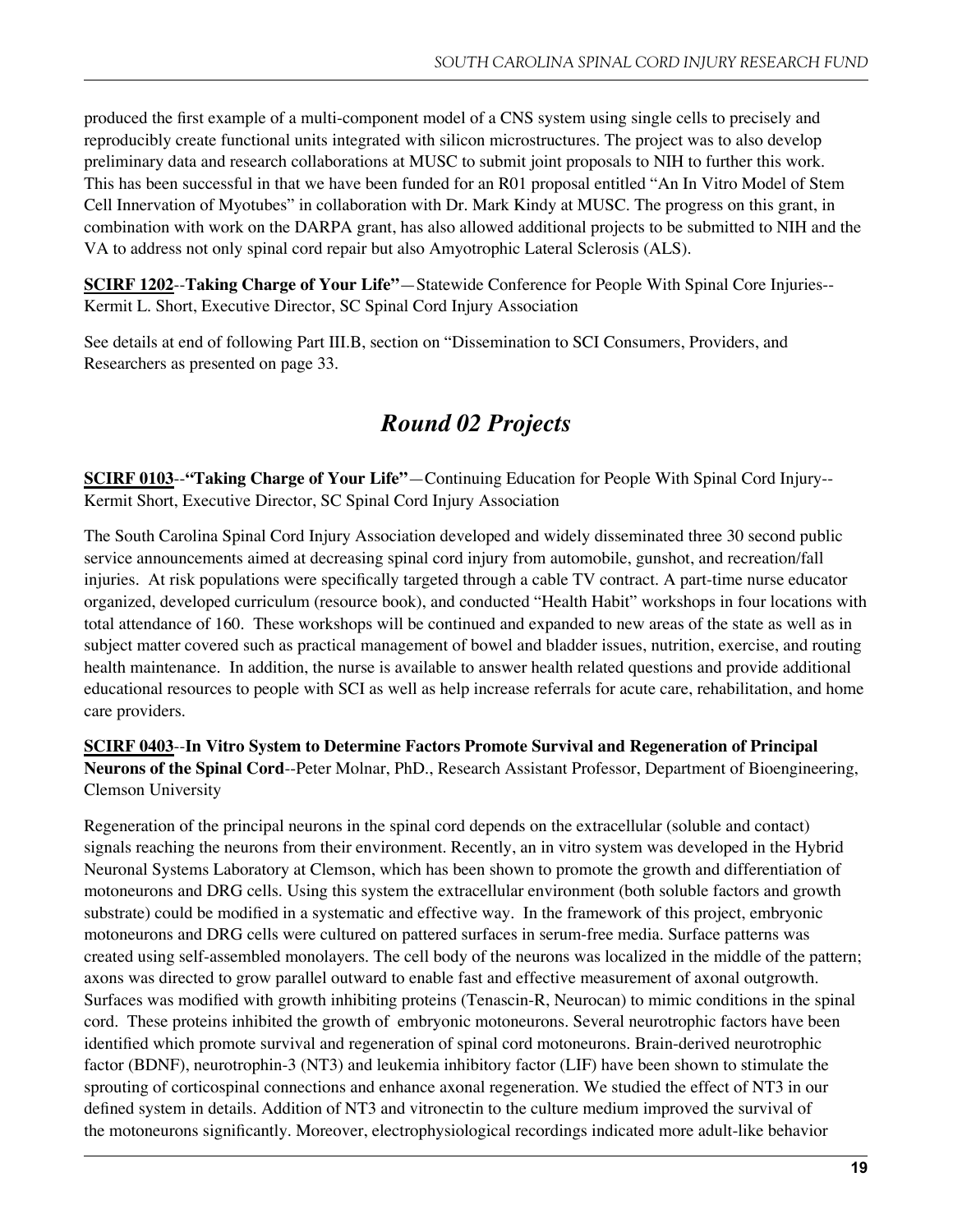(prolonged spontaneous activity upon depolarization) of the cultured motoneurons. We also performed a detailed electrophysiological characterization of DRG cells in our defined system. In summary, during this project we have created a test system where the effect of drugs on axonal outgrowth of motoneurons and DRG cells plated on growth inhibitory surfaces can be studied in an effective way. Results obtained during this project were used for an NIH R21 grant application.

**SCIRF 0903**--**Theraputic Use of Minocycline for Spinal Cord Injury**--Narayan R. Bhat, PhD., Professsor, Department of Neurology, Medical University of South Carolina

The aim of the project was to test the beneficial effect of minocylcine, an anti-inflammatory agent, in a spinal cord injury model. Soon after the project was funded. there were 2 publications appearing in the literature documenting such an effect in two different mo! dels of SCI including the one proposed in our pilot project. T! herefore, we decided to focus on the protective effect of the drug directly on spinal neurons to determine the mechanisms involved. Since ischemic injury combined with excitotoxicity may play a significant role in the degeneration of motor neurons after spinal cord injury, we used this injury paradigm in an in vitro model. Motor neuron cultures subjected to oxygen and glucose deprivation (OGD) can mimic ischemia and hence are useful for studying molecular determinants of neuronal injury and protection. For our studies, we employed NSC34, a spinal motor neuron cell line, and investigated the effect of minocycline on OGD-induced cell death. We found that minocycline as well as NBQX, an AMPA receptor antagonist, were able to suppress OGD-induced neuronal cell death. Both these compounds also inhibited OGD-induced activation of pro-apoptotic ! f9 kinases, i.e., p38 MAPK and JNK. That p38 MAPK, in particular, mediates hypoxia-induced motor neuron cell death was confirmed by using a specific kinase inhibitor (SB203580) and by transfection of cells with p38 kinase-specific siRNA, both treatments showing substantial neuroprotection.

**SCIRF 1103**--**Anti-inflammatory Approaches for Spinal Cord Injury**--Ernest Barbosa, MD, Associate Professor, Departments of Neurology and Pediatrics, Medical University of South Carolina

Spinal cord injury is a devastating and complex clinical condition which produces a predictable pattern of progressive injury entailing neuronal loss, axonal destruction and demyelination at the site of impact. The involvement of pro-inflammatory cytokines and inducible nitric oxide synthase (iNOS) in exacerbation of SCI pathology is well documented. We have previously reported the anti-inflammatory properties as well as immunomodulatory activities of statins (HMG-CoA reductase inhibitors) in the animal model of multiple sclerosis i.e. experimental allergic encephalitis (EAE) (Nath et al. 2004; Stanislaus et al. 1999). The present study was undertaken to investigate the efficacy of atorvastatin (Lipitor; LP) treatment in attenuating SCIinduced pathology. Immunohistochemical detection and real time PCR analysis showed increased expression of iNOS, TNF $\alpha$  and IL-1 $\beta$  following SCI. In addition neuronal apoptosis was detected 24 h following injury followed by a profound increase in ED1 positive inflammatory infiltrates, GFAP positive reactive astrocytes and oligodendrocyte apoptosis by one week following SCI relative to control. LP treatment attenuated the SCIinduced iNOS, TNF $\alpha$  and IL-1 $\beta$  expression. LP also provided protection against SCI-induced tissue necrosis, neuronal and oligodendrocyte apoptosis, demyelination and reactive gliosis. Furthermore, rats treated with LP showed a profoundly better neurological score (BBB score) following SCI (19.13±0.53) as compared to the untreated rats (9.04±1.22). Therefore, this study reports the beneficial effect of atorvastatin for the treatment of SCI-related pathology and disability. This study investigates whether statins when given ʻpost-trauma' can act rapidly enough to provide neuroprotection in spinal cord injury (SCI) and delineates the mechanism of action. Atorvastatin was given hours (2, 4 or 6 h) post-injury. AT-treated rats demonstrated near-normal recovery of locomotor function 3 weeks post-injury with BBB scores in the range of 17-18 (on a scale of 0-paralyzed to 21-normal). However, placebo (VHC)-treated animals averaged at 7 and did not progress beyond this stage. Neuroprotection by AT was evident even 48 h to 72 h post-injury wherein the AT-treated rats had higher BBB scores when compared to the VHC-treated ones. AT prevented SCI-induced blood-spinal cord barrier (BSCB)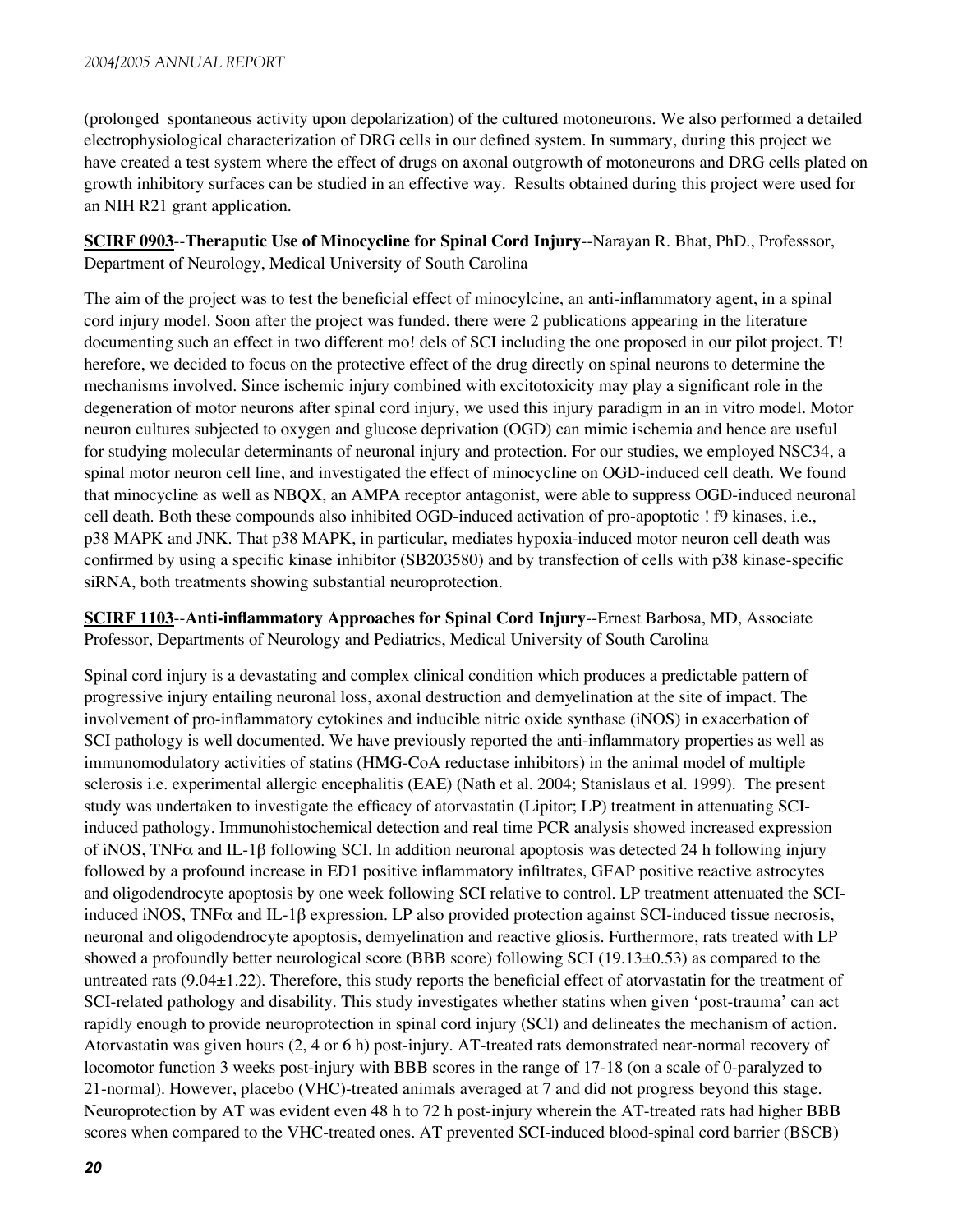disruption through an isoprenoid-dependent preservation of tight junctions. This was achieved by inhibition of injury-induced MMP9 gene expression which further attenuated pivotal SCI-induced neurodegenerative events such as myelin/axonal degeneration and neuronal apoptosis (that cause functional loss). In summary, acute atorvastatin treatment post-injury reduces the extent of secondary damage and subsequent functional loss. To the best of our knowledge, this is the first study demonstrating rapid neuroprotective effects of atorvastatin in an in vivo model of SCI. In the present scenario, with the lack of any available effective therapy for SCI-patients, this study might be a turning point as it underscores the efficacy of AT as a potential therapeutic agent to attenuate neurodegeneration and enhance functional recovery following SCI in humans.

#### *Round 03 Projects*

**SCIRF 0204**--**2005 Statewide Conference for People with Spinal Cord Injury in South Carolina; And Beyond the Walls—Education Outside of Rehabilitation**--Kermit L. Short, Executive Director, South Carolina Spinal Cord Injury Association

See details at end of following Part III.B, section on "Dissemination to SCI Consumers, Providers, and Researchers as presented on page 34.

#### **B. ACCOMPLISHMENTS MADE POSSIBLE BY GRANT AWARDS**

Following is a listing of accomplishments by those awarded grants from the South Carolina Spinal Cord Injury Research Fund that resulted directly or indirectly from the Fund support. The information is summarized in several sections including: (a) funded grants, (b) grant applications either pending or not funded, (c) publications, (d) manuscripts under review or in preparation, (e) presentations at conferences, and (f) dissemination to consumers. All information was provided by awardees, some of whom updated information through the end of the year. The outputs are primarily projects which are either completed or near completion<sup>1</sup>.

#### **Grants Funded**

#### **Spinal Cord Related grants**

\_\_\_\_\_\_\_\_\_\_\_\_\_\_\_\_

- 1. **Gao, B.Z.** *(Co-Principal Investigator)* Automatic Multiple Beam Laser Cell Micropatterning System, Clemson University Research Instrumentation Equipment Grant, \$50,000, 04/16/04-08/15/04.
- 2. **Hickman, J.** *(Principal Investigator)* **& Kindy, M.S.** *(co-Principal Investigator)* **An In Vitro Model of Stem Cell Innervation of Myotubes** 1 R01 NS050452-01A1, \$499,580, 10/01/05-07/31/10.
- 3. Kindy, M.S. (Principal Investigator) EPSCoR Rhenomics Center for Neuroscience Research, NSF, \$1,000,000, 06/01/05-05/31/08.
- 4. **Krause, J.S.** *(Principal Investigator)* A 6-Year Longitudinal Study of Community Integration, Subjective Well-Being, and Health after Spinal Cord Injury: Relationship with Gender, Race/Ethnicity, and Environmental Factors, National Institute on Disability and Rehabilitation Research, Department of Education; \$449,515, 9/1/02-8/31/06

<sup>&</sup>lt;sup>1</sup> Information on accomplishments has been submitted directly by grant recipients who are responsible for the accuracy of the information. There has been no independent verification as to the accuracy of the information. References are made in either medical or psychological format, depending on author/recipient preference.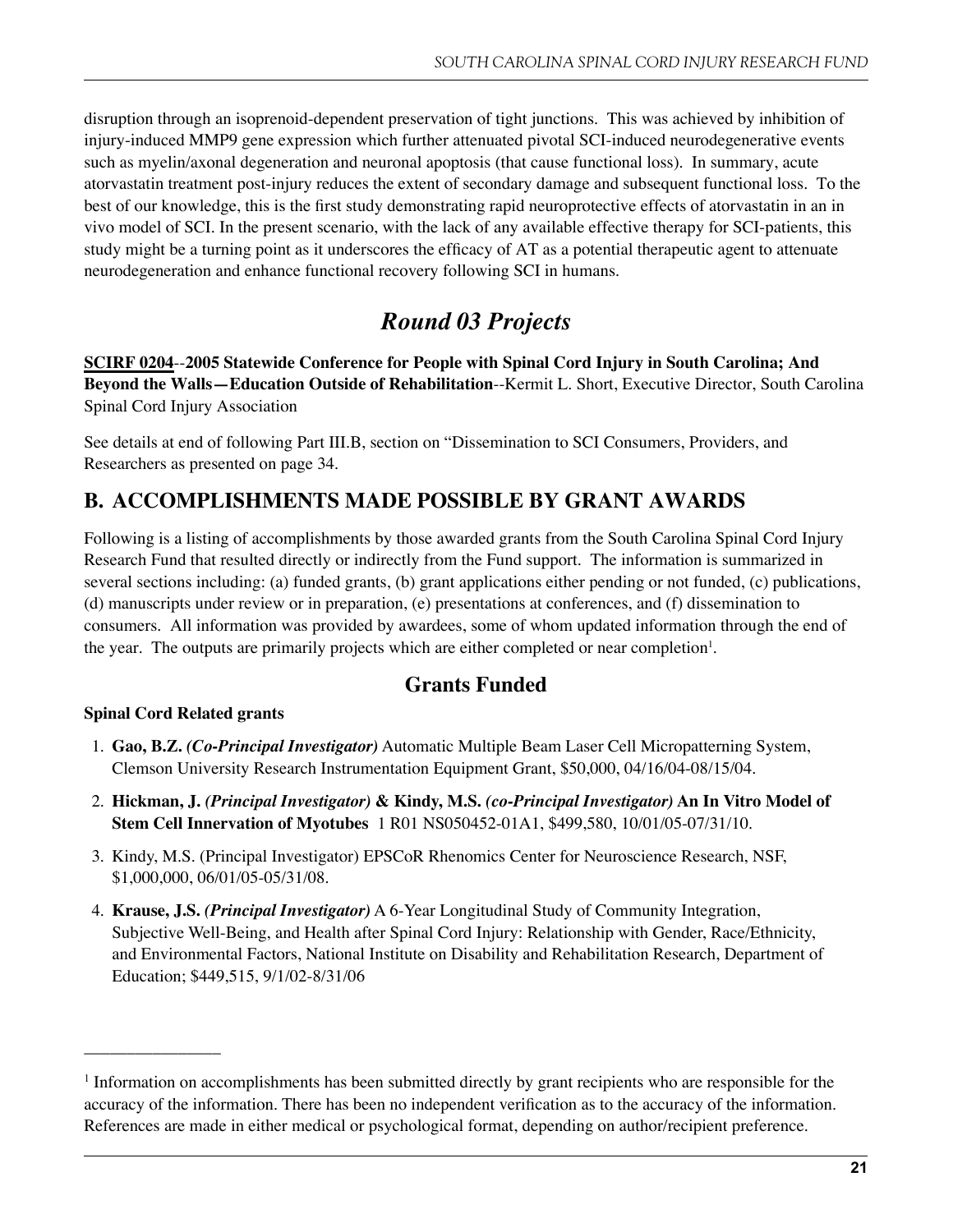- 5. **Krause, J.S.** *(Principal Investigator)* Mortality Rates and Causes of Death in the First Decade After Spinal Cord Injury Onset: A Comparative Study of Veterans and Non-Veterans, Veteran's Administration (VISN-7), \$116,000, 7/03-7/05.
- 6. **Krause, J.S.** *(Principal Investigator)* Stability of Vocational Interests Two Years after Spinal Cord Injury: Relationship with Employment, Participation, and Subjective Well-Being, National Institute on Disability and Rehabilitation Research, Department of Education; \$444,209, 10/01/03-9/30/06.
- 7. **Krause, J.S.** *(Principal Investigator)* Risk for Early Mortality After Spinal Cord Injury, National Institute on Disability and Rehabilitation Research, Department of Education; \$449,944, 10/01/03- 9/30/06.
- 8. Krause, J.S. (Principal Investigator) Risk for Adverse Outcomes after SCI: A Longitudinal Study. R01, National Institutes of Health; \$2,098,101, 01/01/06-12/31/11.
- 9. **Krause, J.S.** *(Principal Investigator)* Risk for Adverse Health Events after SCI: A Longitudinal Study of 1,391 participants, National Institute on Disability and Rehabilitation Research, Department of Education, \$449,990, 12/01/05-11/30/08.
- 10. **Webb, K.** *(Principal Investigator)* Development of cyanoacrylate/polyethylene glycol diacrylate blends as internal tissue adhesives, Spartan Medical, \$100,000, 9/1/05-9/1/06.

#### **Non-Spinal Cord Related grants (Funds from SCSCIRF helped obtain these funds)**

- 11. **Ray, S.K.** *(Principal Investigator)* Proteolytic Control of Glioblastoma R01 (CA-91460), National Cancer Institute of the National Institutes of Health Award Period, 2003-2008.
- 12. **Gao, B.Z.** *(Principal Investigator)* A Novel Laser Diagnostic System for Early Detection of Cancer Cells, the Oak Ridge Associated Universities (ORAU), \$10,000, 06/04 – 11/05.
- 13. **Gao, B.Z.** *(Co-Investigator)* 3-D Test Systems: New Tools for Unlocking the Mysteries of Breast Cancer, Department of Defense, \$200,000, 01/01/2005 - 12/31/2009.
- 14. **Gao, B.Z.** *(Principal Investigator)* Laser Cell Micropatterning to Study Electrical Coupling between Cardiac Fibroblasts and Myocytes, American Heart Association, \$120,000, 07/01/2005 - 06/30/2007.

#### **Grants Submitted: Not funded/Pending**

#### *Grants Submitted*

#### **Spinal cord related grants**

- 1) **Banik, N.L.** *(Principal Investigator)* **& Ray, S.K.** *(Co-Principal Investigator)* Involvement of spinal cord in MPTP-induced parkinsonism, National Institutes of Health, 2005-2007.
- 2) **Barbosa, E.** *(Principal Investigator)* Atorvastatin enhances Neuronal Regeneration and Remyelination following Spinal Cord Injury. National Institutes of Health, 2005-2009.
- 3) **Gao, B.Z.** *(Principal Investigator)* Laser Cell Micropatterning to Study the Formation of a Neuronal Circuit on MEA, NSF-CAREER, \$459,943, 02/01/06 - 01/31/11.
- 4) **Gao, B.Z.** *(Principal Investigator)* Nanosensors for Feedback Control of Micropatterned Neuromuscular Junctions, NSF-NER, \$160,000.
- 5) **Gao, B.Z.** *(Principal Investigator)* Development of a Laser Cell Micropatterning Microscope Based on Optical Force, NSF-MIR, \$321,497.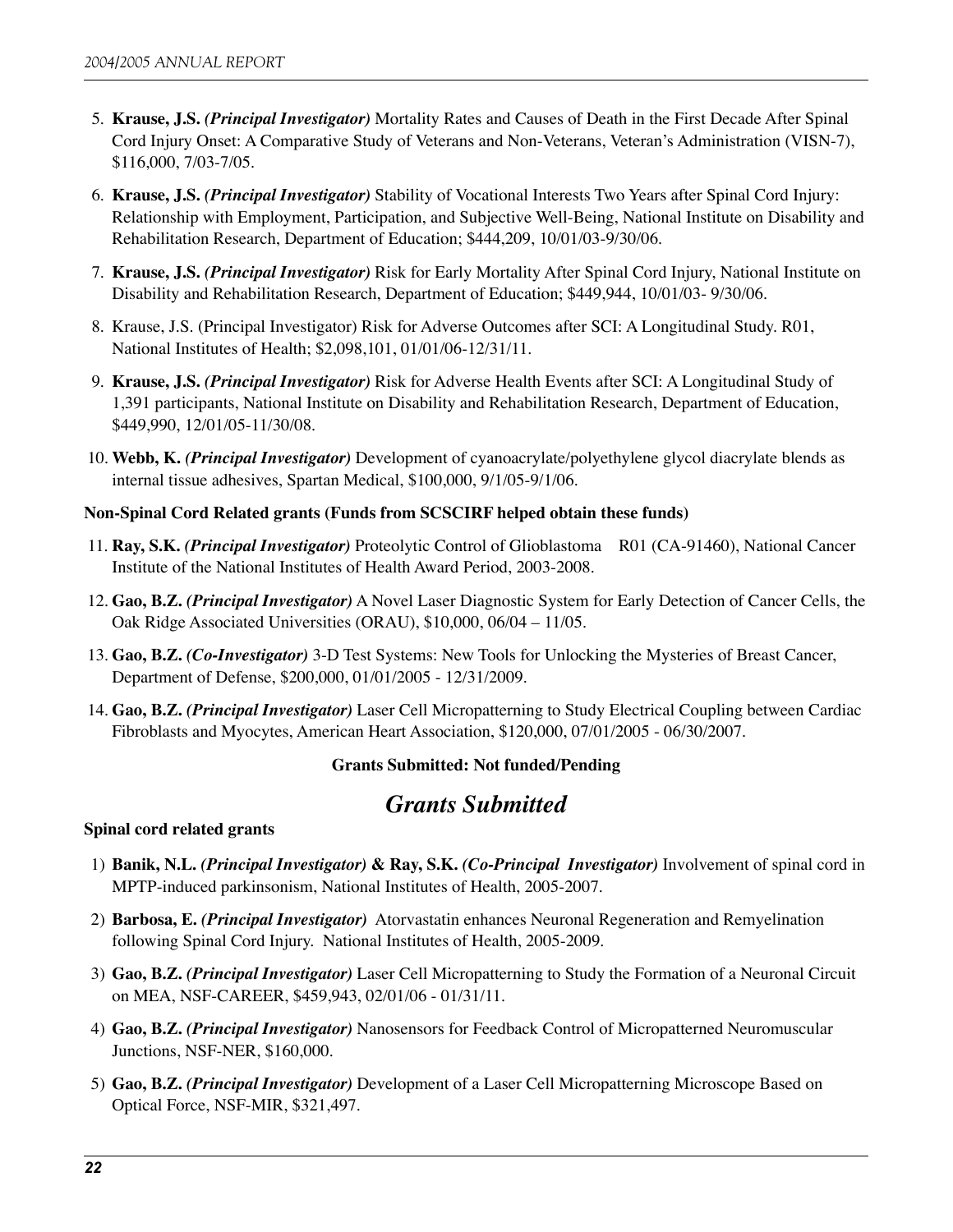- 6) **Gao, B.Z.** *(Principal Investigator)* Laser Patterned Hybrid Interface for in vitro 3D Neuronal Network Construction, DoD-SCEPSCoR, \$750,000.
- 7) **Kindy, M.S.** *(Principal Investigator)* In Vitro Model of the Reflex Arc for ALS, Bioengineering Research Partnership at NIBIB and NINDS, NIH, \$250,000/year, 7/1/06 6/30/11.
- 8) **Krause, J.S.** *(Principal Investigator)* Rehabilitation Research and Training Center on Psychological Aspects of Aging with a Disability, United States Department of Educaiton, \$3,612,163, 10/1/03-09/30/08.
- 9) **Krause, J.S.** *(Principal Investigator)* Risk for Adverse Health Outcomes After Spinal Cord Injury: A Longitudinal Study of 1,391 Participants, United States Dept. of Education, \$308,217, 8/1/04-7/31/09.
- 10) **Krause, J.S.** *(Principal Investigator)* Personality, Behavior, and Coping After Spinal Cord Injury, National Institutes of Health, \$1,250,000, 8/1/04-7/31/09.
- 11) **Krause, J.S.** *(Principal Investigator)* Risk of Adverse Outcomes After Spinal Cord Injury: A Longitudinal Study, National Institutes of Health, \$1,900,484, 1/1/05-12/31/09.
- 12) **Krause, J.S.** *(Principal Investigator)* Participation, Subjective Well-being, Health, and Spinal Cord Injury: A 33-year Longitudinal Study, United States Department of Education, \$449,989, 10/1/05-9/30/08.
- 13) **Krause, J.S.** *(Principal Investigator)* Disparities in Earnings form Gainful Employment After Spinal Cord Injury: Environmental Factors and Job Accommodations, National Institutes of Health, \$2,967,312, 1/1/06- 12/31/10.
- 14) **Krause, J.S.** *(Principal Investigator)* Early Risk for Mortality After Spinal Cord Injury, National Institutes of Health, \$2,967,312, 1/1/06-12/31/10.
- 15) **Krause, J.S.** *(Principal Investigator)* Early Risk for Mortality After Spinal Cord Injury, National Institute of Health, \$2,666,994, 10/1/06-9/30/11.
- 16) **Ray, S.K.** *(Principal Investigator)* Cell Death Mechanisms and Therapeutic Strategies in SCI R21, National Institutes of Health, 2005-2007.
- 17) **Ray, S.K.** *(Principal Investigator)* Photodynamic therapy (PDT) and paclitaxel nanotechnology (PNT) for treating brain tumor, NASA EPSCoR Partnership Program 2005-2006.
- 18) **Varma, A***. (Principal Investigator)* **& Ray, S.K.** *(Co-Principal Investigator)* Melatonin as a Therapy for Spinal Cord Injury, South Carolina Spinal Cord Injury Research Foundation (SCIRF-0905), 2006-2008.
- 19) **Webb, K.** *(Principal Investigator)* Scaffold-derived spatio-temporal signals for stem cell recruitment and differentiation, DARPA, \$1,425,000, 2005-2007. (Declined)
- 20) **Webb, K.** *(Principal Investigator)* Biomaterials for guided neural regeneration, NIH COBRE. \$400,000, 2006-2008. (Declined)
- 21) **Webb, K.** *(Principal Investigator)* Topographic fibers as templates for tissue regeneration, National Textile Council, \$300,000, 2005-2008.
- 22) **Webb, K.** *(Principal Investigator)* Molecular gradients for directing axonal regeneration, NIH R21 (NINDS), \$250,000, 2006-2007.
- 23) **Webb, K.** *(Principal Investigator)* Engineering regeneration through the distal bridge / host interface, Christopher Reeve Paralysis Foundation, \$148,324, 2004-2006. (Declined)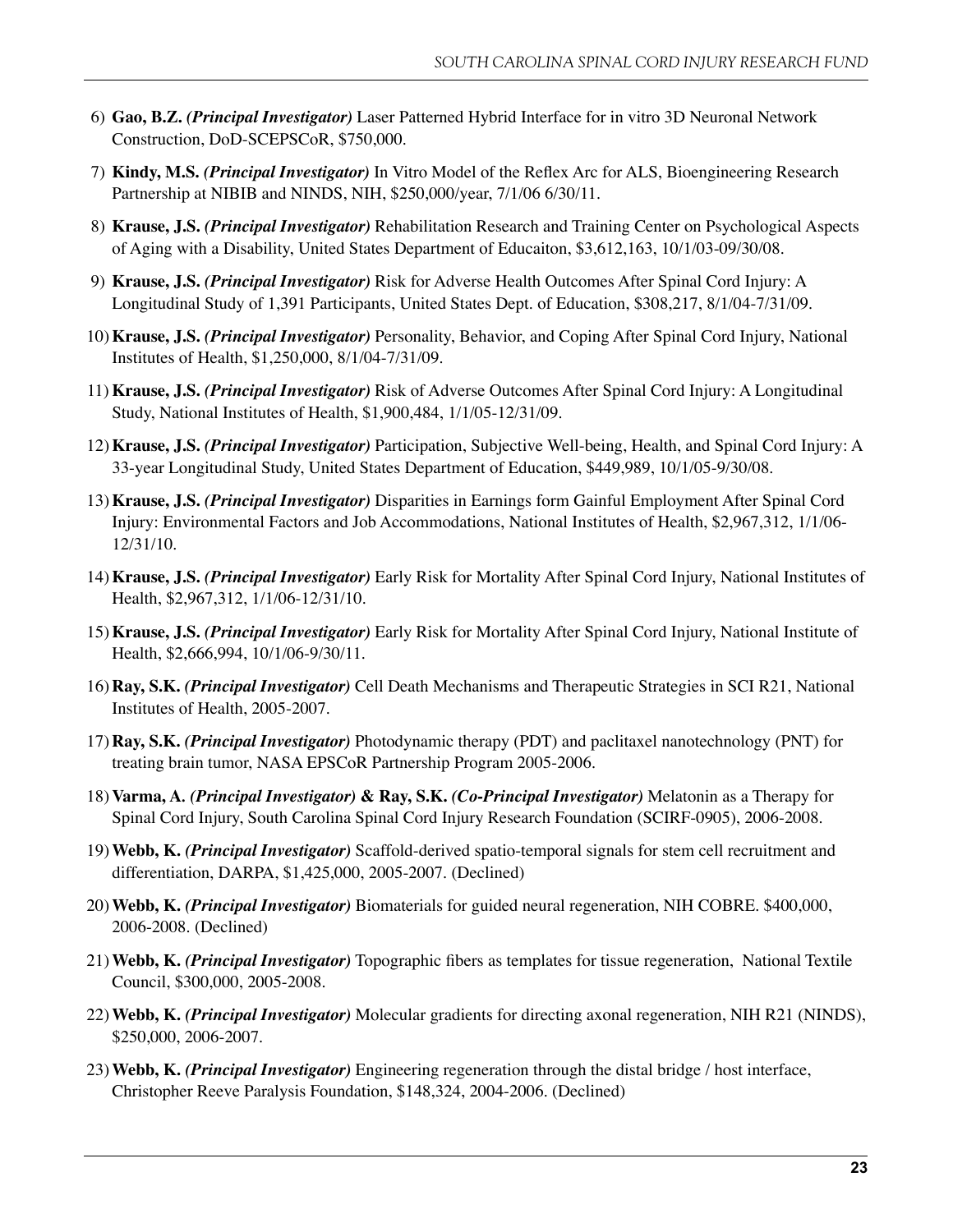- 24) **Webb, K.** *(Principal Investigator)* Engineering regeneration through the bridge / host interface, Paralysis Project of America, \$50,000, 2004-2005. (Declined)
- 25) **Webb, K.** *(Principal Investigator)* Topographic fibers as templates for tissue organization, National Textile Council, \$300,000, 2004-2007. (Declined)
- 26) **Wilson, L.B.** *(Principal Investigator)* Influence of Inflammation and Gender on Reflex Control of the Circulation, American Heart Association—Mid Atlantic, \$120,000.
- 27) **Wilson, L.B.** *(Principal Investigator)* Influence of Inflammation and Gender on Reflex Control of the Circulation, National Science Foundation, \$350,000.

#### **Non-spinal cord related grants**

- 28) **Gao, B.Z.** *(Principal Investigator)* Laser Micropatterning of Adult Stem Cells and Cardiomyocytes, NIH– COBRE, \$150,000/yr, 01/01/06 – 12/31/10.
- 29) **Gao, B.Z.** *(Principal Investigator)* Myocyte Hypertrophic Response to Mechanical Force Generated by Fibroblast, American Heart Association, \$264,000, 01/01/2006 - 12/31/2009.
- 30) **Goa, B.Z.** *(Principal Investigator)* Laser Micropatterning to Study Cardiac Scar Formation, NIH R21, \$125,000/yr.
- 31) **Gao, B.Z.** *(Principal Investigator)* Development of a Laser Cell Deposition Microscope for Cancer Immunotherapy Studies, Coulter Foundation, \$240,0

#### *Publications*

- 1) Bakken, D., Burg, K, Narasimhan, S., & **Gao, BZ.** Laser Micropatterning of Polylactide Microspheres into Neuronal-Glial Coculture for the Study of Axonal Regeneration. Macromolecular Symposia 2005; 227:335- 344.
- 2) **Barbosa.** Attenuation of Acute Inflammatory Response by Atorvastatin after Spinal Cord Injury. J. Neurosci Res. 2005; 79:340-350.
- 3) Bombardier CH, Richards JS, **Krause JS**, Tulsky D, Tate DG. Symptoms of major depression in people with spinal cord injury: Implications for screening. Archives of Physical Medicine and Rehabilitation. 2004;85:1749-1756.
- 4) Broderick LE. & **Krause JS**. Breast and gynecologic screening behaviors among 191 women with spinal cord injuries. Journal of Spinal Cord Medicine. 2003;26 (2):145-9.
- 5) Chera B, Schaecher KE, Rocchini A, Imam SZ, Sribnick EA, **Ray SK**, Ali SF, and Banik NL Immunofluorescent labeling of increased calpain expression and neuronal death in the spinal cord of 1 methyl-4-phenyl-1,2,3,6-tetrahydropyridine (MPTP)-treated mice. Brain Res. 2004;1006: 150-156.
- 6) Das A, Wingrave JM, Del Re AM, Woodward JJ, Appel SH, Banik NL, and **Ray SK**. Calpain activation in apoptosis of ventral spinal cord 4.1 (VSC4.1) motoneurons exposed to glutamate: Calpain inhibition provided functional neuroprotection. J. Neurosci. Res. 2005;81:551-562.
- 7) Das A, Banik NL, Patel SJ, **Ray SK**. Dexamethasone protected human glioblastoma U87MG cells from temozolomide induced apoptosis by maintaining Bax:Bcl-2 ratio and preventing proteolytic activities. Mol. Cancer. 2004;3(36):1-10.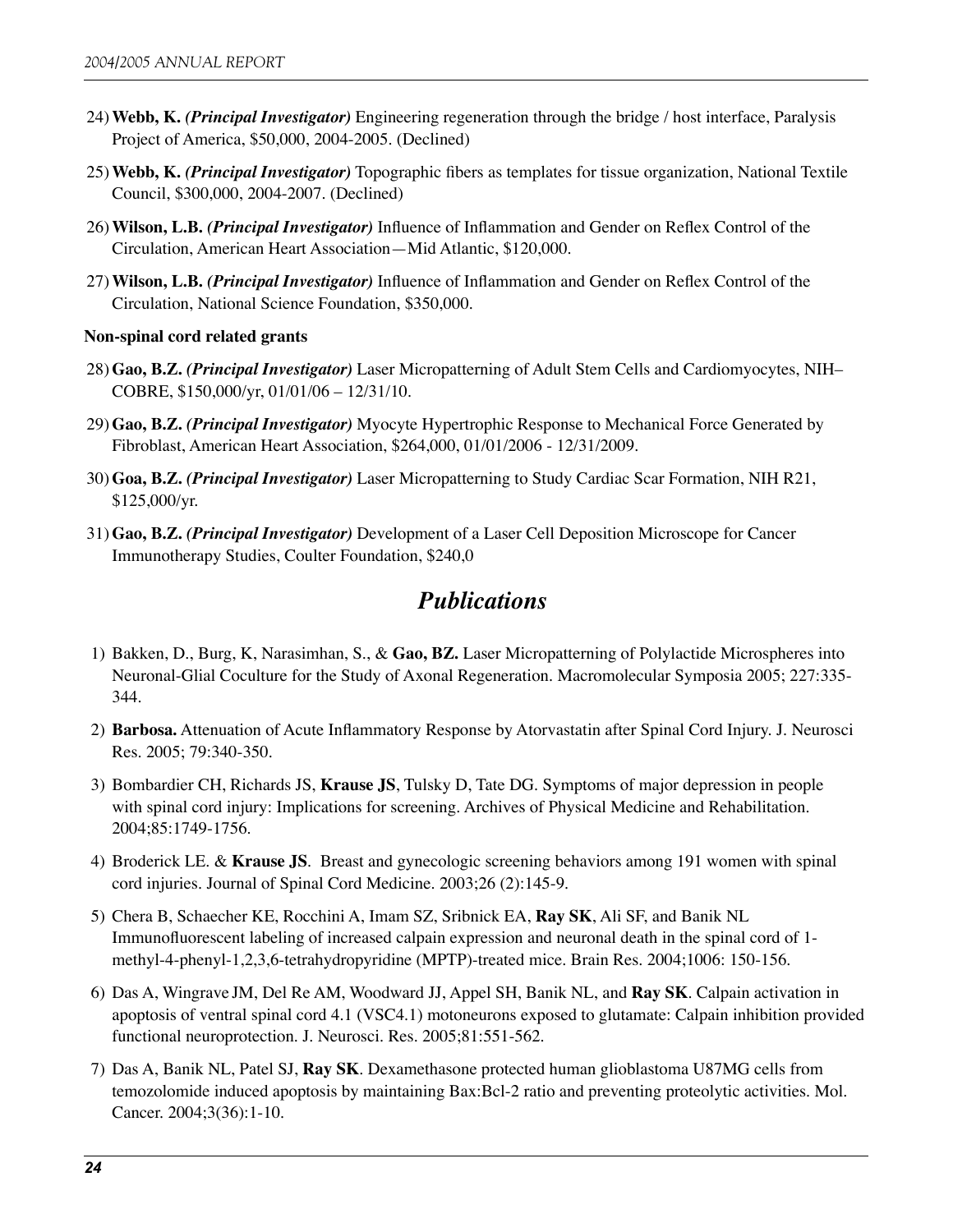- 8) Guo G & **Bhat NR.**. Glutamate release and hypoxia-induced motor neuron cell death. J. Neurochem. 2004;90 (Suppl 1):14.
- 9) Guo, G & **Bhat, NR.** Role of MAPK in hypoxia-induced motoneuron cell death. p.38
- 10) Guyton MK, Wingrave JM, Wilford GG, Sribnick EA, Matzelle DC, Tyor WR, **Ray SK**, and Banik NL. Upregulation of calpain correlated with increased neurodegeneration in acute experimental allergic encephalomyelitis. J. Neurosci. Res. 2005;81:53-61.
- 11) Guyton MK, Sribnick EA, Wingrave JM, **Ray SK**, & Banik NL. Axonal damage and neuron death in MS and EAE: The role of calpain. In: Waxman SG, ed. Multiple Sclerosis as a Neuronal Disease. New York, NY: Elsevier Academic Press; 2005:293-303.
- 12) Guyton MK, Sribnick EA, **Ray SK**, Banik NL. A role for calpain in Lewis rat model of optic neuritis. Ann. N. Y. Acad. Sci. 2005;(In press).
- 13) Kemp BJ, Kahan JS, **Krause JS**, Adkins RH, & Nava G. Treatment of major depression in individuals with spinal cord injury. Journal of Spinal Cord Medicine. 2004;27:22-28.
- 14) **Krause J S** & Broderick, LE. Outcomes after spinal cord injury: Comparisons as a function of gender and race ethnicity. Archives of Physical Medicine and Rehabilitation. 2004; 85:355-362.
- 15) **Krause JS**. Return to employment after spinal cord injury. Archives of Physical Medicine and Rehabilitation. 2003; 84(9):1282-1289.
- 16) **Krause JS**., Broderick, LE, & Broyles J. Subjective Well-Being Among African-Americans with Spinal Cord Injury: An Exploratory Study Between Men and Women. Neurorehabilitation. 2004; 19: 81-89.
- 17) **Krause JS**. & Broderick LE. Recurrent pressure ulcers after spinal cord injury: Identification of risk and protective factors. Archives of Physical Medicine and Rehabilitation. 2004;85(8):1257-1264.
- 18) **Krause JS**. Factors associated with risk for subsequent injuries after the onset of traumatic spinal cord injury. Archives of Physical Medicine and Rehabilitation. 2004;85(9): 1503 – 1508.
- 19) **Krause JS.**, DeVivo, MJ, & Jackson AB. Risk factors for mortality after spinal cord injury. Archives of Physical Medicine and Rehabilitation. 2004;85:1764-1773.
- 20) **Krause, JS.**, & Broderick LE. A 25-year longitudinal study of the natural course of aging after spinal cord injury. Spinal Cord, in press.
- 21) **Krause, JS**, & Broderick, LE. Relationship of personality and locus of control with employment outcomes among participants with spinal cord injury. Rehabilitation Counseling Bulletin, in press.
- 22) **Krause JS**., Broderick LE, Saladin L, & Broyles J. Gender and racial disparities in health outcomes after spinal cord injury. Spinal Cord Medicine, in press.
- 23) **Krause JS, & Adkins R**. Research and methodological issues in the study of aging with a disability. In B. Kemp & L. Mosqueda, eds. Aging with a Disability. Baltimore, MD: Johns Hopkins University Press; 2000
- 24) McCutcheon EP, **Selassie AW, Gu J, Pickelsimer E.E**. Acute Traumatic Spinal Cord Injury, 1993-2000: Assessment of Methylprednisolone administration and Hospitalization. J Trauma. 2004; 56:1076-1083
- 25) **Middaugh SJ, Thomas KJ,** Klingmueller J, Smith AR, McFall TL, Gilbert SP, & Bailey JA. Treatment of Musculoskeletal Pain in the Neck and Shoulder in Manual Wheelchair Users with Spinal Cord Injury. Applied Psychophysiology and Biofeedback. 2004;29(4):294 (abstract).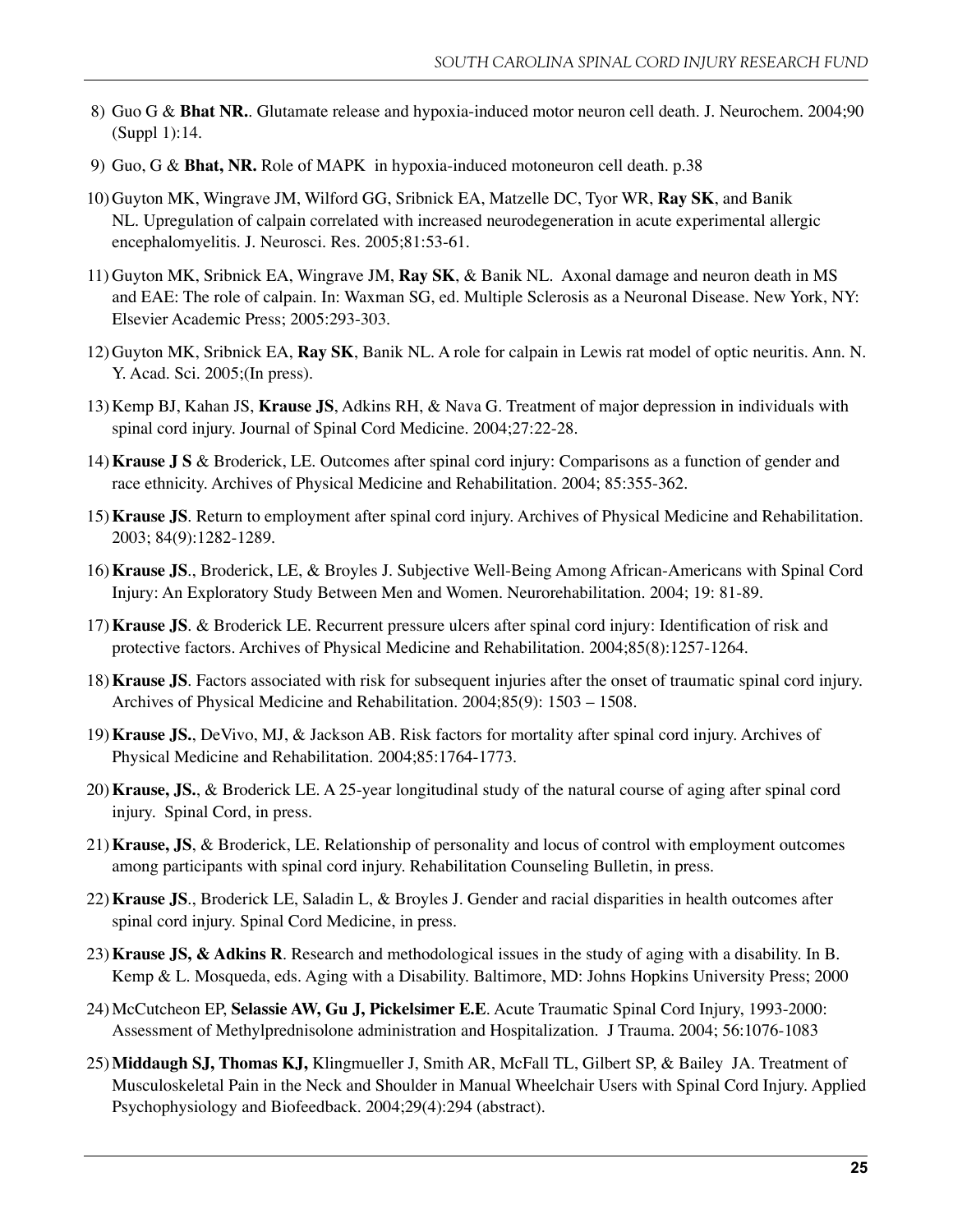- 26) Narasimhan, SV, Goodwin, RL, Borg, TK, Dawson, D,& **Gao, BZ**. Multiple beam laser cell micropattering system. SPIE Proceedings 2004; 5514:437-446.
- 27) **Ray SK**. Cysteine proteases in neuronal death in brain ischemia. In: Lendeckel U, Hooper N, eds. Proteases in the Brain. New York, NY: Springer; 2005:63-77.
- 28) **Ray SK**, & Banik NL. Calpain and its involvement in the pathophysiology of CNS injuries and diseases: Therapeutic potential of calpain inhibitors for prevention of neurodegeneration. Curr. Drug Target. CNS Neurol. Disord. 2003;2:173-189.
- 29) **Ray SK**, Matzelle DD, Sribnick EA, Guyton MK, Wingrave JM, & Banik NL. Calpain inhibitor prevented apoptosis and maintained transcription of proteolipid protein and myelin basic protein genes in rat spinal cord injury. J. Chem. Neuroanat. 2003;26:119-124.
- 30) **Ray SK**, Hogan EL, & Banik NL. Calpain in the pathophysiology of spinal cord: Neuroprotection with calpain inhibitors. Brain Res. Rev. 2003;42:169-185.
- 31) Sribnick EA, **Ray SK**, and Banik NL. Estrogen as a multi-active neuroprotective agent in traumatic injuries. Neurochem Res. 2004;29:2007-2014.
- 32) Sribnick EA, Guyton MK, Imam S, **Ray SK**, Banik NL. Calpain's role as a central mediator in diverse neurological diseases. Bradford Festschrift. 2004;(In press).
- 33) Sribnick, EA, **Ray SK**, Nowak MW, Li L, and Banik NL. 17ß-Estradiol attenuates glutamate-induced apoptosis and preserves electrophysiologic function in primary cortical neurons. J. Neurosci. Res. 2004;76:688-696.
- 34) Sribnick EA, Wingrave JM, Matzelle DD, Wilford GG, Yallapragada AV, **Ray SK**, Banik NL. Estrogen attenuated markers of inflammation and decreased lesion volume in acute spinal cord injury in rats. J. Neurosci. Res. 2005;(In press).
- 35) Sridharan, M, Wei, Y, Peng, X, and **Gao, BZ.** Cell Diagnosis Based on Optical Forces. SPIE Proceedings 2005; 5930, (in press).
- 36) Sribnick EA, **Ray SK**, and Banik NL. Estrogen prevents glutamate-induced apoptosis in C6 glioma cells by a receptor-mediated mechanism. Neuroscience. 2005; (In press).
- 37) Sribnick EA, Wingrave JM, Matzelle DD, **Ray SK**, and Banik NL. Estrogen as a neuroprotective agent in the treatment of spinal cord injury. Ann. N. Y. Acad. Sci. 2003;993:125-133.
- 38) Sur P, Sribnick EA, Patel SJ, **Ray SK**, Banik NL. Dexamethasone decreases temozolomide induced apoptosis in human glioblastoma T98G cells. Glia 2005;50:160-167.
- 39) Sur P, Sribnick E, Wingrave M, Nowak MF, **Ray SK**, & Banik N. Estrogen attenuates oxidative stressinduced apoptosis in C6 glial cells. Brain Res. 2003; 971:178-188.
- 40) Tate DG, Forchheimer M, **Krause JS**, Meade MA, & Bombardier CH. Patterns of alcohol and substance use and abuse in persons with spinal cord injury: Risk factors and correlates. Archives of Physical Medicine and Rehabilitation. 2004;85:1837-1847.
- 41) Wingrave JM, Sribnick EA, Wilford GG, Matzelle DD, Mou JA, **Ray SK**, Hogan EL, and Banik NL Relatively low levels of calpain expression in juvenile rat correlate with less neuronal apoptosis after spinal cord injury. Exp. Neuronol. 2004;187:529-532.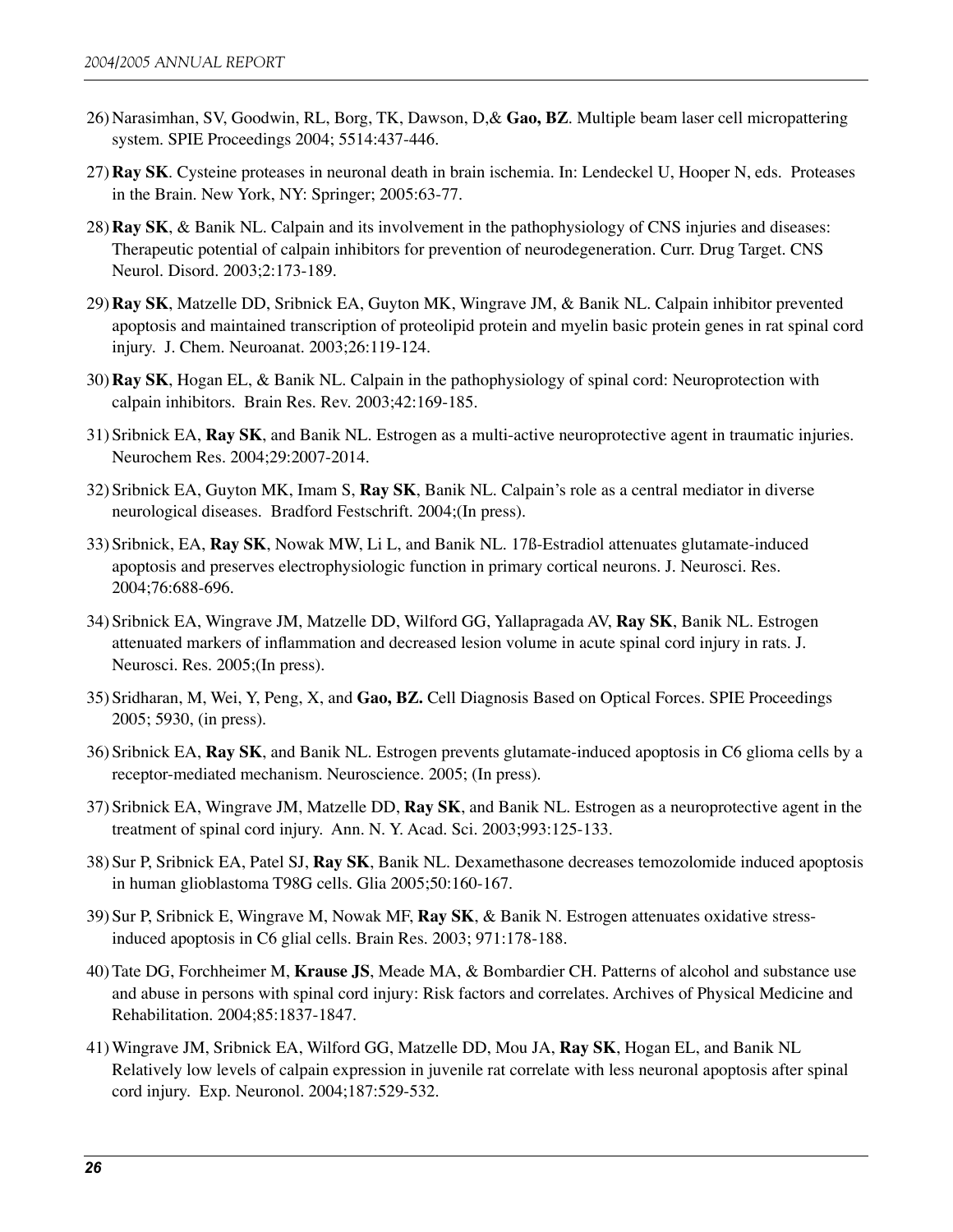- 42) Wingrave JM, Sribnick EA, Wilford GG, Matzelle DD, Mou JA, **Ray SK**, Hogan EL, and Banik NL. Higher calpastatin levels correlate with resistance to calpain-mediated proteolysis and neuronal apoptosis in juvenile rats after spinal cord injury. J. Neurotrauma. 2004; 21:1240-1254.
- 43) Wingrave JM, Schaecher KE, Sribnick EA, Wilford GG, **Ray SK**, Hazen-Martin, DJ, Hogan EL, & Banik NL. Early induction of secondary injury factors causing activation of calpain and mitochondria-mediated neuronal apoptosis following spinal cord injury in rats. J. Neurosci. Res. 2003;73:95-104.
- 44) Wise HH, Brotherton SS, Thomas KJ, & **Krause JS**. Employment after spinal cord injury: Health factors and the role of the physical therapist. Topics in Spinal Cord Injury. 2004;9(4):11-18.
- 45) Yeun HK., Burik JK. & **Krause JS**. Physical and psychosocial well-being among adults with spinal cord injury: The role of volunteer activities. Topics in Spinal Cord Injury. 2004;9(4):19-25.
- 46) Zhang L, Yu, J, **Kindy M**. Does knockout of JNK3 gene provide a protective action in spinal cord injury of mice? International J. Emergency Critical Care Med. 2005; 2:497-503.

#### *Manuscripts (Under review – In preparation)*

- 1) **Barbosa, E.** HMG-CoA Reductase Inhibitor protects against Endothelial Dysfunction and Inflammatory Disease in a Rat Model of Spinal Cord Injury. In preparation.
- 2) Brewer KL, Nolan T, Saurin J, **McGinty JF**. Effects of excitotoxic spinal cord injury on genes of oxidative phosphorylation in the anterior cingulated cortex.
- 3) **Brotherton SS, Krause JS**, Nietert PJ. Falls in individuals with incomplete spinal cord injury. Spinal Cord. 2005 (submitted manuscript)
- 4) **Brotherton SS, Krause JS**, Nietert PJ. Risk Factors for falls in individuals with incomplete spinal cord injury. Spinal Cord Med.
- 5) Cribb, RC and **Webb K.** Expression and Characterization of a 140 KDa physiological fragment of the human L1 neural cell adhesion molecule extracellular domain in baculovirus. In preparation for submission to Protein Expression and Purification.
- 6) Datar K, Cho EH, Lee JS, Vyavahare NR, **Webb K**. Degradable coatings for controlled release from polymer fibers. In preparation for submission to Journal of Controlled Release.
- 7) Dean D, Ma W, **Kindy MS**, Dooley L, **Gao BZ**. Cord Blood Stem Cell Differentiation into Nerve Cells under Microfabricated Environment. To be submitted to SPIE Proceedings 2005
- 8) Dean D, Ma W, **Kindy MS**, Dooley L, **Gao BZ**. Mechanical Factors Affecting Cord Blood Stem Cell Differentiation. To be submitted to ASME: Journal of Biomechanical Engineering 2006.
- 9) Fulk LJ, Stewart MC, Hand GA, Durstine JL, Carson JA, and **Wilson LB.** Sex differences in reflex cardiovascular responses to nociceptive stimulation in decerebrate guinea pigs. Submitted to AJP.
- 10) Fulk LJ, Hand GA, Durstine JL, Carson JA, **Wilson LB**. Sex differences in the upregulation of the nociceptive pressor reflex following tissue inflammation in decerebrate guinea pigs. In Preparation.
- 11) G. Guo, **N. R. Bhat**. Role of MAPK in hypoxia-induced motoneuron cell death. p.38.
- 12) **Morrisette DC**, Richards JS, **Krause J**, Coker J. Nietert P. Prevalence of Upper Quarter Pain in Individuals with Chronic SCI.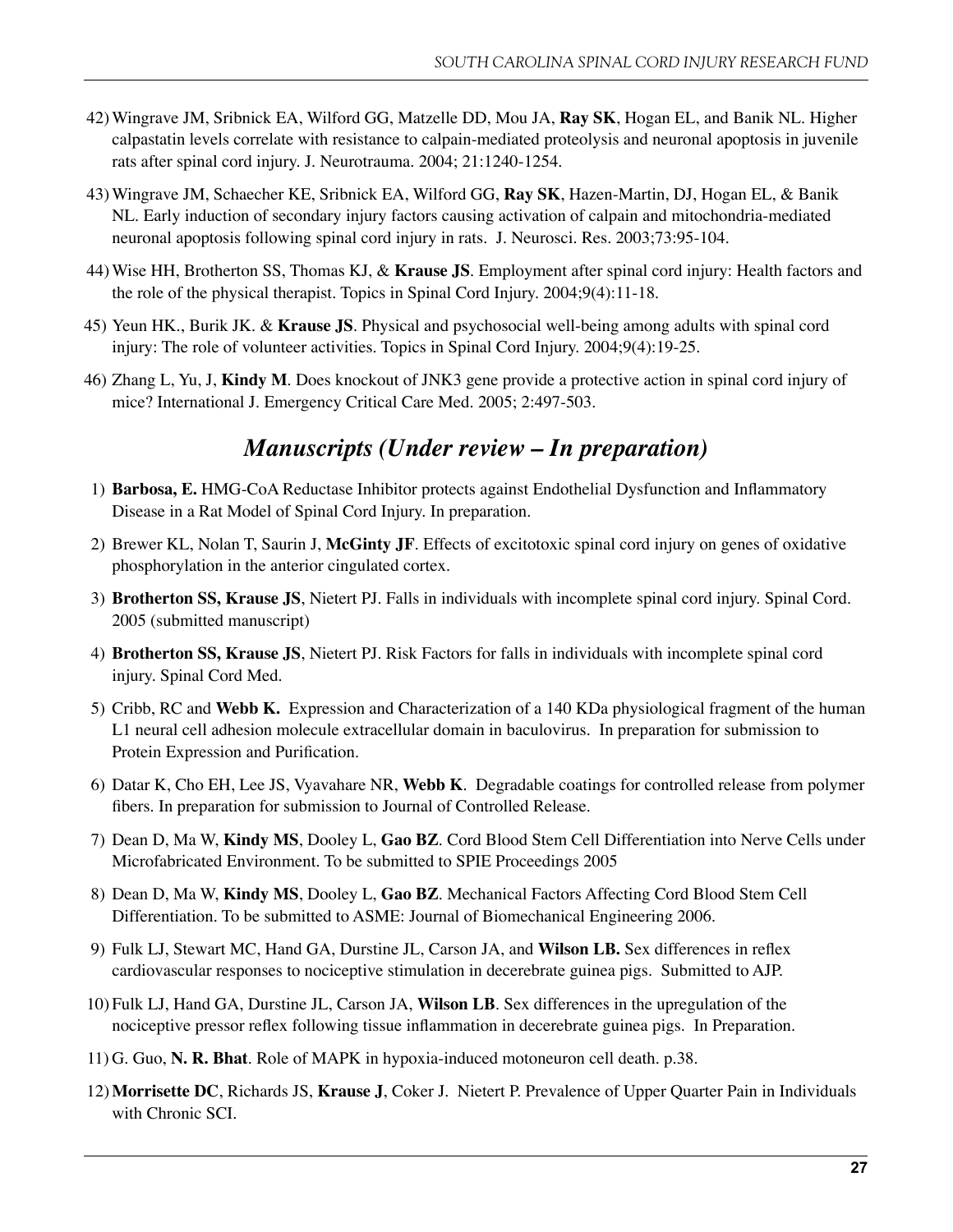- 13) **Morrisette DC**, Richards JS, **Krause J**. Inter-rater Reliability and Agreement for Classification of Pain Types in Individuals with Chronic SCI.
- 14) Nicholas JS, **Selassie AW, Pickelsimer**, Yallapragada A, Haines S. Administration of Methylprednisolone for Spinal Cord Injury in South Carolina Acute Care Hospitals. Scheduled for submission in Dec 2005.
- 15) **Pickelsimer EE**, Gabella BA, Wilson DA, **Selassie AW**, DeVivo MJ. Differences in occurrence, probability of dying, and causes of death of South Carolina and Colorado residents with traumatic spinal cord injury.
- 16) Pirlo RK, **Gao BZ**. Automatic Laser Cell Micropatterning System. To be submitted to IEEE Journal of Biomedical Engineering 2006
- 17) **Ray SK**, Karmakar S, Nowak MW, and Banik NL. Inhibitors of calpain and caspase-3 prevented apoptosis and preserved electrophysiological properties of voltage-gated and ligand-gated ion channels in rat primary cortical neurons exposed to glutamate. Neuroscience (Under revision). 2005.
- 18) **Selassie AW, Pickelsimer EE**, Lineberry LA, Nicholas J, Veldheer, L. Epidemiology of Traumatic Spinal Cord Injury in South Carolina, 1981-2003. JSCMA February 2006.
- 19) **Selassie AW, Pickelsimer E**, Nicholas J, Lineberry L., Gu J. Functional Outcomes of TSCI one year after discharge from acute care facilities. To be submitted to the Journal of Trauma by April 2006.
- 20) **Selassie AW, Pickelsimer E**, Nicholas J, Lineberry L, Gu J. Psychosocial Outcomes of TSCI one year after discharge from acute care facilities. To be submitted to the Journal Spinal Cord by June 2006.
- 21) Sribnick EA, Matzelle DD, **Ray SK**, and Banik NL. Estrogen treatment of spinal cord injury attenuates calpain activation and apoptosis. (Submitted to J. Pharmacol. Exp. Therap.).2005.
- 22) Sribnick EA, Delre AM, **Ray SK**, and Banik NL. Estrogen attenuates glutamate-induced cell death by inhibiting  $Ca^{2+}$  influx through L-type voltage-gated  $Ca^{2+}$  channels. (Submitted to Eur. J. Neurosci.). 2005.
- 23) Stewart MC, Fulk LJ, **Wilson LB**. Afferent pathways and central nervous system sites involved in the nociceptive pressor reflex evoked by heat. In Preparation
- 24) Sweeney AJ, Pirlo RK, Ma W, and **Gao BZ**. Neurite Outgrowth Stimulated by the NGF Encapsulated in Biodegradable Microspheres. To be submitted to Acta Biomaterialia
- 25) Vyavahare NR, Lu Q, **Webb K**. Micro-grooved fibers as scaffold in tissue engineering. U. S. Patent Application.
- 26) **Webb K**, Vyavahare NR. Hydrogels with variable degradation rates. U. S. Patent Application.

#### *Invited Talks and Presentations*

- 1) **Barbosa E**. Attenuation of Acute Inflammatory Response by Atorvastatin after Spinal Cord Injury. Presented at the annual meeting of the American Society of Neurochemistry, August 14, 2004.
- 2) **Barbosa E.** HMG-CoA Reductase Inhibitor protects against Endothelial Dysfunction and Inflammatory Disease in a Rat Model of Spinal Cord Injury. To be presented at the annual meeting of the Society for Neuroscience, November 12, 2005.
- 3) **Brotherton SS**, Nietert PJ. Falls among individuals with incomplete spinal cord injury. Platform presentation at: South Carolina Spinal Cord Injury Research Fund Scientific Conference; Charleston, SC, May 2005.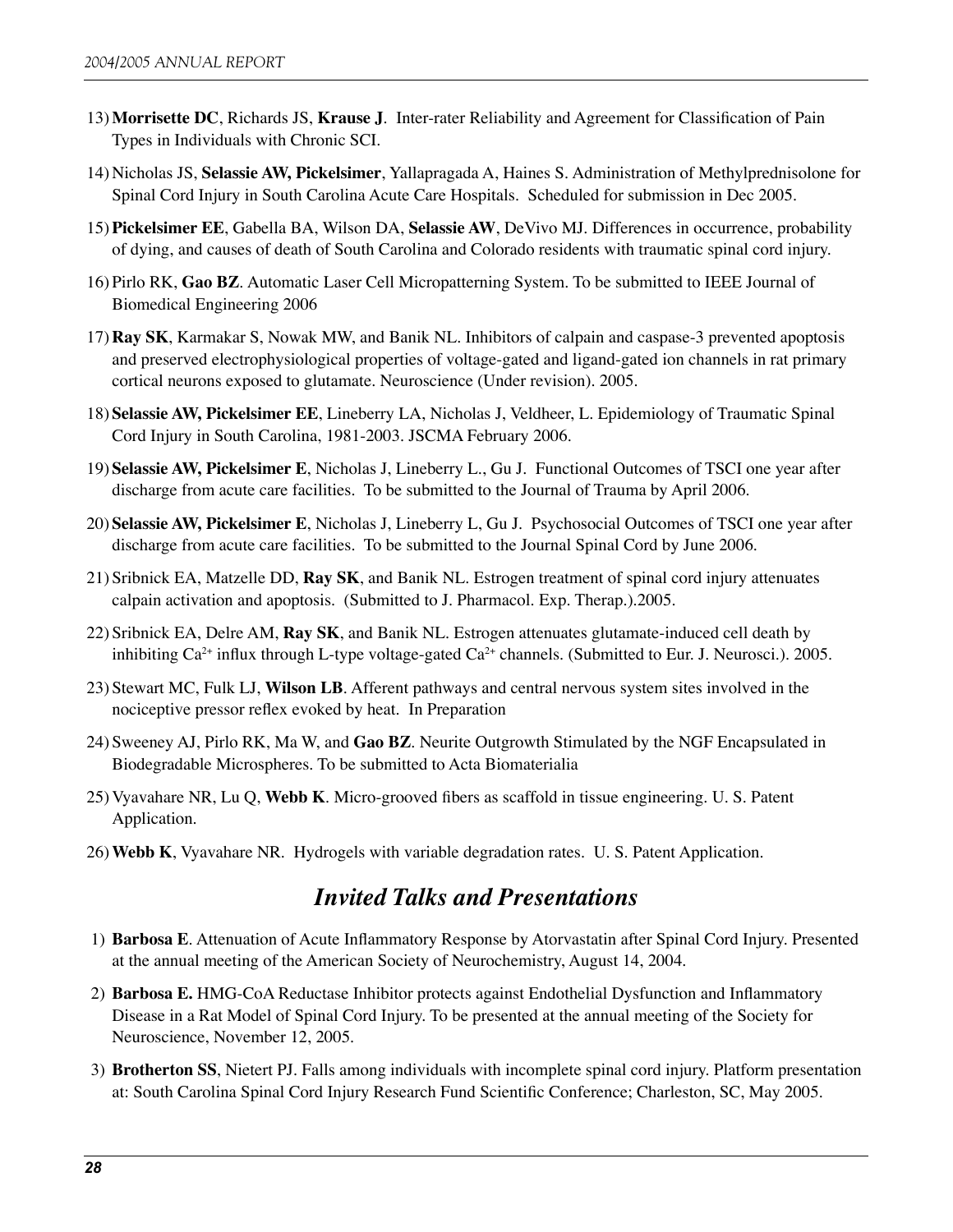- 4) **Brotherton SS, Krause JS,** Nietert PJ. Risk factors for falls among individuals with incomplete spinal cord injury. Abstract submitted to the APTA Combined Sections Meeting; San Diego, CA, February 2006.
- 5) **Brotherton SS, Krause JS**, Nietert PJ. Falls among individuals with incomplete spinal cord injury Abstract submitted to the APTA Combined Sections Meeting; San Diego, CA, February 2006.
- 6) Cribb RC, Lee JS, and **Webb K**. Cloning and expression of bioactive recombinant L1 neural cell adhesion molecule (submitted Regenerate World Tissue Engineering Congress 2006).
- 7) Datar K, Lee JS, Vyavahare NR, **Webb K.** Controlled release hydrogel coatings on deep groove polymer fibers for spinal cord regeneration. Society for Biomaterials; Memphis, TN, 2005.
- 8) **Gao BZ**. Automation of laser micro cell patterning. Presented at The First US National Symposium on Frontiers in Biomechanics Forging a New Biomechanics in the Era of Modern Biology; Nashville, TN, September 30 – October 1, 2003.
- 9) **Gao BZ.** Mechanical interactions between cardiac myocytes, cardiac fibroblasts and extracellular matrix. Presented at the First US National Symposium on Frontiers in Biomechanics Forging a New Biomechanics in the Era of Modern Biology; Nashville, TN, September 30 – October 1, 2003.
- 10) **Gao BZ.** Generalized analysis and design of radiation force-based systems (optical trapping, laser guidance). Presented at the Annual fall meeting of the Biomedical Engineering Society; Nashville, TN, October 1-4, 2003.
- 11) **Gao BZ.** Laser Cell Guidance of Embryonic Chick Forebrain Neuronal Cell for Study of Spinal Cord Microenvironments. Presented at the Fifth Frontiers in Neuroscience Research Day, Charleston, SC; March 19, 2004.
- 12) **Gao BZ.** Multiple beam system for single cell patterning. Presented at the Fifth Frontiers in Neuroscience Research Day; Charleston, SC, March 19, 2004.
- 13) **Gao BZ.** Multiple beam laser cell micropatterning system. Presented at the International Symposium on Optical Science and Technology (SPIE 49th Annual Meeting); Denver, Colorado, August 2-6, 2004.
- 14) **Gao BZ**. Laser Micropatterning of Polylactide Microspheres into Neuronal-Glial Coculture to Quantitatively Study Axonal Regeneration. Presented at the 2004 Polymer Networks Conference; Bethesda, MD, August 15- 19, 2004.
- 15) **Gao BZ.** Investigation of Axonal Regeneration Using Laser Cell Micropatterning. Presented at the Society for Biomaterials' Symposium on Biomaterials in Regenerative Medicine: The Advent of Combination Products; Philadelphia, PA, October 16 - 18, 2004.
- 16) **Gao BZ.** Laser Cell Micropatterning to Engineer Microenvironments for Cardiomyocyte-Fibroblast Interactions. Presented at the 2004 BMES Annual Fall Meeting; Philadelphia, PA, October 13-16, 2004.
- 17) **Gao BZ.** Electrical Coupling between Laser Patterned Fibroblasts and Myocytes. Presented at the 2nd International Workshop on Bioprinting, Biopatterning and Bioassembly; Charleston, SC, Mach 13-15, 2005.
- 18) **Gao BZ** Laser Cell Micropatterning System. Presented at the 2nd International Workshop on Bioprinting, Biopatterning and Bioassembly; Charleston, SC, Mach 13-15, 2005.
- 19) **Gao BZ**. Release of Nerve Growth Factor from Polylactide-co-glycolide Microspheres for use in Laser Micropatterning. Presented at the  $6<sup>th</sup>$  Annual Frontiers in Neuroscience Research Day – Neuromics: From Genomics to Metabolomics; Charleston, SC, March 18, 2005.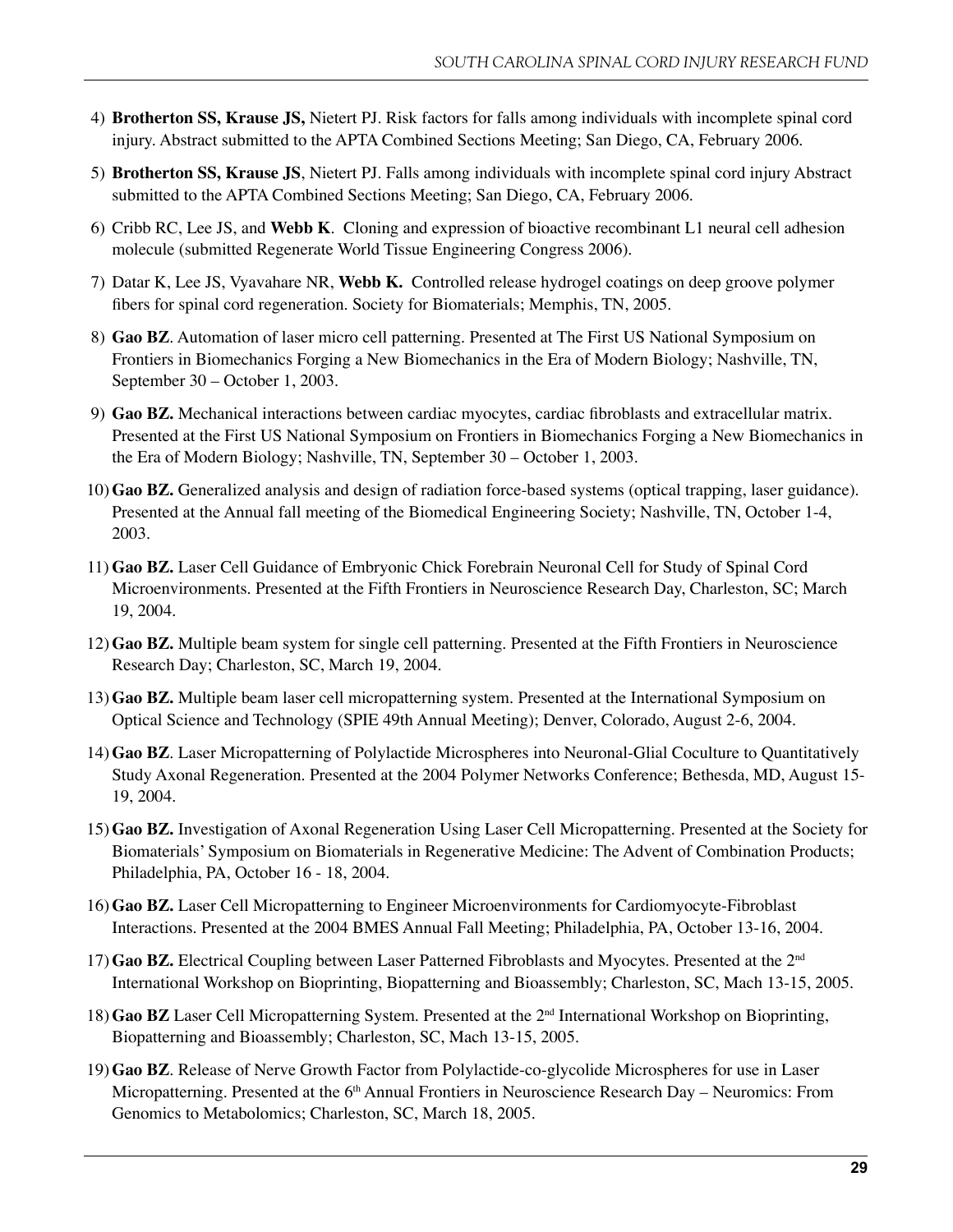- 20) **Gao BZ**. Analysis of Neurite Outgrowth for a Laser Patterned Neuronal Culture. Presented at the 2nd International IEEE EMBS Conference on Neural Engineering; Washington D.C., March 16-19 2005.
- 21) **Gao, BZ.** Mechanical Interactions between Myocytes and Fibroblasts at the Single Cell Level. Presented at the Society For Biomaterials 30<sup>th</sup> Annual Meeting; Memphis, TN, April 27-30 2005.
- 22) **Gao, BZ** Axon Guided by the Release of Neuron Growth Factor from Polylactide-co-glycolide Microspheres. Presented at the Society For Biomaterials 30<sup>th</sup> Annual Meeting; Memphis, TN, April 27-30 2005.
- 23) **Gao, BZ** Electrical Coupling of Myocyte and fibroblast on various ECMs. Presented at the Society For Biomaterials 30<sup>th</sup> Annual Meeting; Memphis, TN, April 27-30 2005.
- 24) **Gao, BZ** Multielectrode Arrays Surface Characterization and Modification for Neuronal Cell Adhesive and recording. Presented at the Society For Biomaterials 30<sup>th</sup> Annual Meeting; Memphis, TN, April 27-30, 2005.
- 25) **Gao, BZ** Motor Units Created on a Homogenous Coated Biosurface. Presented at the Society For Biomaterials 30<sup>th</sup> Annual Meeting; Memphis, TN, April 27-30, 2005.
- 26) **Gao BZ.** Cell Diagnosis Based on Optical Forces. Presented at the International Society for Optical Engineering Annual Meeting; San Diego, CA, July 31-August 4, 2005
- 27) **Gao BZ.** Mechanical Interactions between Myocytes and Fibroblasts at the Single Cell Level. To be presented at the Biomedical Engineering Society's 2005 Annual Meeting; Baltimore, MD, September 28 - October 1, 2005.
- 28) **Gao BZ.** Laser Cell Micropatterning for the Formation of Neuromuscular Junctions on an MEA. To be presented at the Biomedical Engineering Society's 2005 Annual Meeting; Baltimore, MD, September 28 - October 1, 2005.
- 29) **Gao BZ**. Effects of Nerve Growth Factor Release from a Single PLGA Microsphere on Individual Neurons. To be presented at the Biomedical Engineering Society's 2005 Annual Meeting; Baltimore, MD, September 28 - October 1, 2005.
- 30) **Gao BZ.** Automated Laser Patterning of Neurons into Isolated Microenviorments on an MEA. To be presented at the Biomedical Engineering Society's 2005 Annual Meeting; Baltimore, MD, September 28 - October 1, 2005.
- 31) **Gao BZ.** Fibroblast-Myocyte Electrical Coupling in a Micropatterned Cell Coculture. To be presented at the Biomedical Engineering Society's 2005 Annual Meeting; Baltimore, MD, September 28 - October 1, 2005.
- 32) **Krause JS.** Vocational interests of persons with recent spinal cord injuries. (co-presenter: Broderick, L.E.) Presented at the annual conference of the American Association of Spinal Cord Injury Psychologists and Social Workers; Las Vegas, NV, September 2003.
- 33) **Krause JS.** Pressure ulcer history and spinal cord injury. Presented at the annual conference of the American Congress of Rehabilitation Medicine; Tucson, Arizon, October 2003.
- 34) **Krause JS.** The use of longitudinal design in spinal cord injury research. Pre-conference course to be presented at the annual conference of the American Spinal Injury Association; Denver, CO, May 2004.
- 35) **Krause JS.** Risk Factors for Mortality After SCI. (co-presenters: DeVivo, M.J, Jackson, A.) Presented at the annual conference of the American Spinal Injury Association; Denver, CO, May 2004.
- 36) **Krause JS.** Patterns of alcohol and substance use/abuse with SCI: Risk factors and correlates. (presented by: Tate, D. G.; co-presenters: Forchheimer, M., Meade, M. & Bombardier, C.) Presented at the annual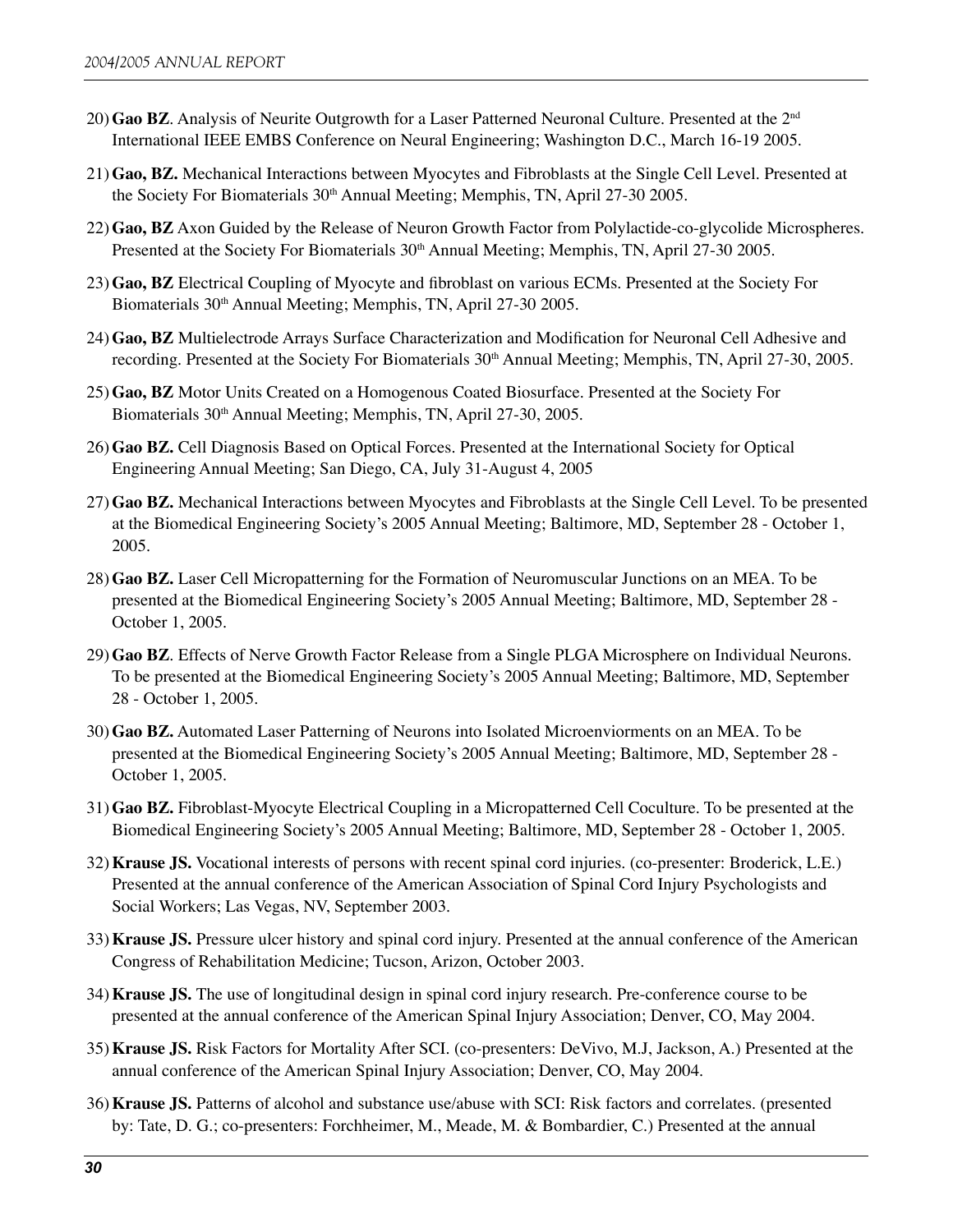conference of the American Spinal Injury Association; Denver, CO, May 2004.

- 37) **Krause JS**. The frequency, phenomenology and correlates of probable major depression one year after spinal cord injury. (presented by: Bombardier, C. H.; co-presenters: Richard, J. S., S., Tulsky, D., Tate, D. G.) Presented at the annual conference of the American Spinal Injury Association; Denver, CO, May 2004.
- 38) **Krause JS**. Maintenance of healthy affect and avoidance of depression after spinal cord injury. (presented by: Coker, J.; co-presenter: Broderick, L.) Presented at the annual conference of the American Association of Spinal Cord Injury Psychologists and Social Workers; Las Vegas, NV, September 2004.
- 39) **Krause JS.** Preinjury Alcohol Use, Intoxication at Injury, and Personality Among Persons With SCI. (presented by: Coker, J.; co-presenter: Broderick, L.) Presented at the annual conference of the American Association of Spinal Cord Injury Psychologists and Social Workers; Las Vegas, NV, September 2004.
- 40) **Krause JS.** Spiritual Coping: Differences between Caucasians and African Americans with spinal cord injuries. (presented by: Coker, J.; co-presenter: Broderick, L.) Presented at the annual conference of the American Association of Spinal Cord Injury Psychologists and Social Workers; Las Vegas, NV, September 2004.
- 41) **Krause JS.** Factors associated with earnings from gainful employment after spinal cord injury. (presented by: Coker, J.; co-presenter: Broderick, L.) Presented at the annual conference of the American Association of Spinal Cord Injury Psychologists and Social Workers; Las Vegas, NV, September 2004.
- 42) **Krause JS.** Risk factors for mortality after spinal cord injury. (Presented by: Pickelsimer, E.; co-presenters: DeVivo, M., Jackson, A., Broderick, L.) Presented at the annual conference of the American Congress of Rehabilitation Medicine; Ponte Vedre Beach, FL, September 2004.
- 43) **Krause JS.** Health Status, community integration and economic risk factors for mortality after spinal cord injury. (presented by: DeVivo, M. J.; co-presenter: Jackson, A.) Presented at the annual conference of the International Spinal Cord Society; Athens, Greece, September 2004.
- 44) **Krause JS.** Spiritual coping: Differences between Caucasians and African Americans with SCI. (Presented by: Broderick, L). Presented at the annual conference of the American Public Health Association; Washington, DC, November 2004.
- 45) **Krause JS.** Maintenance of healthy affect and avoidance of depression after spinal cord injury. (Presented by: Broderick, L; co-presenters: Kemp, B, Coker, J). Presented at the annual conference of the American Public Health Association; Washington, DC, November 2004.
- 46) **Krause JS.** Spiritual coping: Differences between Caucasians and African Americans with SCI. (Presented by: Broderick, L). Presented at the annual conference of the American Spinal Injury Association; Dallas, TX, May 2005.
- 47) **Krause JS.** Vocational Interests among participants with spinal cord injury. (co-presenter Broderick, L.)To be presented at the annual conference of the American Psychological Association; Washington, DC, August 2005.
- 48) **Krause JS.** A 30-year longitudinal study of outcomes after spinal cord injury. To be presented at the annual conference of the American Congress of Rehabilitation Medicine; Chicago, IL, September 28-October 1, 2005.
- 49) **Krause JS.** Depressive symptoms during inpatient rehabilitation for spinal cord injury. To be presented at the annual conference of the American Congress of Rehabilitation Medicine; Chicago, IL, September 28-October 1, 2005.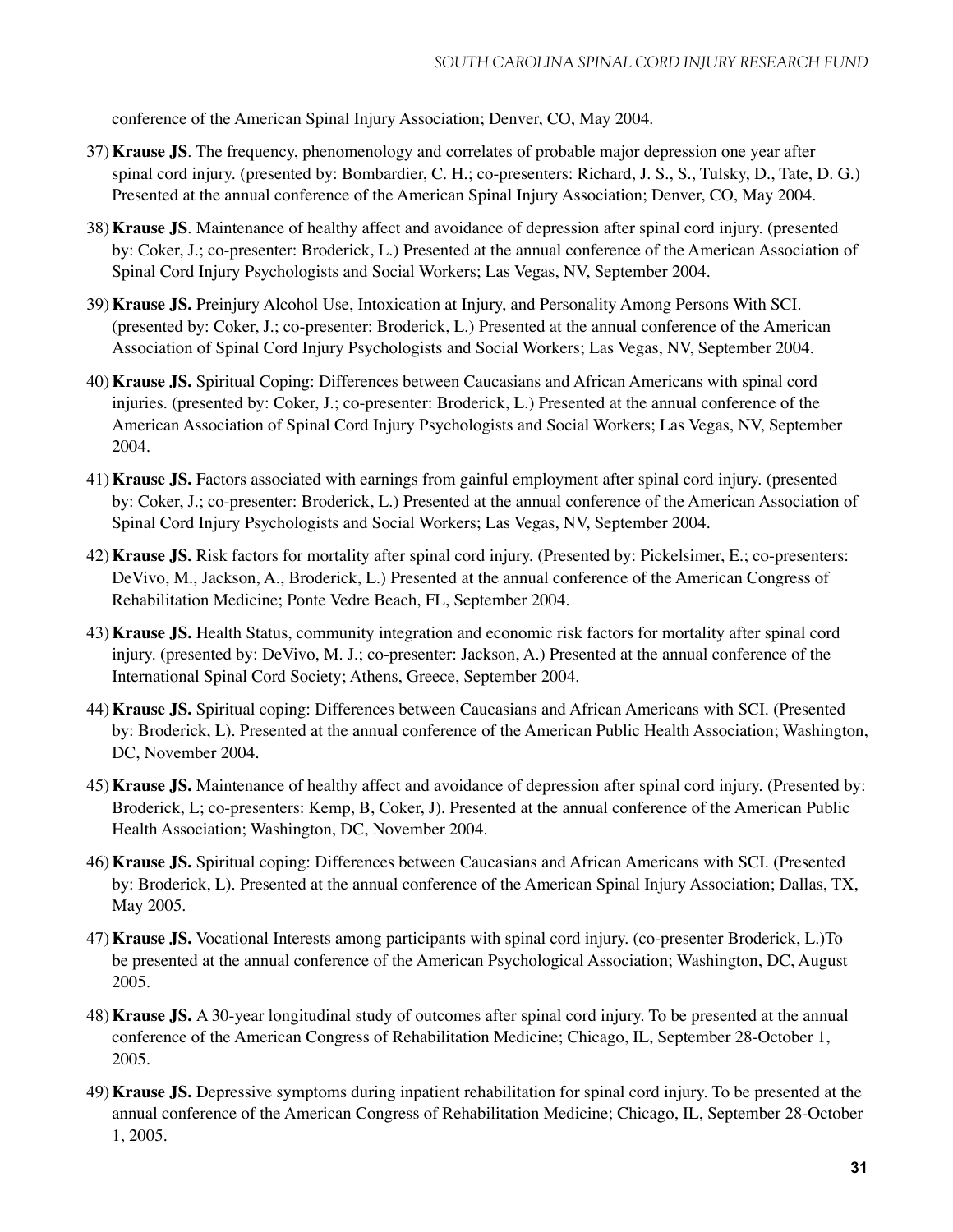- 50) **Krause JS.** A 30-year longitudinal study of outcomes after spinal cord injury. (co-presenter, Broderick, L.) To be presented at the annual conference of the American Public Health Association; New Orleans, LA, November 5-9, 2005.
- 51) **Krause JS.** Depressive symptoms during inpatient rehabilitation for spinal cord injury. (co-presenter, Broderick, L.) To be presented at the annual conference of the American Public Health Association; New Orleans, LA, November 5-9, 2005.
- 52) Kutty JK, Reifsnider C, Lu Q, Vyavahare NR, **Webb K.** Synthesis and characterization of composite hydrogels for vocal fold applications. Society for Biomaterials; Memphis, TN, 2005.
- 53) **McGinty JF.** Gene Expression Profiling of CNS Regions Implicated in a Mouse Model of Spinal Cord Injury-Induced Pain. Presented at the South Carolina Spinal Cord Injury Research Fund Scientific Conference, Medical University of South Carolina; Charleston SC, May 13<sup>th</sup>, 2005,
- 54) **Middaugh SJ**. Thomas KJ, Klingmueller J, Smith AR, McFall TL, Gilbert SP, and Bailey JA. Assessment and treatment of musculoskeletal pain in the nect and shoulder in manual wheelchair users with spinal cord injury. First Annual South Carolina Spinal Cord Injury Research Conference; Charleston, SC, May, 2005 (Platform Presentation).
- 55) **Middaugh SJ, Thomas KJ,** Klingmueller J, Smith AR, McFall TL, Gilbert SP, and Bailey JA. Treatment of musculoskeletal pain in the neck and shoulder in manual wheelchair users with spinal cord injury. Association for Applied Psychophysiology and Biofeedback 35th Annual Meeting; Colorado Springs, Colorado, 2004 (Poster presentation). Prevalence of Upper Quarter Pain in Individuals with Chronic SCI. Presented at the annual meeting of the South Carolina Spinal Cord Injury Research Fund; Charleston, SC., May 13, 2005
- 56) **Pickelsimer EE,** Gabella BA, Wilson DA, **Selassie AW,** DeVivo MJ. Determination of occurrence and causes of death within five years of injury among South Carolina and Colorado residents with traumatic spinal cord injury. American Congress of Rehabilitation Medicine Annual Conference; Chicago, September 28-October 3, 2005.
- 57) **Pickelsimer EE.** Occurrence and causes of death of persons with traumatic spinal cord injury. South Carolina Spinal Cord Injury Annual Conference; Columbia, SC, May 12, 2005.
- 58) **Pickelsimer EE,** Wilson DA. Occurrence and causes of death of persons with traumatic spinal cord injury. South Carolina Spinal Cord Injury Research Fund Scientific Meeting; Charleston, SC, May 13, 2005.
- 59) **Pickelsimer EE,** Gabella BA, Wilson DA, **Selassie AW,** DeVivo MJ. Occurrence, causes of death, and probability of dying within five years of injury among South Carolina residents with traumatic spinal cord injury. 8<sup>th</sup> World Conference on Injury Prevention and Safety Promotion; Durban, South Africa, April 2-5, 2006. (accepted)
- 60) **Ray SK.** Experimental Therapeutics for Activation of Apoptosis in Glioblastoma, MCBP External Seminar Series, Medical University of South Carolina; Charleston, SC, October 23, 2003.
- 61) **Ray SK.** Glioblastoma an update from the AACR 2004 meeting', Neurology, Medical University of South Carolina; Charleston, SC, May 12, 2004.
- 62) **Ray SK.** Dexamethasone damages chemotherapeutic action of temozolomide in glioblastoma', Department of Neurosciences, Medical University of South Carolina; Charleston, SC, February 8, 2005.
- 63) **Ray, SK.** Therapeutic Effects of Estrogen in Spinal Cord Injury', SC Spinal Cord Injury Research Foundation (SCIRF) Conference; May 13, 2005.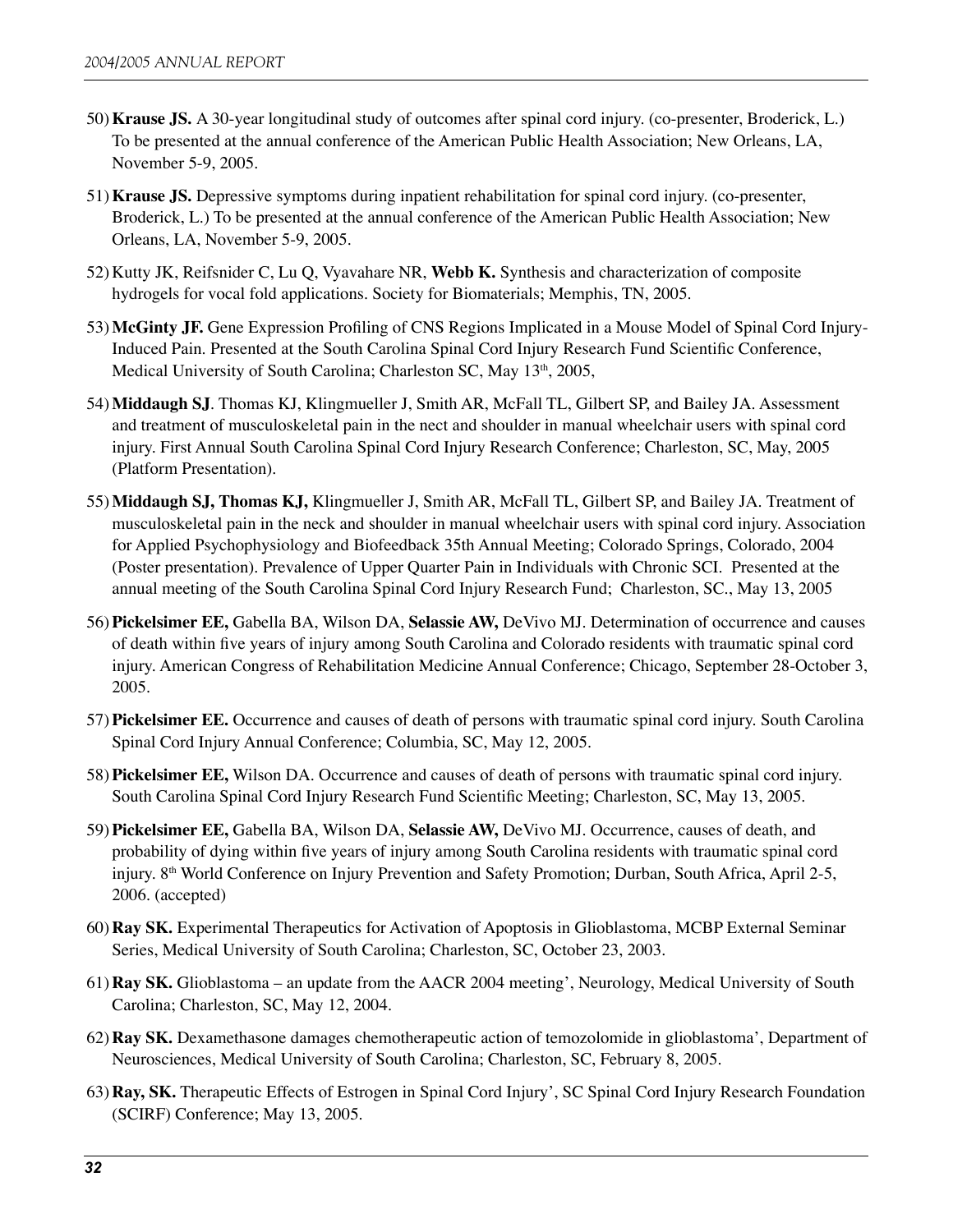- 64) Sinclair K, Brown PJ, and **Webb K.** Capillary channel polymer fibers as structural templates for ligament reconstruction. (submitted Regenerate World Tissue Engineering Congress 2006).
- 65) **Webb, K.** Deep groove fiber applications in axonal regeneration. 56th Southeastern Regional Meeting of the American Chemical Society; November 2004.
- 66) Wilson DA, **Pickelsimer EE, Selassie AW.** Mortality within five years after traumatic spinal cord injury. American College of Epidemiology; New Orleans, LA, Sept 17-20, 2005. (Note: This presentation has been cancelled due to Hurricane Katrina's destruction in New Orleans.)
- 67) **Wilson LB.** Poster presentation at 2004 Experimental Biology Meeting in Washington, D.C.: Effect of gender on reflex cardiovascular responses to heat stimulation in decerebrate Guinea Pigs.
- 68) **Wilson LB.** Role of spinal ionotropic excitatory amino acid receptors in the nociceptive pressor reflex evoked by noxious heat (poster presentation). International Congress of Physiological Sciences Meeting; San Diego, CA, 2005.
- 69) **Wilson LB.** Afferent neural pathways and central nervous system sites involved in the nociceptive pressor reflex (poster presentation). International Congress of Physiological Sciences Meeting; San Diego, CA, 2005.

#### *Dissemination to SCI Consumers, Providers, and Researchers*

- Website and periodic newsletter: The **SC Spinal Cord Injury Association** maintains a very informative web-site (www.scscia.org) that includes contact/program information about the Association as well as new legislation that may or may not help the physically challenged and resource information about spinal cord injury.
- Website: **Disabilities Resource Center**'s website is open to people with SCI to gain access to all DRC programs including this project.
- Newsletter: **SCSCIA** Quarterly news letter that the association publishes this news letter includes new updates on spinal cord injury research, a legal column, updates from the association from the Executive Director and the Board of Directors.
- Consumer Oriented Conferences by the **SCSCIA:**

 The First Statewide Conference for people with Spinal Cord Injury and their "Circle of Friends" met at the Sheridan Convention Center on May 1, 2003 in Columbia, SC. It was indeed a historic occasion with 160 participants, 15 exhibitors and representatives from agencies and providers of SCI services throughout the state. The highlights of the conference were the enthusiastic individuals with spinal cord injury that "soaked up" invaluable information that educated and empowered them to "Take Charge of Their Own Lives". A diverse group of individuals interested in learning about staying healthy and about prevention and methods of improving their lives was enthusiastically supported by the participants. Future plans were made for a second conference in May 2005 which would concentrate n Spinal Cord Injury Health Care and Research issues that are helping in improving the quality of life for the SCI.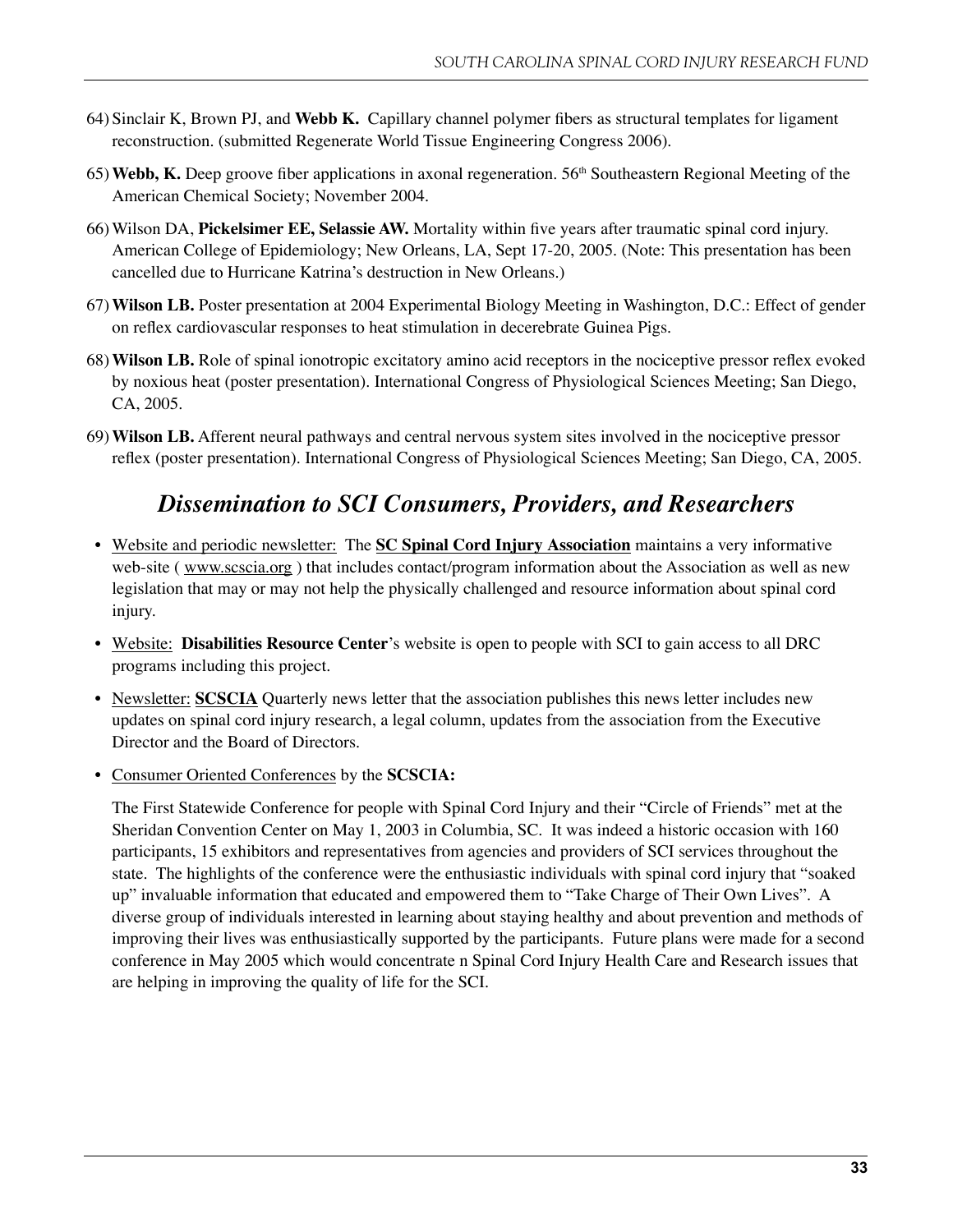The Second Statewide Conference was held on May 12, 2005 at the Columbia Hotel and Conference Center with a title of "Experience The Power: A One Day Conference For People With SCI". There were 279 registrants, 29 vendors & exhibitors, and a succession of excellent presentations including :

- ~ Optimism in SCI Research: Progress of New Treatments
- $\sim$  Nuts and Bolts of Wheelchair Selection and Seating
- Getting What You Need Through Effective Advocacy
- News You Can Use: Update on Preventive Medical and Management of Common Complications After **SCI**
- Ask The Experts Panel Session
- **SCIRF Fund Abstract Presentations**

 In addition to exhibit handout materials and a notebook with extensive resource information relative to all Conference subject matter, several publications were available including the "Paralysis Resource Guide" of the Christopher & Dana Reeve Paralysis Resourced Center; the "Exercise Guide for Individuals with SCI" published by the Rehabilitation Institute of Chicago; and the "Directors Summary 2003—2004" of the Miami Project To Cure Paralysis which highlighted research entitled "Axons Cross Spinal Cord Graft in Breakthrough Study".

#### • Scientific Conference by the **S. C. Spinal Cord Injury Research Fund :**

 The Fund's first annual scientific conference was held May 13, 2005 in the Storm Eye Institute of the Medical University of South Carolina-- attended by approximately 100 scientists and clinicians from throughout South Carolina. Dr. Cuddy, as Fund Board Chair, provided opening remarks covering the Fund's history to date, followed by Fund Scientific Director, Dr. Krause, giving an overview of the scientific accomplishments and future directions.

 James Shepherd, chairman of the Board of Directors of the Shepherd Center in Atlanta GA, made the first formal presentation of the day, describing how his own spinal cord injury led to the development of the Shepherd Center, the leading specialty hospital in the treatment of SCI in the country and perhaps the world. A morning keynote address was then delivered by Dr. Barth Green of the Miami project who discussed the history and current status of research to enhance function after SCI. The morning session concluded with five Principle Investigators of Fund projects from the first two funding rounds presenting their work which focused on clinical and applied research.

 Dr. Scott Whittemore, Director of the Kentucky Spinal Cord Injury Research Center and the University of Louisville, gave the afternoon keynote highlighting the status of his research which focused on restoring function after SCI. This was followed by Dr. Mark Kindy, Associate Scientific Director, updating on the "Current Status of Spinal Cord Injury Research. The conference closed with five Principle Investigators of Fund projects from the first two funding rounds presenting their work which focused on basic science research.

 The Fund looks forward to annual research conferences as a means of building collaborations that are critical to the success of future research endeavors and disseminating knowledge from projects though that have been conducted in the state of South Carolina from around the nation.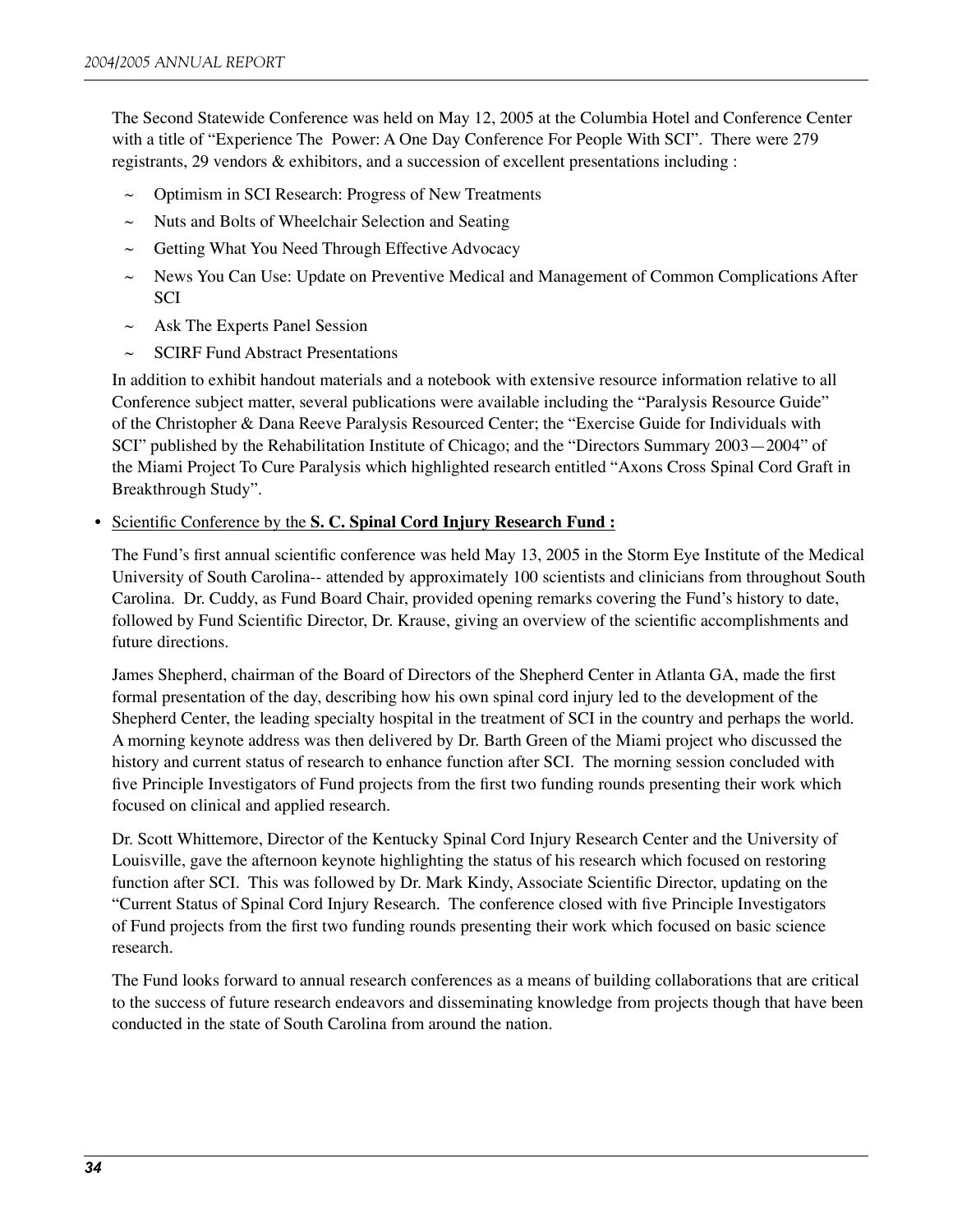## **APPENDIX 1—DETAILED BOARD INFO**

#### **~ 2 MEDICAL DOCTORS FROM THE STAFF OR FACULTY OF THE MEDICAL UNIVERSITY OF SOUTH CAROLINA** *(both initially appointed for 2 year terms, subsequently 4 year terms).*

- Phanor L. Perot, Jr, M.D., PhD., Charleston, SC—Board Certified in Neurological Surgery and Professor Emeritus of Neurosurgery and past Department Chairman. *{initial 2 year term expired 2003, 1st 4 yr. term Expires 2007}*
- **David A. Griesemer, M.D., Charleston, SC—Board Certified in Child Neurology, Director of Pediatric** Neurosciences, and Professor of Neuroscience and Pediatrics. *{initial 2 year term expired 2003, 1st 4 yr. term Expires 2007}*

#### **~ 2 MEDICAL DOCTORS SPECIALIZING OR SIGNIFICANTLY ENGAGED IN THE TREATMENT OF SPINAL CORD INJURIES IN SOUTH CAROLINA** *(both appointed for 4 year terms).*

- David L. Shallcross, M.D., Greenville, SC—Board Certified in Physical Medicine and Rehabilitation and conducts a private practice, Upstate Medical Rehabilitation, as well as serves as Medical Director of the inpatient rehabilitation unit at BonSecours St. Francis Health System in Greenville. *{1st 4 yr. term Expired 2005, reappointed through 2009}*
- **W. Daniel Westerkam, M. D.,** Columbia, SC--specialist in Physical Medicine and Rehabilitation who is Director of Rehabilitative Services at Palmetto Richland Memorial Hospital as well as Associate Medical Director at HealthSouth Rehabilitation Hospital in Columbia. *{1st 4 yr. term Expires 2005, reappointed through 2009}*

#### **~ 2 MEMBERS WHO HAVE A SPINAL CORD INJURY OR WHO HAVE A FAMILY MEMBER WITH A SPINAL CORD INJURY** *(4 year terms, one will serve only 2 years for the first term).*

- \* **Charles L. Allen,** Mt. Pleasant, SC—spinal cord injured, Charleston Municipal Court Judge and teaches at Trident Technical College. *{initial 2 year term expired 2003, 1st 4 yr. term Expires 2007, but deceased 12/29/03}*
- \* **John H. Stevens, M.Ed.,** Columbia, SC—spinal cord injured, retired Division Administrator, Head and Spinal Cord Injury of the S. C. Department of Disabilities and Special Needs. *{appointed by Governor to fill vacated Judge Allen 1st 4 year term which will Expire 2007}*
- **Terry Peacock**, Columbia, SC—mother of a spinal cord injured who retired from the Office of Minority Affairs of the SC Department of Health and Environmental Control. *{1st 4 yr. term Expires 2005, recommended for a 4 year reappointment through 2009}*

#### **~ 1 AT LARGE MEMBER WHO IS A MEDICAL DOCTOR AND A MEMBER OF THE SOUTH CAROLINA MEDICAL ASSOCIATION** *(initial term of 3 years, 4 year terms thereafter).*

**Brian G. Cuddy, M.D., Charleston, SC—Board Certified Neurosurgeon in private practice, Clinical** Associate Professor of Neurosurgery at MUSC, and directly involved in establishing the Spinal Cord Injury Research Fund. *{initial 3 year term expired 2004, 1st 4 yr. term Expires 2008}*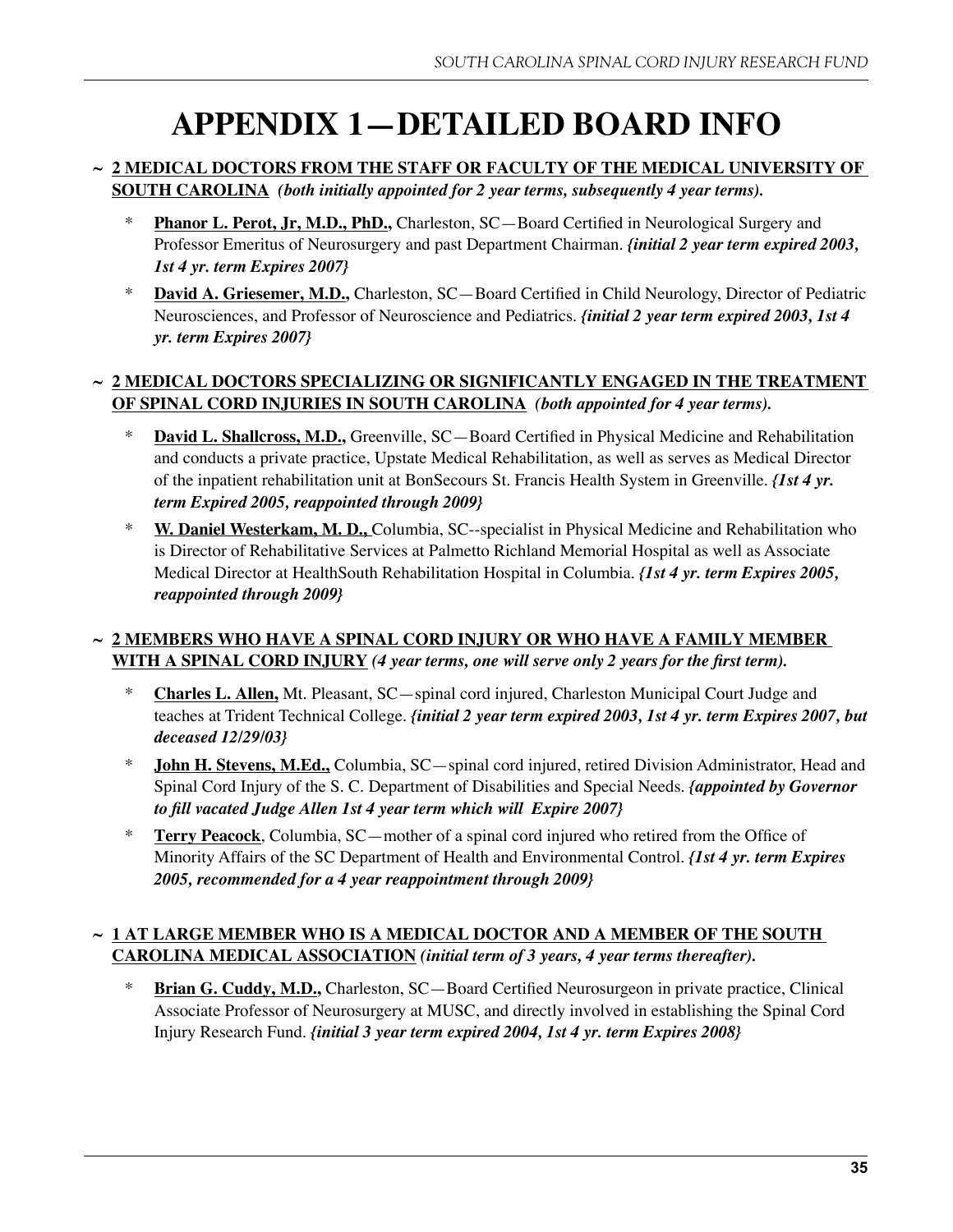## **APPENDIX 2—CUMULATIVE DUI**

|       | $\sim$ 2001 $\sim$ | $\sim$ 2002 $\sim$ |
|-------|--------------------|--------------------|
| Jan.  | 4,285.00<br>\$     | 43,035.45          |
| Feb.  | 10,774.90          | 67,213.13          |
| Mar.  | 26,570.32          | 110,797.84         |
| Apr.  | 41,513.91          | 68,851.75          |
| May.  | 42,606.41          | 73,028.36          |
| June. | 50,170.12          | 82,816.19          |
| July. | 54,159.28          | 58,312.09          |
| Aug.  | 62,635.31          | 76,064.34          |
| Sept. | 53,845.08          | 60,925.72          |
| Oct.  | 61,642.97          | 67,764.04          |
| Nov.  | 60,039.88          | 69,631.96          |
| Dec.  | 63,716.54          | 65,987.31          |
|       | \$531,929.72       | \$849,428.11       |

#### **{TOTAL FIRST 24 MONTHS: \$ 1,381,357.83}**

|             | ~2003~     | $\sim$ 2004 $\sim$                                | $\sim$ 2005 $\sim$ | $\sim$ Cumulative $\sim$ |
|-------------|------------|---------------------------------------------------|--------------------|--------------------------|
| Jan.        | 56,063.61  | 63,663.52                                         | 53,425.96          | 2,863,637.24             |
| Feb.        | 79,548.82  | 57,270.58                                         | 57,445.32          | 2,921,082.56             |
| Mar.        | 75,621.55  | 59,148.68                                         | 59,519.99          | 2,980,602.55             |
| Apr.        | 67,871.19  | 57,654.32.                                        | 65,713.64          | 3,046,316.19             |
| May         | 69,933.84  | 68,408.00                                         | 71,195.33          | 3,117,511.52             |
| June        | 64,092.46  | 49,806.85                                         | 47,422.28          | 3,164,933.80             |
| Extra       | 14,143.05  | 4,318.19                                          | 11,840.75          | 3,176,774.55             |
| July        | 49,138.21  | 55,373.62                                         | 55,200.43          | 3,231,974.98             |
| Aug.        | 70,190.90  | 61,492.46.                                        |                    |                          |
| Sep.        | 62,249.13  | 47,197.81                                         |                    |                          |
| Oct.        | 52,129.53  | 32,037.14                                         |                    |                          |
| Nov.        | 55,817.92  | 51,773.76                                         |                    |                          |
| Dec.        | 49,267.84  | 54,640.47                                         |                    |                          |
| <b>TOT:</b> | 766,068.05 | 662,785.40                                        |                    |                          |
|             |            | {avge per mo. \$ 63,839} {avg. per mo. \$ 55,232} |                    |                          |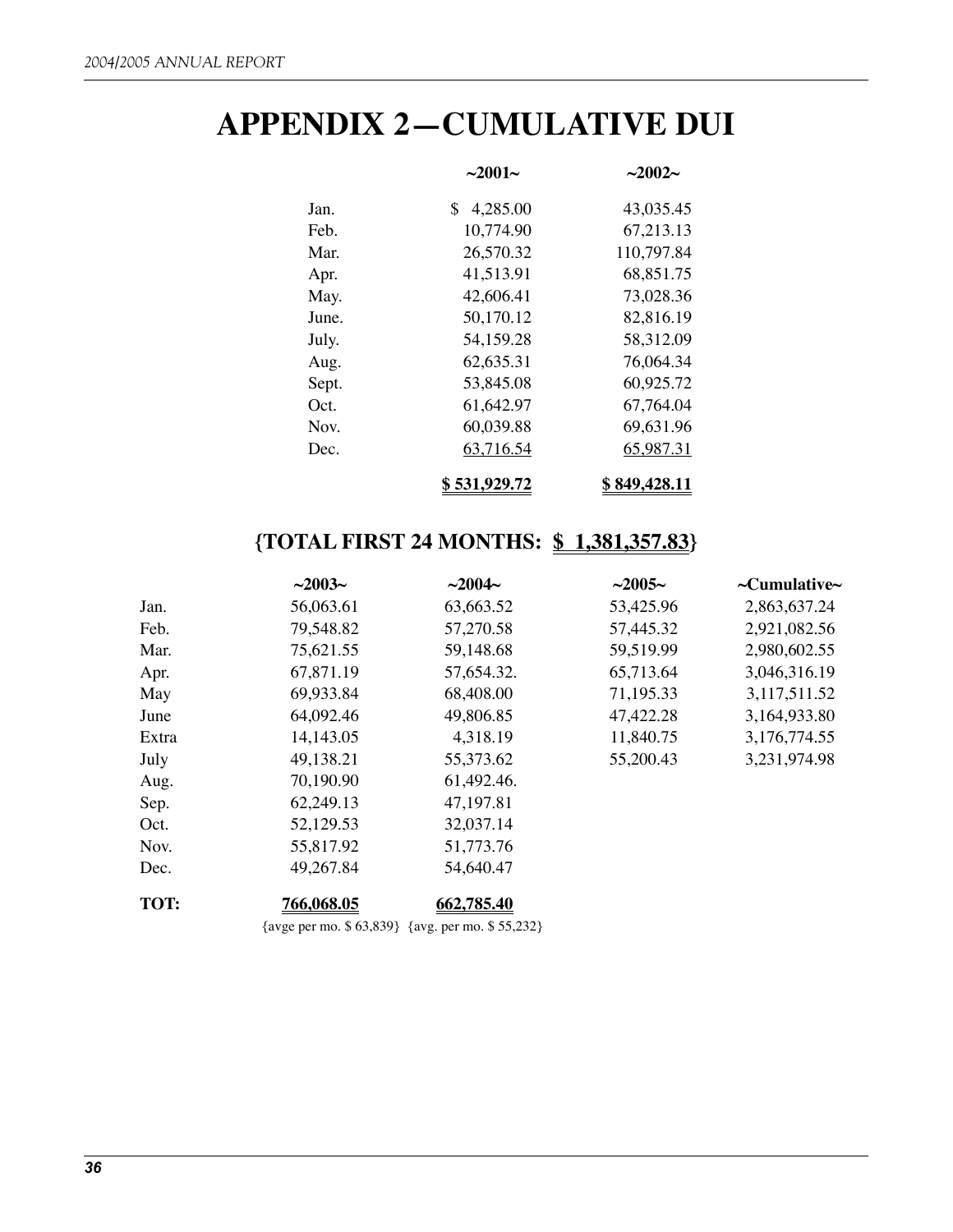## **APPENDIX 3—FUND BUDGET INFO**

#### *~***FISCAL YEAR 05-06 BUDGET, SCI RESEARCH FUND***~*

*{3nd Draft 10/09/05 with Board 07/01/05 and Followup decisions and final 04/05 expenditures}*

| <b>I. PROGRAM ADMINISTRATION CORE</b>                          |                   |                                                                                   | \$<br>$35,250*$  |
|----------------------------------------------------------------|-------------------|-----------------------------------------------------------------------------------|------------------|
| PERSONNEL (Incl. F. B. at 28.6%)                               |                   |                                                                                   | 29,432           |
| Fund Administrator (20%)                                       |                   |                                                                                   |                  |
|                                                                |                   | <b>BOARD MEETING TRAVEL/MEALS/REFRESHMENTS</b>                                    | 1,268            |
| Avg. 4 Board 1200 mi. two times year $\omega$ \$.345 mi= \$828 |                   |                                                                                   |                  |
|                                                                |                   | Meals at official meetings and while traveling $(\$20x4x2)=\$160$                 |                  |
|                                                                |                   | Meals/Refreshments for Board Meetings (\$14x10peoplex2)=\$280                     |                  |
| <b>OTHER</b>                                                   |                   |                                                                                   | 4,550            |
| Printing stationery/envelopes (next run of $2,500$ ) = \$500   |                   |                                                                                   |                  |
| Printing letters, RFPs, Guidelines, insert card, report= \$250 |                   |                                                                                   |                  |
| Printing 04/05 Annual Report=\$1,500                           |                   |                                                                                   |                  |
|                                                                |                   | Mail processing (Target Mail)/Postage of any major mailouts=\$200                 |                  |
| Other mailing throughout the year (RFPs, reports) = $$100$     |                   |                                                                                   |                  |
| Meeting support materials (visuals/photos)= $$500$             |                   |                                                                                   |                  |
| Photocopy and basic office supplies=\$500                      |                   |                                                                                   |                  |
| Contingency for unexpected overruns= \$1,000                   |                   |                                                                                   |                  |
| <b>II. RESEARCH DEVELOPMENT CORE</b>                           |                   |                                                                                   | \$<br>$76,458*$  |
| PERSONNEL (Incl. F. B. at 28.6%)                               |                   |                                                                                   | 47,208           |
| Scientific Director (15%) and Assoc. Dir (10%)                 |                   |                                                                                   |                  |
| <b>TRAVEL</b> (Fund Promotion)                                 |                   | ANNUAL CONFERENCE SCIENTIFIC SESSIONS                                             | 12,000<br>10,000 |
| <b>REVIEW PROCESS</b>                                          |                   |                                                                                   |                  |
|                                                                |                   | Stipends(\$1,000), Travel(\$2,000), Meetings(\$3,000), Mail(\$500), Other (\$704) | 7,250            |
|                                                                |                   | <b>III. ONGOING ROUND 01 PROJECTS (Extension)</b>                                 | \$<br>97,413     |
| <b>SCIRF 1302</b>                                              | Krause            | 97,263                                                                            |                  |
| <b>SCIRF 1402</b>                                              | Kindy             | 150                                                                               |                  |
|                                                                |                   | <b>IV. ONGOING ROUND 02 PROJECTS (Extension)</b>                                  | \$<br>167,692    |
| <b>SCIRF 0303</b>                                              | Gao               | 16,138                                                                            |                  |
| <b>SCIRF 0503</b>                                              | Pickelsimer       | 51,347                                                                            |                  |
| <b>SCIRF 0603</b>                                              | Morrisette        | 19,119                                                                            |                  |
| <b>SCIRF 0703</b>                                              | <b>Brotherton</b> | 14,868                                                                            |                  |
| <b>SCIRF 0803</b>                                              | Ray               | 66,193                                                                            |                  |
|                                                                |                   | V. ONGOING ROUND 02 PROJECT (Supplemental)                                        | \$<br>$22,300*$  |
| <b>SCIRF 0303S</b>                                             | Gao               | 22,300                                                                            |                  |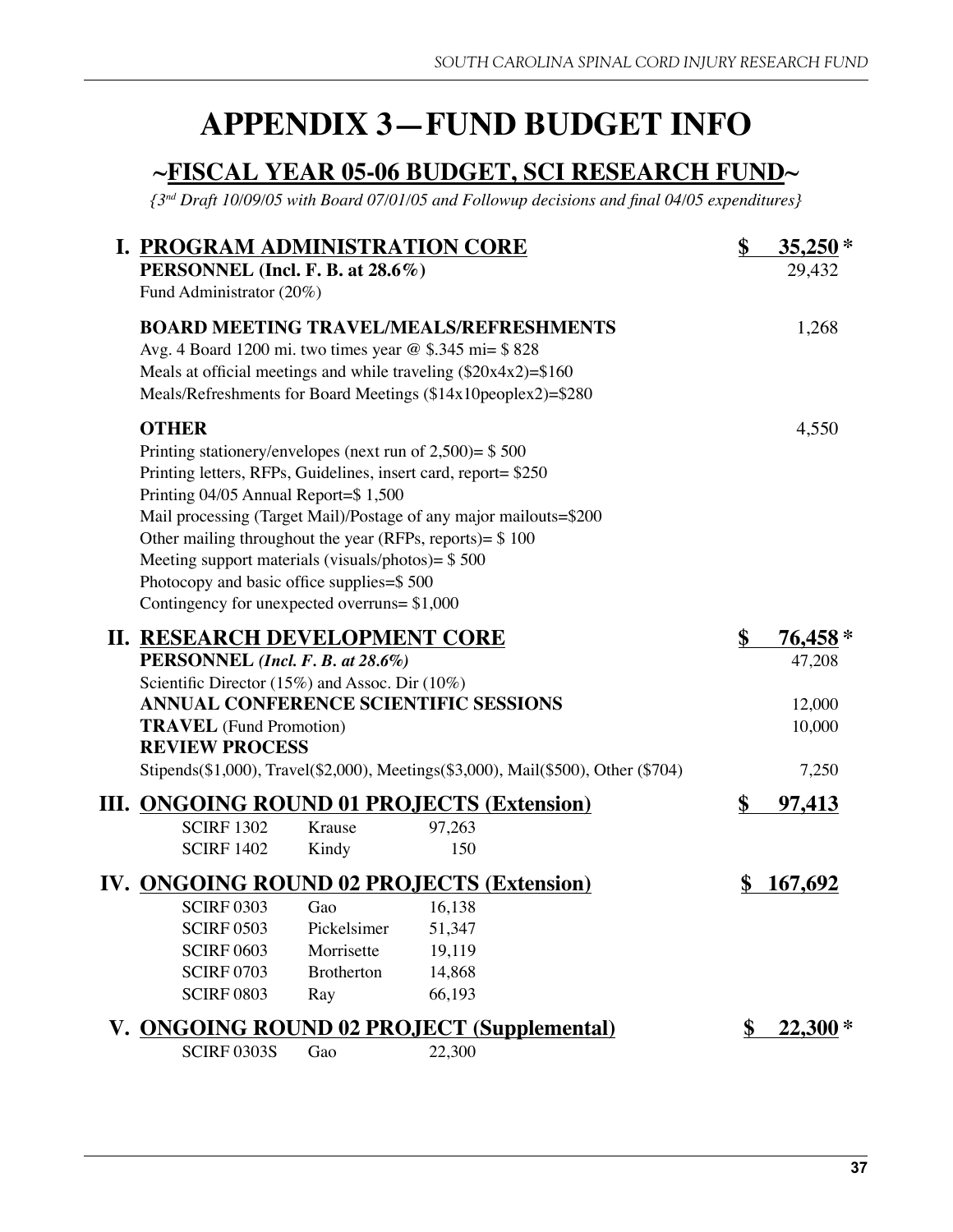|                                        |                | VI. ONGOING ROUND 03 PROJECTS (Final Year) | 409,664         |
|----------------------------------------|----------------|--------------------------------------------|-----------------|
| <b>SCIRF 0104</b>                      | Webb           | 102,049                                    |                 |
| <b>SCIRF 0304</b>                      | Wise           | 104,720                                    |                 |
| <b>SCIRF 0604</b>                      | Murday         | 23,105                                     |                 |
| <b>SCIRF 0804</b>                      | Monger/Godk    | 67,904                                     |                 |
| <b>SCIRF 1004</b>                      | Selassie       | 111,886                                    |                 |
| VII. SET ASIDE FOR ROUND 02B PROJECT   |                |                                            | \$<br>100,000   |
| <b>VIII. AWARDED ROUND 04 PROJECTS</b> |                |                                            | 284,598 *<br>\$ |
| SCIRF 0105A                            | Fritz          | \$5,000                                    |                 |
| <b>SCIRF 0205</b>                      | Tomlinson      | 25,000                                     |                 |
| SCIRF 0505A                            | <b>Metters</b> | 25,000                                     |                 |
| <b>SCIRF 0605</b>                      | Wen            | 100,000                                    |                 |
| <b>SCIRF 0705</b>                      | Pickelsimer    | 119,598                                    |                 |
| SCIRF 0805A                            | Yuen           | 5,000                                      |                 |
| SCIRF 1005A                            | <b>Bridges</b> | 5,000                                      |                 |
|                                        |                | <b>TOTAL BUDGET ESTIMATE 05/06</b>         | \$1,193,375     |

**\*NOTE:** These four items totaling \$ 418,606 are the only new commitments in the budget. The remainder were committed in prior years. The three Round 04 projects with an "A" following the number were requested to revise and resubmit in mid-October for another Scientific and Board Review. If all three were fully funded, it could add an additional commitment of up to \$ 360,000 for a two year period.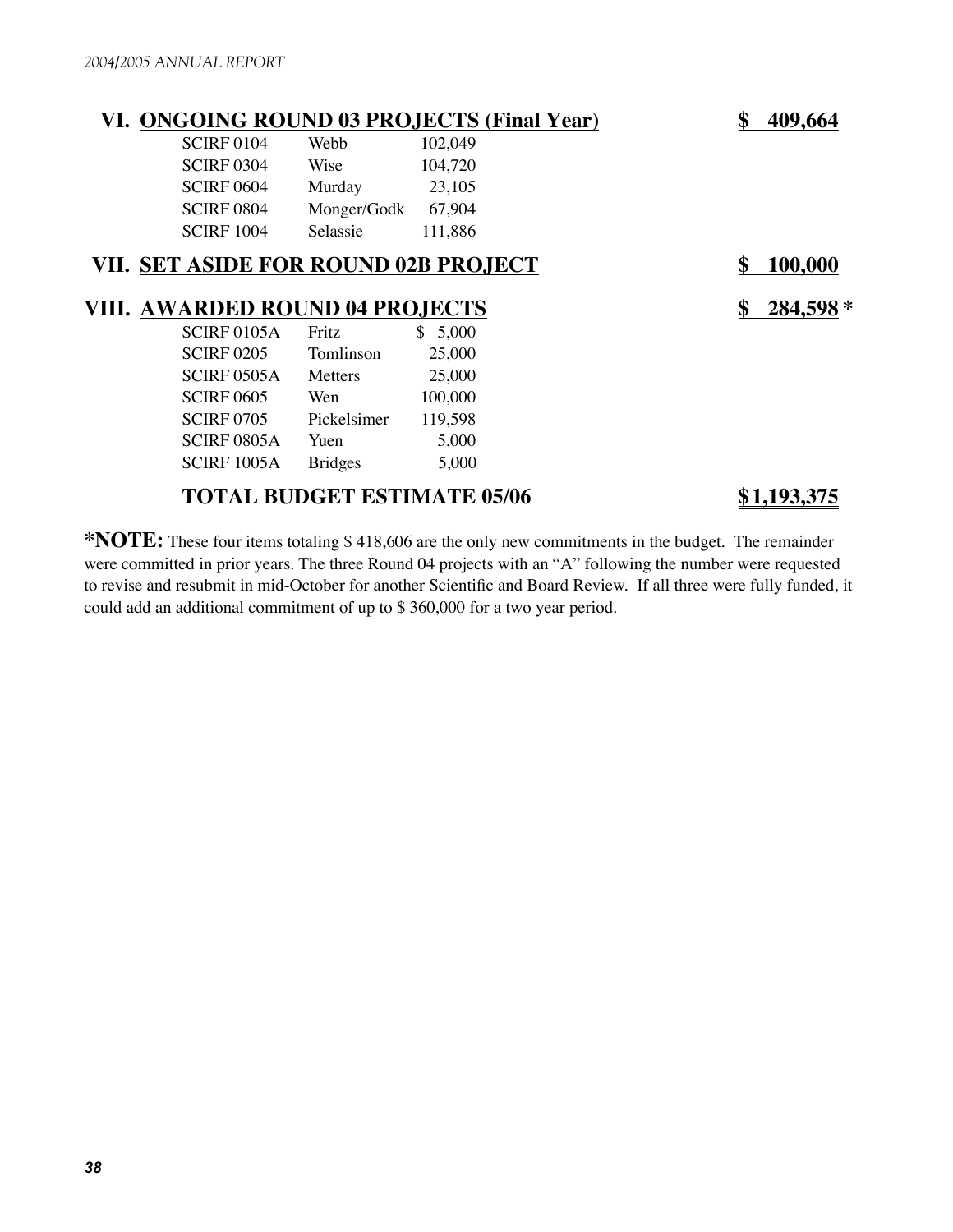## *~FY 2005/2006~* **COMPOSITE BUDGET SPINAL CORD INJURY RESEARCH FUND**

*{DRAFT 3--Based on final FY 04/05 receipts and expenditures}*

|                             | <b>Base</b> | F.B. $(28.6\%)$ | <b>Sub-Totals</b> | <b>TOTALS</b>   |
|-----------------------------|-------------|-----------------|-------------------|-----------------|
| <b>SALARIES/WAGES</b>       |             |                 |                   | \$<br>76,640    |
| <b>FUND ADMIN.</b>          |             |                 |                   |                 |
| Fund Administrator(20%)     | 22,887      | 6,545           | 29,432            |                 |
| <b>RESEARCH DEVEL.</b>      |             |                 |                   |                 |
| Scientific Direct. $(15\%)$ | 25,678      | 7,344           | 33,022            |                 |
| Assoc. Sci. Direct. (10%)   | 11,031      | 3,155           | 14,186            |                 |
| (Res. Dev. Sub-Total)       | (36, 709)   | (10, 499)       | (47,208)          |                 |
| <b>S/W Sub-Totals</b>       | 59,596      | 17,044          |                   |                 |
| <b>TRAVEL</b> (staff/Board) |             |                 |                   | 12,828          |
| Admin. Core (Board)         |             |                 | 828               |                 |
| Research Devel. Core        |             |                 | 12,000            |                 |
| <b>OTHER</b>                |             |                 |                   | 22,240          |
| Admin. Core                 |             |                 | 4,990             |                 |
| Research Devel. Core        |             |                 |                   |                 |
| including Sci. Conf.        |             |                 | 17,250            |                 |
| <b>SUBGRANTS</b>            |             |                 |                   | 1,081,667       |
| Round 1 Projects Exten.     |             |                 | 97,413            |                 |
| Round 2 Projects Exten.     |             |                 | 167,692           |                 |
| Round 3 Projects Final Yr.  |             |                 | 409,664           |                 |
| Round 2B Set Aside          |             |                 | 100,000           |                 |
| Round 4 Projects Award      |             |                 | 284,598           |                 |
| Round 2 Project Supplem.    |             |                 | 22,300            |                 |
| <b>TOTAL</b>                |             |                 |                   | \$<br>1,193,375 |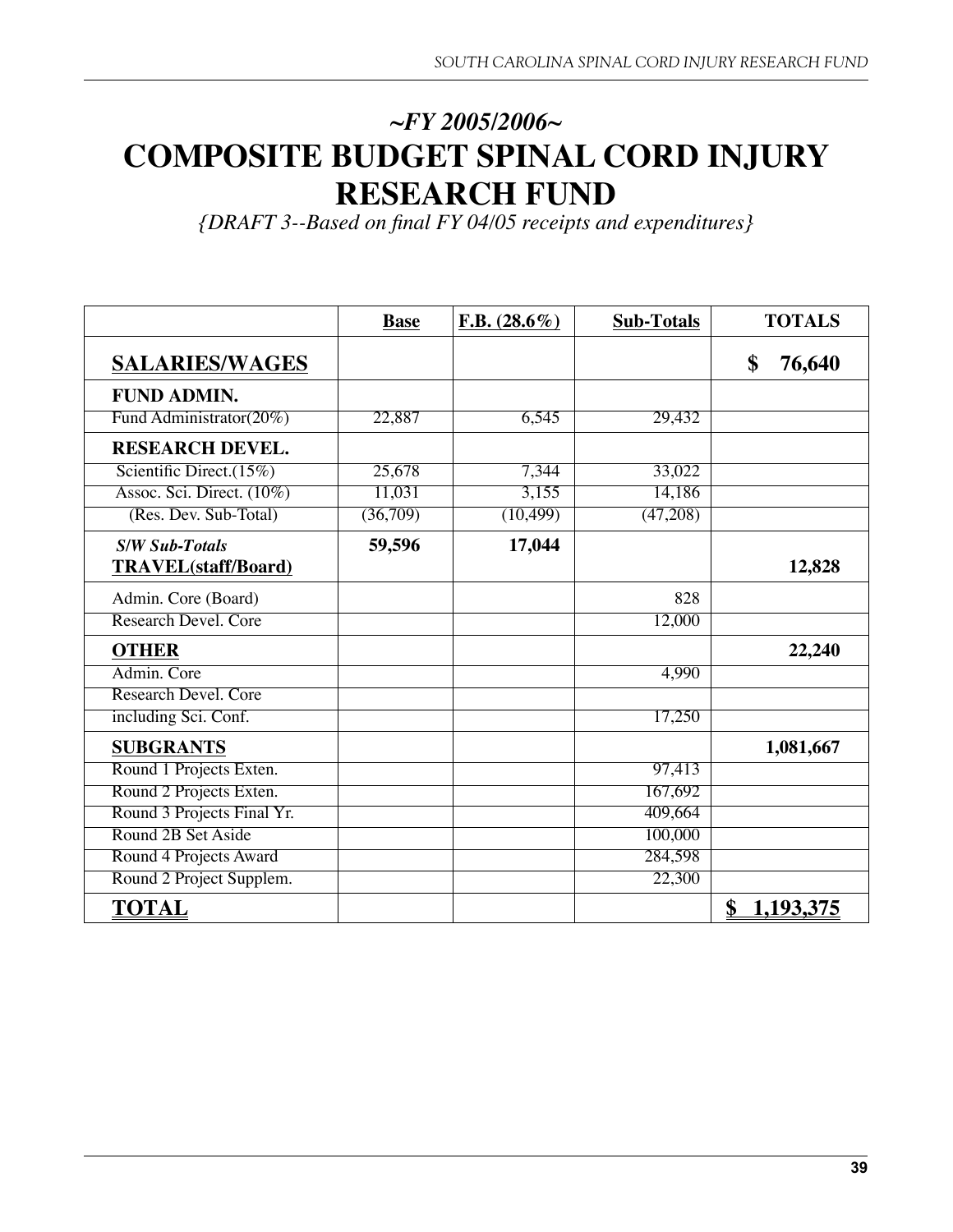### *SOUTH CAROLINA SPINAL CORD INJURY RESEARCH FUND— ONGOING CASH ANALYSIS (06/30/05)*

*{Prepared for 04/05 Annual Report and July Meeting of SCIRF Board}*

| • INITIAL 18 MONTHS (01/01/01-06/30/02)      |           |           |
|----------------------------------------------|-----------|-----------|
| <b>Total Collections</b>                     | 977,703   |           |
| <b>Total Expenditures</b>                    | 30,675    |           |
| <b>YEAR-END CASH BALANCE</b>                 |           | 947,028   |
| • FY 03 $(07/01/02 - 06/30/03)$              |           |           |
| Carryover from Prior Period                  | 947,028   |           |
| DUI Collections through 06/30/03             | 825,957   |           |
| <b>TOTAL CASH</b>                            | 1,772,985 |           |
| Program Admin. Core Expenditures             | 27,624    |           |
| Program Scientific Core Expenditures         | 18,987    |           |
| Round 01 Projects First 12 Mos. Expenditures | 301,951   |           |
| <b>TOTAL EXPENDITURES</b>                    | 349,562   |           |
| YEAR-END CASH BALANCE                        |           | 1,423,423 |
| • FY 04 $(07/01/03 - 06/30/04)$              |           |           |
| Carryover from Prior Period                  | 1,423,423 |           |
| Additional Collections through 06/30/04      | 699,064   |           |
| <b>TOTAL CASH</b>                            | 2,122,487 |           |
| Program Admin. Core Expenditures             | 32,184    |           |
| Program Scientific Core Expenditures         | 21,093    |           |
| Round 01 Projects Expenditures               | 228,719   |           |
| Round 02 Projects Expenditures               | 386,838   |           |
| <b>TOTAL EXPENDITURES</b>                    | 668,834   |           |
| <b>YEAR-END CASH BALANCE</b>                 |           | 1,453,653 |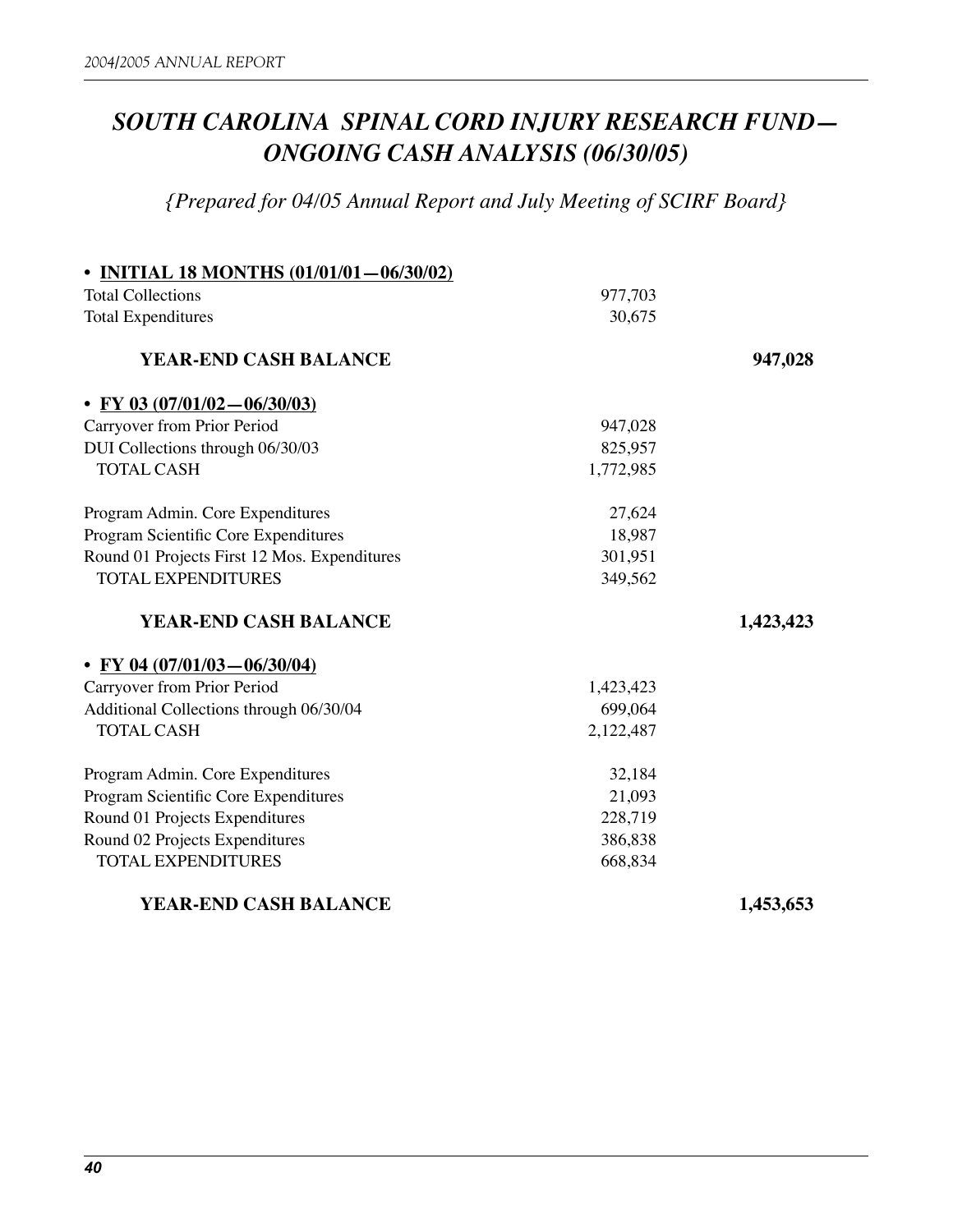| • FY 05 $(07/01/04 - 06/30/05)$               |           |             |
|-----------------------------------------------|-----------|-------------|
| Uncommitted Carryover from Prior Period       | 1,453,653 |             |
| Additional Collections through 06/30/05(est)* | 669,078   |             |
| <b>TOTAL CASH</b>                             | 2,122,731 |             |
| Program Admin. Core Expenditures 04/05        | 33,058    |             |
| Program Scientific Core Expenditures 04/05    | 62,152    |             |
| Round 01 Ongoing Projects Expenditures        | 54,716    |             |
| Round 02 Ongoing Projects Expenditures        | 267,099   |             |
| Round 03 Ongoing Projects Expenditures        | 193,929   |             |
| <b>TOTAL EXPENDITURES</b>                     | 610,955   |             |
| YEAR-END CASH BALANCE                         |           | 1,511,776   |
| • FY 06 $(07/01/04 - 06/30/06)$               |           |             |
| Cash Carryover from Prior Period              | 1,511,776 |             |
| Additional Collections through 06/30/06(est)* | 720,000   |             |
| <b>TOTAL CASH</b>                             | 2,231,776 |             |
| Program Admin. Core Budget 05/06              | 35,259    |             |
| Program Scientific Core Budget 05/06          | 76,458    |             |
| <b>Extended Round 01 Projects</b>             | 97,413    |             |
| <b>Extended Round 02 Projects</b>             | 167,692   |             |
| Supplement Round 02 Project                   | 22,300    |             |
| Ongoing Round 03 Projects (Last Year)         | 409,664   |             |
| Round 02B Set Aside                           | 100,000   |             |
| Round 04 Projects (First Year)                | 284,607   |             |
| <b>COMMITTED FUNDS</b>                        | 1,193,375 |             |
| <b>UNCOMMITED YEAR-END BALANCE (est)</b>      |           | 1,038,401** |

**NOTES:** DUI collections estimated at \$ 60,000 per month (based on average collections over past six mos.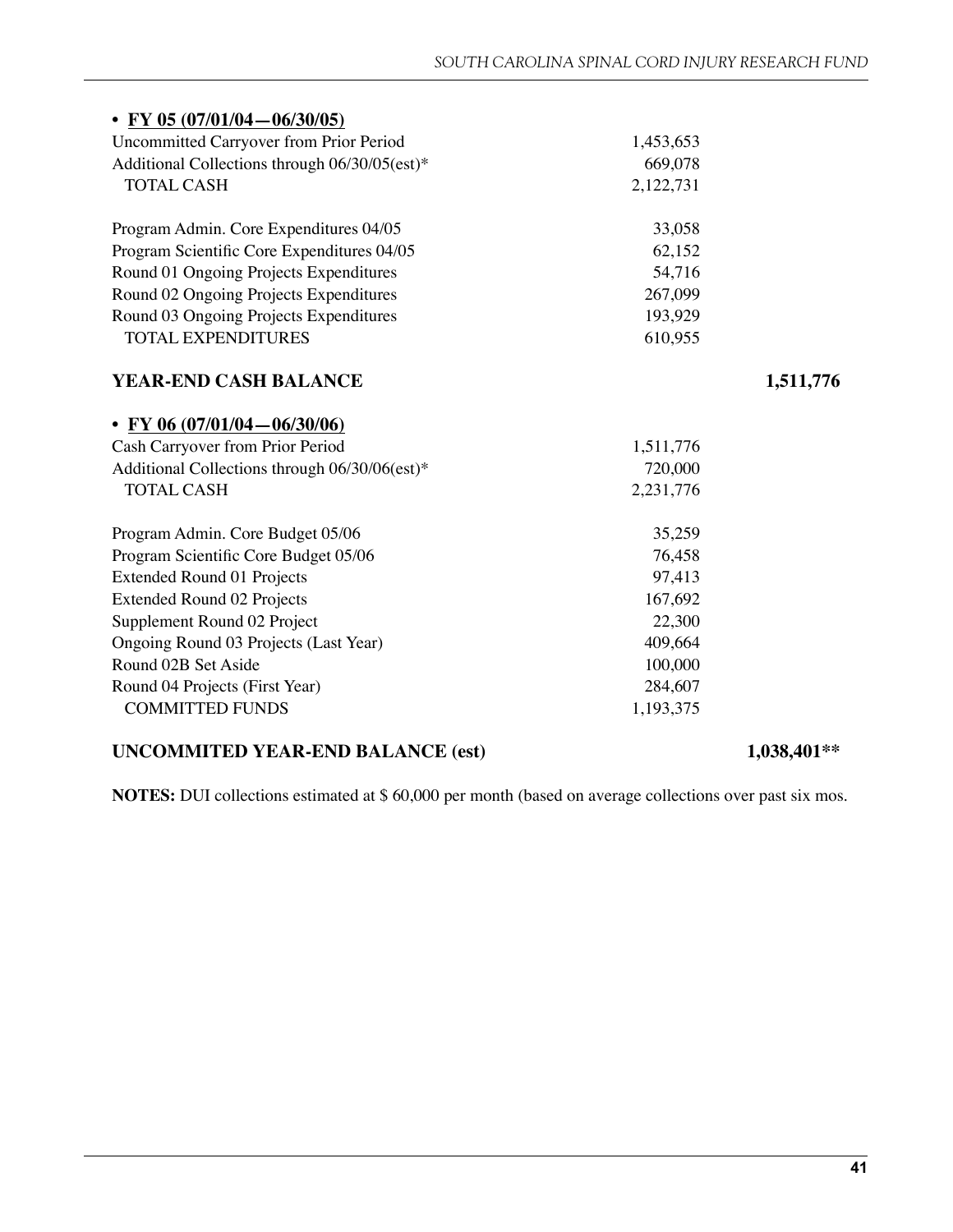## **TOTAL SCIRF EXPENDITURES SINCE 2001**

| <b>BUDGET COMPONENTS</b>          |                   | <b>FY03</b> | <b>FY04</b> | <b>FY05</b> | <b>TOTAL</b> |
|-----------------------------------|-------------------|-------------|-------------|-------------|--------------|
| PROGRAM ADMINISTRATION            |                   | 27,623.95   | 32,184.08   | 33,057.69   | 92,865.72    |
| <b>RESEARCH AND DEVELOPMENT</b>   |                   | 18,987.08   | 21,093.53   | 62,152.69   | 102,233.30   |
| <b>FUNDED PROJECTS</b>            |                   |             |             |             |              |
| <b>ROUND 1 PROJECTS</b>           |                   |             |             |             |              |
| <b>SCIRF 0202</b>                 | McGinty           | 46,685.30   | 15,605.81   |             | 62,291.11    |
| <b>SCIRF 0302</b>                 | Haines            | 57,852.09   | 17,787.70   | 47,709.21   | 75,639.79    |
| <b>SCIRF 0602</b>                 | Middaugh          | 46,671.89   | 43,762.98   |             | 90,434.87    |
| <b>SCIRF 0802</b>                 | Wilson            | 10,745.24   | 67,305.00   |             | 78,050.24    |
| <b>SCIRF 1102</b>                 | Hickman           | 48,824.34   | 51,427.66   |             | 100,252.00   |
| <b>SCIRF 1202</b>                 | Short             | 29,422.27   |             |             | 29,422.27    |
| <b>SCIRF 1302</b>                 | Krause            | 9,315.59    | 18,420.80   |             | 27,736.39    |
| <b>SCIRF 1402</b>                 | Kindy             | 53,434.51   | 14,408.96   | 7,006.92    | 67,843.47    |
| <b>ROUND 2 PROJECTS</b>           |                   |             |             |             |              |
| <b>SCIRF 0103</b>                 | Short             |             | 50,541.45   | 14,457.00   | 64,998.45    |
| <b>SCIRF 0903</b>                 | <b>Bhat</b>       |             | 13,970.13   | 10,881.91   | 24,852.04    |
| <b>SCIRF 0303</b>                 | Gao               |             | 72,136.93   | 61,614.78   | 133,751.71   |
| <b>SCIRF 0403</b>                 | Molnar            |             | 72,475.66   | 2,416.34    | 74,892.00    |
| <b>SCIRF 0503</b>                 | Pickelsheim.      |             | 32,988.67   | 60,636.06   | 93,624.73    |
| <b>SCIRF 0603</b>                 | Morrisette        |             | 37,353.68   | 18,526.32   | 55,880.00    |
| <b>SCIRF 0703</b>                 | <b>Brotherton</b> |             | 30,310.07   | 29,821.34   | 60,131.41    |
| <b>SCIRF 0803</b>                 | Ray               |             | 13,662.91   | 57,143.65   | 70,806.56    |
| <b>SCIRF 1103</b>                 | Barbosa           |             | 63,398.25   | 11,601.95   | 75,000.20    |
| <b>ROUND 3 PROJECTS</b>           |                   |             |             |             |              |
| <b>SCIRF 0104</b>                 | Webb              |             |             | 47,950.21   | 47,950.21    |
| <b>SCIRF 0204</b>                 | Short             |             |             | 60,000.00   | 60,000.00    |
| <b>SCIRF 0304</b>                 | Wise              |             |             | 45,279.80   | 45,279.80    |
| <b>SCIRF 0604</b>                 | Murday            |             |             | 38,526.20   | 38,526.20    |
| <b>SCIRF 0704</b>                 | Mertz             |             |             |             |              |
| <b>SCIRF 0804</b>                 | Monger/God        |             |             | 2,095.39    | 2,095.39     |
| <b>SCIRF 1004</b>                 | Selassie          |             |             | 78.20       | 78.20        |
| <b>TOTALS FOR FUNDED PROJECTS</b> |                   | 302,951.23  | 615,556.66  | 515,745.08  | 1,434,252.97 |
| <b>TOTAL EXPENDITURES</b>         |                   | 349,562.26  | 668,834.27  | 610,955.46  | 1,629,351.99 |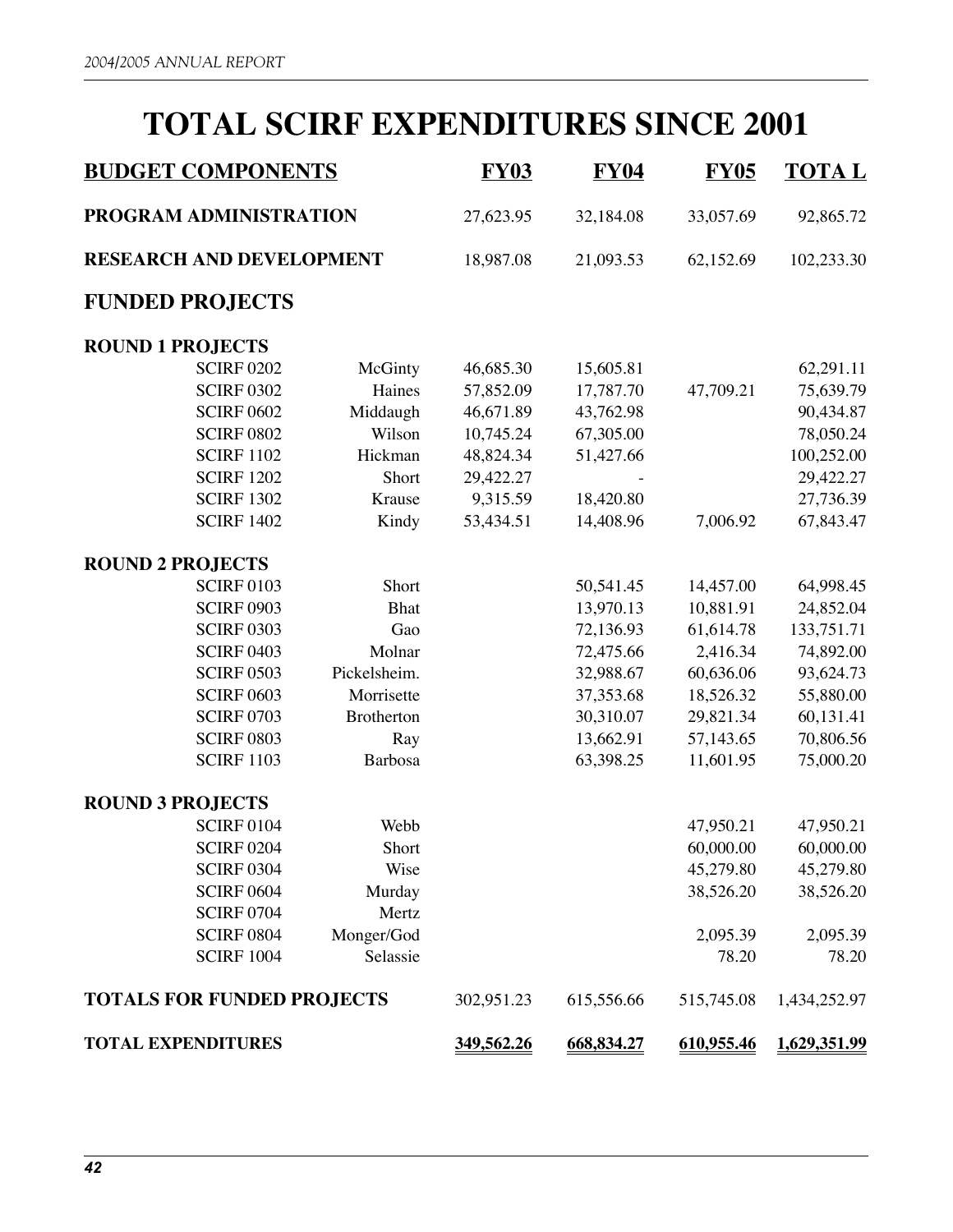## **APPENDIX 4—BOARD AGENDAS**

#### *AGENDA~*

#### *SPINAL CORD INJURY RESEARCH FUND BOARD* **Friday December 3, 2004, 12:00 Noon**

*Corporate Offices of the Medical Society of South Carolina, 69- B Barre St. (carriage house behind Edward Bennett House)*

**Approval of Minutes (06/25/04 Meeting)** 

**Report of Chairman 10/01/04 Shepherd Center Visit Updated Power Point Fund Presentation Meeting Presentations (06/04, 10/23/04, & 10/26/04) Update on Vacant Board Appointment Entry in Legislative Manual/State Web Page**

**Report of Fund Administrator DUI Collections Update FY 03/04 Annual Report (including final expenditures)** 

**Report of Scientific Directors**

 **Projects' Progress 05/13/05 Scientific Conference (Location/Invitees/Agenda) Update on Web Page RFP 02A—still open (Recruitment) RFP 02B—revised Rehabilitation RFP RFP 04—new annual RFP Review Process Concerns/Suggestions** 

**Other Old Business**

**New Business**

**Adjourn**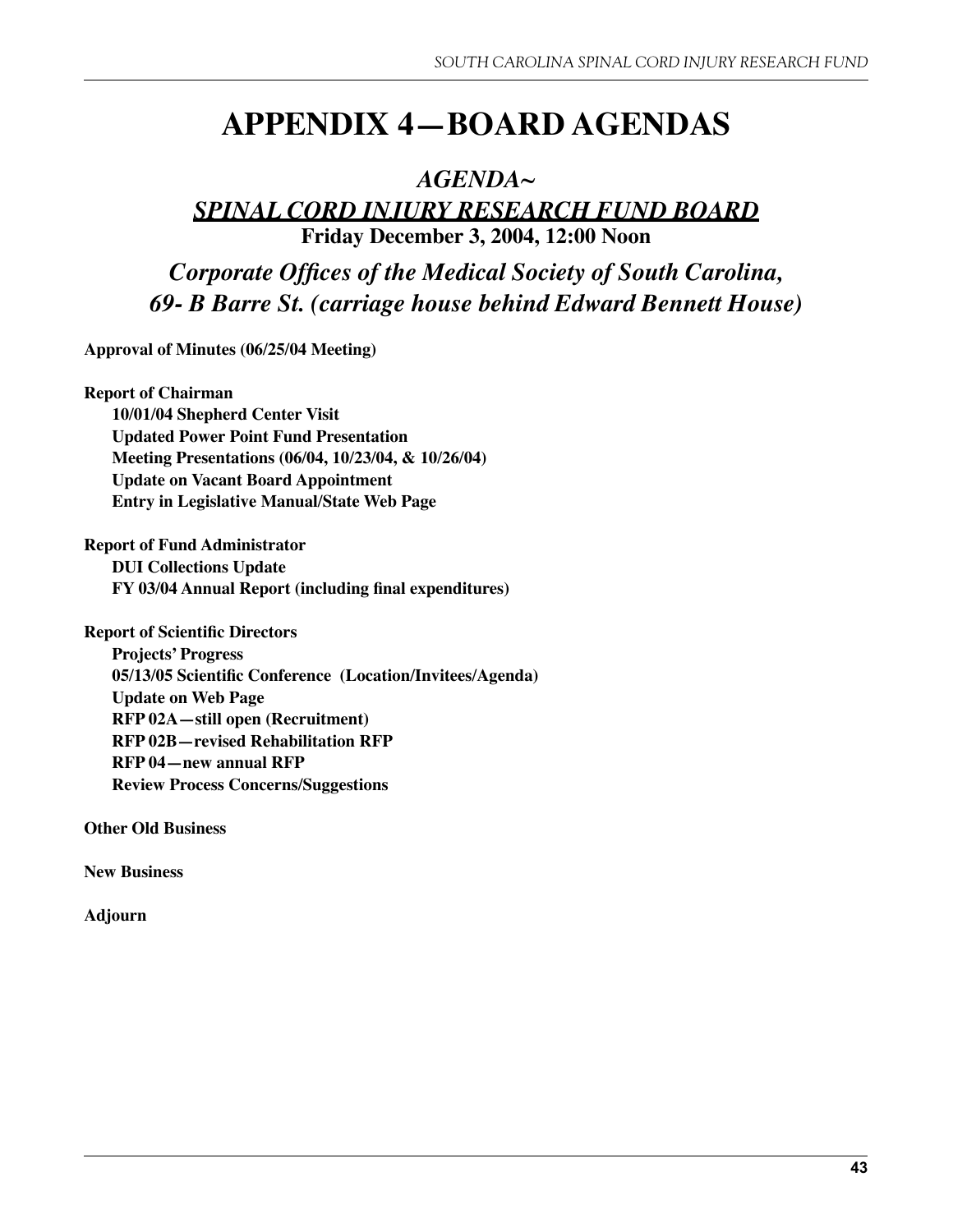#### *~AGENDA~ SPINAL CORD INJURY RESEARCH FUND BOARD* **Friday July 1, 2005, 12:00 Noon Corporate Offices of the Medical Society of South Carolina, 69-B Barre St. (carriage house behind Edward Bennett House)**

**Roll Call/Introductions**

**Approval of December 03, 2004 Board Minutes**

**Report of Chairman**

- **Welcome new Board Member Stevens**
- **Update on Legislative Manual, State Web Page, and PR initiatives**
- **Meeting with Governor or Staff**
- **Board Appointments/Reappointments/Officer Election**

**Report of Fund Administrator**

- **DUI Collections Update**
- **Revised 05/06 Budget**
- **Cash Analysis Update**
- **First Draft 06/07 Budget**
- **FY 06 and Five Year Strategic Goals**
- **FY 04/05 Annual Report**

**Report of Scientific Directors**

- **Report on May 12, 2005 SCSCIA Conference**
- **Report on May 13, 2005 Fund Scientific Conference**
- **Progress Report on Round 01/02/03 Projects**
- **Discussion of Any Potential 02A Proposals**
- **Revised RFP/Timeline for Round 02B Proposals**
- **Discussion of Round 05 Priorities and Timeline**
- **Update on Web Page**
- **Round 04 Proposals/Scientific Reviews**
- **Round 04 Scientific Review Summary Sheets**
- **Request for Supplemental Funding, Round 02 Project**

#### **New Business**

- **Date of Next Board Meeting**
- **Other New Business**

#### **Adjourn**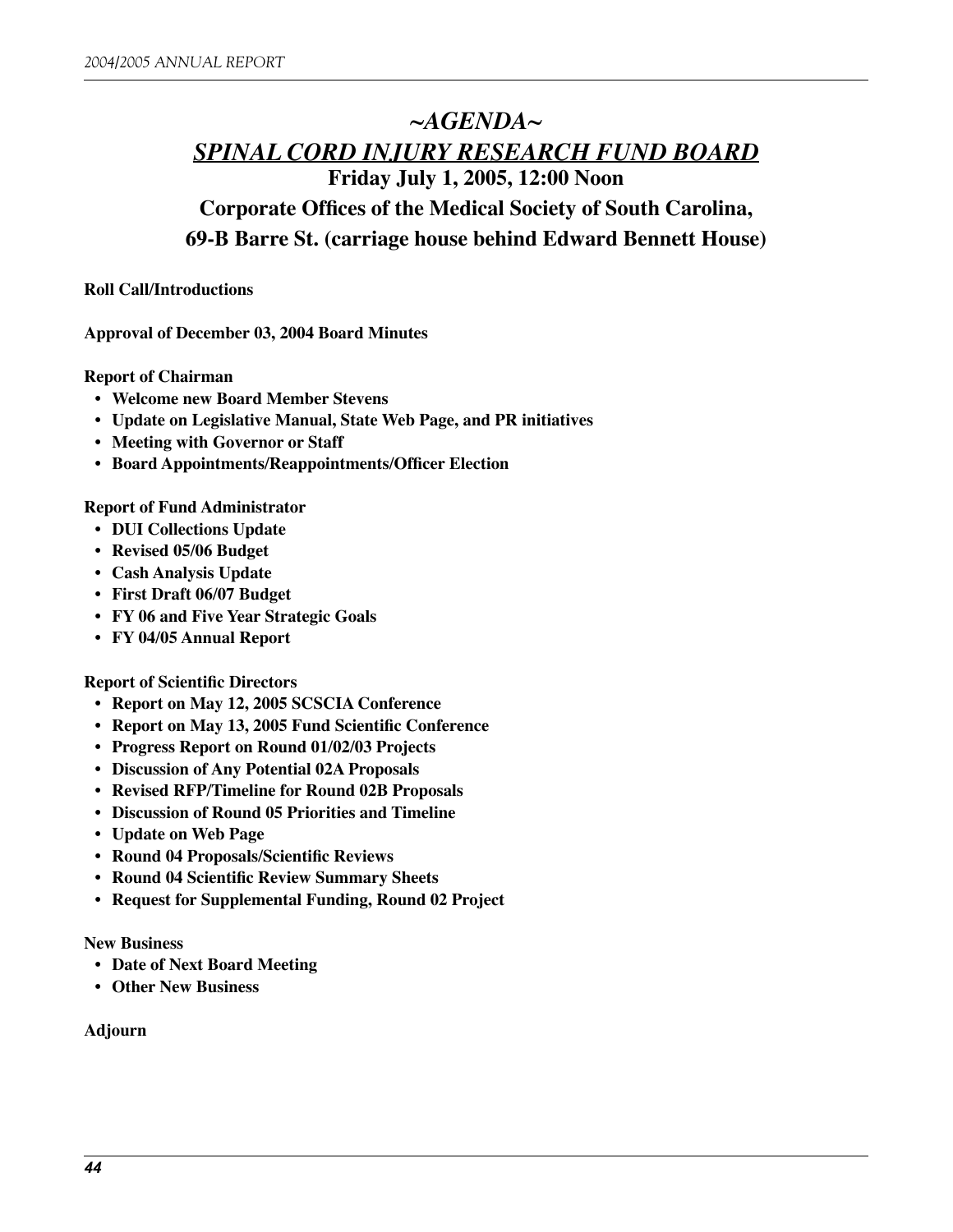## **APPENDIX 5—RFPs ISSUED FY 04-05**

## **RFP 04**

#### **RESEARCH ON SPINAL CORD INJURY (SCI)**

**Request For Proposals (RFP) 04** 

**Issued by the Spinal Cord Injury Research Fund Board**

 *Brian G. Cuddy, MD(Chair), David Griesemer, MD, Terry Peacock, Phanor L. Perot, MD, PhD, David L. Shallcross, MD, and W. Daniel Westerkam, MD*

#### **Administered by the Medical University of South Carolina (MUSC)**

#### *RFP 04* **Date of Release: December 15, 2004 Deadline for Submission: March 15, 2005**

**Background:** Amendment (Bill S54 44-38-510) to Section 2, Chapter 38, Title 44 of the 1976 S.C. Code was ratified on July 20, 2000 and authorized the new South Carolina Spinal Cord Injury Research Fund provided from a \$100 surcharge on each Driving Under the Influence (DUI) conviction. The Fund is administered by new Spinal Cord Injury Research Board appointed by the Governor, and was attached to MUSC for staff and administrative purposes. The law authorizes Fund use to cover basic operating and administrative costs, but directed that the balance be provided for spinal cord injury research projects.

SCI is a serious and seldom reversible cause of disability. Often traumatic in origin, it may also result from inflammatory, neoplastic, developmental, or rarely infectious causes. The consequences of SCI are legion, including paralysis of legs and arms, even muscles of respiration; loss of sensation and autonomic control; chronic pain; impairment of bowel, bladder, and sexual dysfunction; metabolic disorders such as hypercalcemia; muscle spasticity with contractures of joints, fractures, and heterotopic ossification; complications such as decubitus ulcers, uncontrolled blood pressure, and frequent infections. People with SCI may face extraordinary demands due to the costs of medical care, limitations in rehabilitation resources after profound loss of mobility, and the absence of environmental supports. The spouses and children of people SCI also face additional demands and the cost of care to families and the residents of South Carolina are extraordinary and ongoing. The long-term goal of this research initiative is to minimize the risk and incidence of SCI, interrupt or reverse the process of SCI, and improve the health and quality of life for residents of South Carolina with SCI.

Areas of potential research interest include: basic neurobiology, including regeneration of cells and axons, modulation of inflammatory and destructive processes, prevention of injury-induced neurotoxicity or secondary injury; pre-clinical studies, including refinement of animal models of SCI; translation of pre-clinical findings into treatment, including pharmacological trials, surgical approaches, and previously unexplored treatments; clinical issues, including diagnostic assessment and monitoring, relationship to other spinal cord disorders and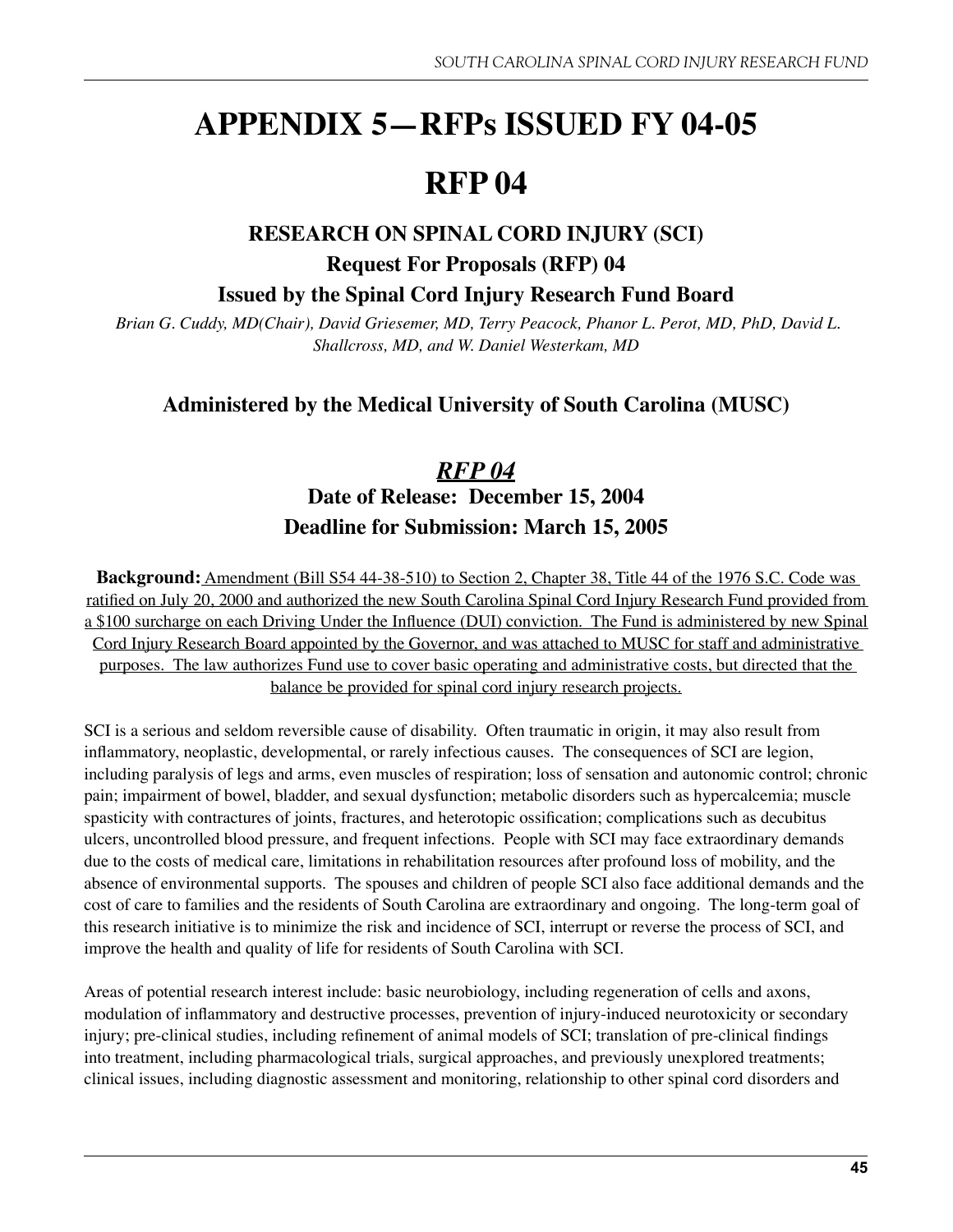psychological disorders; outcomes of rehabilitation, including therapies (prosthetic, physical, occupational, speech/language, recreational), quality of life (technological solutions, functional improvement), and attendant care; epidemiology, including factors affecting incidence, availability and quality of SCI care in South Carolina; education and prevention, including education curriculum for patients and families in appropriate and adequate SCI care (classroom, career), community (prevention of alcohol-related injury, opportunities for therapy and rehabilitation), and health care providers (curriculum at South Carolina colleges and universities, professional education).

**Request For Proposals:** The South Carolina Spinal Cord Injury Research Board invites grant and contract applications for research on all aspects of spinal cord injury (SCI) in an effort to develop better understanding and ultimately treatment for paralysis and other consequences of spinal cord injury and disease. This is the fourth annual call for grants that outline innovative and potentially groundbreaking research. It is estimated that \$800,000 will be available for projects funded in response to this request.

#### **Funding Mechanisms**

- 1. Primary research grants will not exceed \$120,000 over a 24-month period (\$60,000 per year). These will support research activities of junior faculty (usually within 1 to 5 years of their first faculty position or first research position) that range from basic science to applied science. Anticipated are three to four awards, with no more than a 2:1 ratio in either basic versus applied science. The primary goal of these research grants will be to perform studies that lay the foundation for larger projects that may being federal funds into the state of South Carolina. We are particularly interested in funding projects that specifically addresses issues related to access to care or the health care delivery in the state of South Carolina. Possible topics include but are not limited to attendant care, access to primary rehabilitation, access to follow-up services, availability of physicians and other health care professions, the efficacy of existing programs, or outcomes associated with the quality of existing or pilot programs. No more than 20% effort for principal investigator may be paid from primary grant funds.
- 2. Career development awards will be utilized to support new investigators in the field of spinal cord injury, or to support the work of individuals crossing over to spinal cord injury research from other areas. A maximum of \$90,000 will be granted over a 24-month period. The primary goals of this mechanism will be to increase the likelihood that a researcher will be able to successfully compete for a federally funded K grant or other federally funded career development award upon completion of the project. The proposed award will give new investigators set-aside time from their other activities to focus on research, not to exceed 50% effort and lay the foundation for them to obtain awards. These awards may reflect either basic science projects or applied projects. Investigators must include a plan to develop an application for a federal career development as part of their scope of work. Quality of investigators career plans and likelihood of success in obtaining future extramural funds will be heavily weighed in evaluating career development applications.
- 3. Small pilot grant funds of up to \$25,000 will be available for single year projects. The goal of this award is specifically to support investigators who need to collect a modest amount of pilot data or purchase equipment necessary to position themselves for NIH grants. This mechanism will support the work of senior investigators. Three to five such awards per year are anticipated as funding levels permit. This mechanism also will have a second midyear cycle in which proposal may come directly to the Scientific Director or Associate Scientific Director who will set up a review from an external panel and then submit recommendations to the Board regarding approval.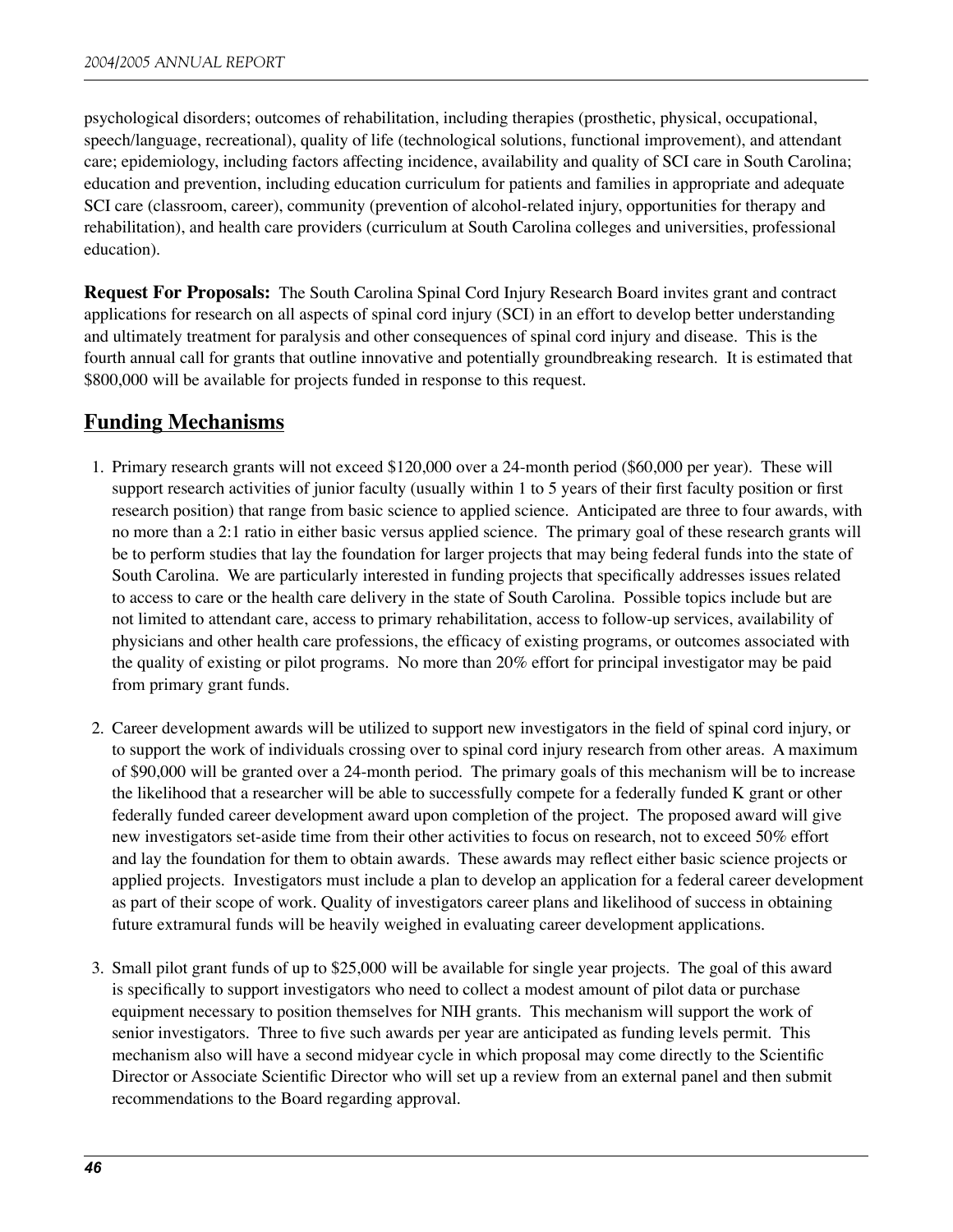4. Up to \$70,000 (\$35,000/year) will be set aside for projects that disseminate the results of research to the citizens in South Carolina with spinal cord injury and their families. This dissemination component is of great importance to the mission of the SCI Research Fund, as the information derived from the research studies must reach those individuals who can utilize it. Three types of activities will be supported under this mechanism: development of annual conference, generation of educational materials for consumers that may be directly disseminated to them (e.g., pamphlets), and funds for the continuation and updating of the website.

**Eligibility and Terms of Support:** Applications will be accepted from clinicians, therapists, educators, and scientists in South Carolina who have a terminal professional degree in their field and, in the case of research involving human subjects, have access to an Institutional Review Board. This includes, but is not limited to, faculty members of research and educational institutions throughout the state. All applicants will be required to submit a two-page progress report within 60 days of the termination of the award period. In addition, all applicants will be required to present their research at a Spinal Cord Injury Research Fund meeting and to have prepared a research proposal on SCI to be submitted within 6 months of the termination of the award.

**Funding:** Grant or contract support will be awarded initially for 24 months (except for pilot projects which are 12 months), with no guarantee of renewal. Further funding will depend on progress reports at 12-month intervals that include evidence of productivity, with consideration for renewal of projects that show progress or significant promise on re-submission. Reasonable amount of funds for support of the Principal Investigator's salary will be considered, but should not exceed 20% of the total requested budget (except for Career Development applications where it shall not exceed 50%). Grant or contract fund uses for equipment are not encouraged (the exception being the open announcement), but minor items will be considered provided they are clearly justified as absolutely essential to the successfully conduct of proposed research. Requests for travel should be focused on development of networking necessary for the conduct of research. The Spinal Cord Injury Research Fund does not provide support for indirect costs and any such related costs essential to the proposed research should be included in the direct cost budget request.

**Timeframes:** There will be at least one call for proposals annually. The review of all proposals will be completed within 60 days following the grant submission deadline. The deadline for applications in response to this Request for Proposals is **March 15, 2005, at 5:00 PM.** The South Carolina SCI Research Board will make money available within 30 days following a recommendation for funding by the Review Committee, approval from the Board of Directors, and receipt of acceptance forms from successful applicants.

**Review Process:** Proposals will be reviewed by committees of reviewers approved by the Spinal Cord Injury Research Fund Board as drawn from a list of volunteers as well as those recommended by knowledgeable peers. One review committee will consider basic science or pre-clinical proposals, and another review committee will consider applied or clinical proposals. Investigators will be asked to submit the names of two (2) reviewers qualified to review their proposals, and these individuals may be selected as ad hoc reviewers. Grants will be scored in a manner similar to an NIH grant review committee where 100 is the best possible score and 500 is the lowest score. Three reviewers will be assigned to each grant and all members of the appropriate review committee present for the review will have an opportunity to vote on each proposal. The Board will consider these reviews and scores in making all final award decisions.

**Submission Address:** Grant applications should be submitted to Mark S. Kindy, PhD, Associate Scientific Director, South Carolina Spinal Cord Injury Research Fund, c/o Fund Administrator, Office of the President, Medical University of South Carolina, 135 Cannon Street, Suite 101, PO Box 250001, Charleston, SC 29425.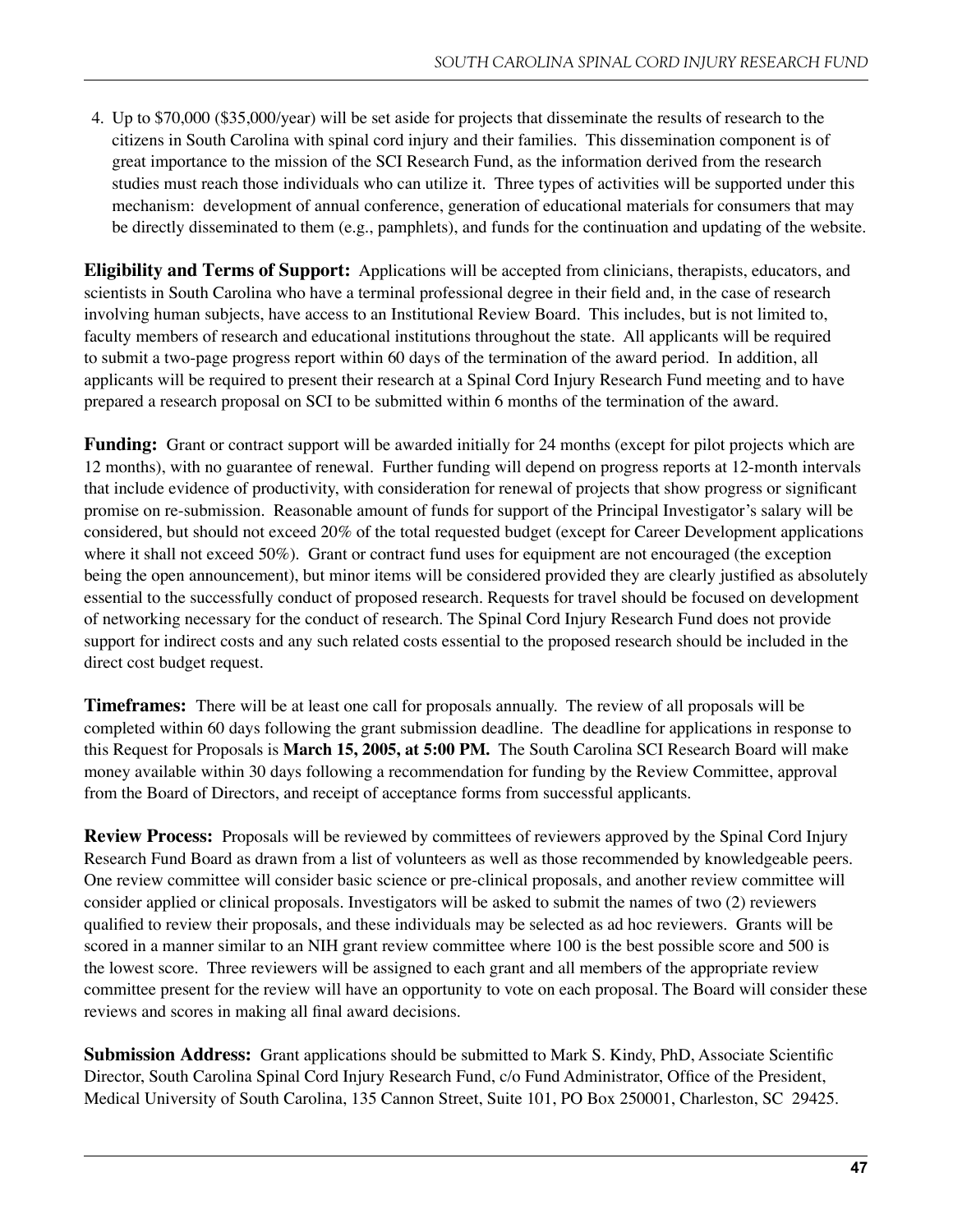**Application Format:** The proposal must not exceed 12 pages in length, including the biosketch of the Principal Investigator. Pilot proposals should not exceed 5 pages. Proposals not adhering to page limitation may be refused. Please send a cover letter and complete the face page (attached to the end of this announcement) indicating which of the grant mechanisms to which you are applying and you may include the names and contact information for up to 2 reviewers who are experts in the field (this cover letter will not count against the page limit). The format is similar to that of a National Institutes of Health (NIH) research proposal. Specific elements that should be included are:

- I. Face page (name, position, department, proposal title, abstract)
- II. Response to previous critique (only for renewal applications or resubmission of a previously unfunded proposal – maximum of 1 extra page)
- III. Specific aims
- IV. Value to the State of South Carolina (benefit to the people of the State and/or plans for obtaining extramural funding and/or compatibility with Fund's primary objectives and initial priorities. This section is particularly important to those applying for set aside funds for a project that specifically addresses the health care needs of individuals with SCI in South Carolina.)
- V. Background and rationale (Note: Career Development applications should focus on their rationale on how the proposed activities will facilitate the applicant's research career development and how the award will assist the applicant in successfully competing for a federally funded career development award. Applicants also need to describe and highlight the qualifications of at least one mentor who will provide mentorship to them during the 24-month period and outline a plan for mentorship (e.g., how often they will meet).
- VI. Methods
- VII. Evaluation strategy (with measurable goals)
- VIII. References
- IX. Detailed Budget (with narrative justification)
- X. Biosketch (abridged NIH format, additional biosketches for each co-investigator should be included, adjusting page limit to accommodate more than one)

Please submit the original and six copies.

**Review Criteria:** Proposals will be reviewed by the Review Committees according to the following criteria:

- 1. Originality and significance of the hypothesis or product.
- 2. Feasibility and adequacy of the proposed research or product.
- 3. Qualifications and experience of the Principal Investigator and other key personnel. Special consideration will be given to new faculty and individuals less familiar with the extramural funding process.
- 4. Likelihood of the project ultimately receiving extramural support and/or benefiting the people of the State of South Carolina.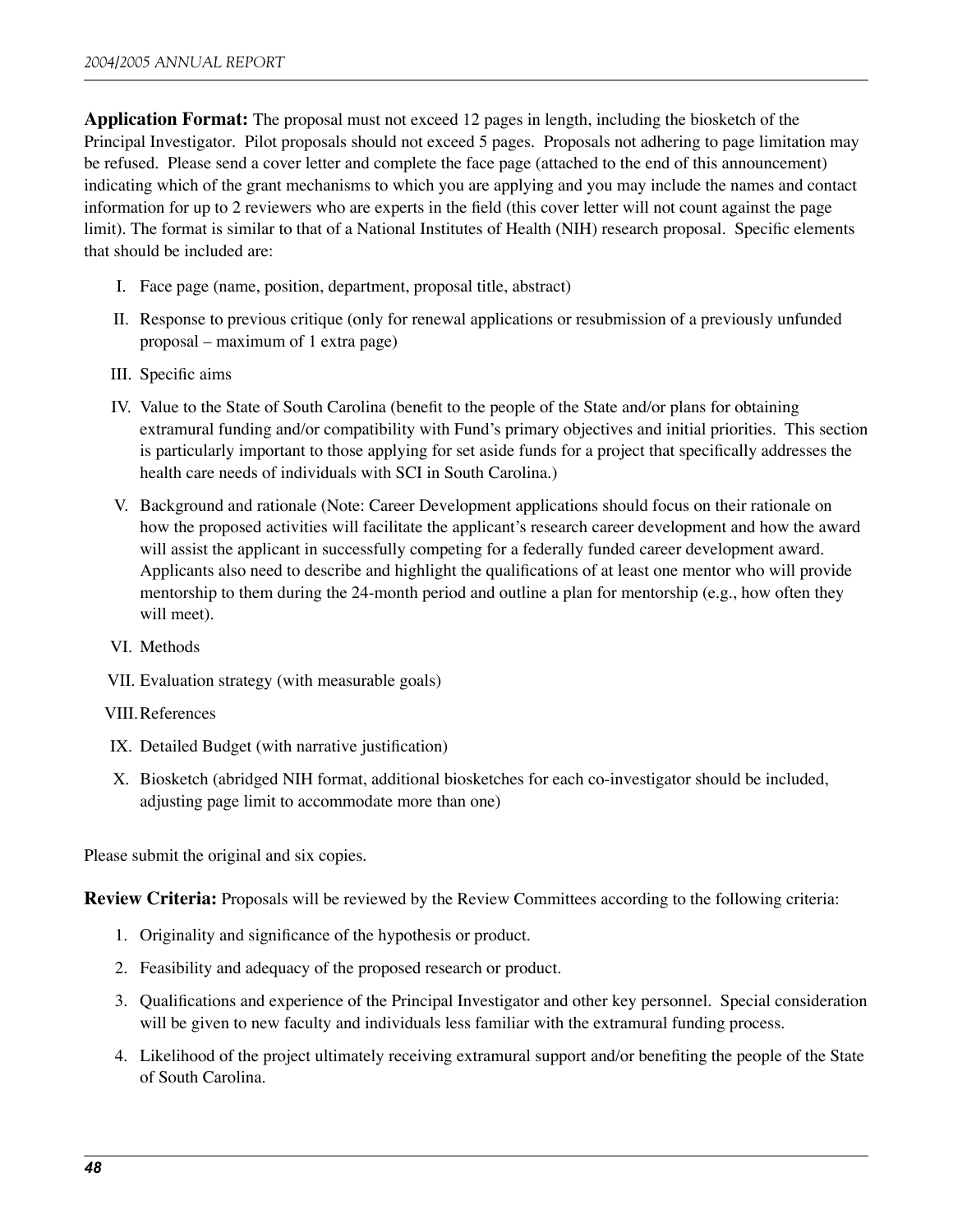- 5. Availability of adequate facilities to conduct the proposed project
- 6. Appropriateness of the budget.
- 7. Relevance to the Fund's primary objectives and initial priorities as presented in the Background section of this RFP.

Note: Career Development Awards will be reviewed based on the quality and clarity of the overall career development plan and how the current award will enhance the qualifications of the investigator and assist in obtaining an extramural career development award. Quality of mentorship will also be evaluated in applications for Career Development Awards. Although applicants research plan will be evaluated, it will not be expected to be as rigorous as with primary grants, as a greater emphasis will be placed on the career development plan, particularly how the applicant will gain expertise in spinal cord injury.

**Awarding of Funds:** Projects will be awarded by grant or contract based upon applicable South Carolina policies, procedures, and laws concerning the expenditure of State funds.

**For Questions or Additional Information:** Potential applicants should contact Dr. James Krause, Scientific Director or Dr. Mark S. Kindy, Associate Director, South Carolina Spinal Cord Injury Research Fund. Procedural and basic science questions should be addressed to Dr. Kindy. Questions regarding applied or clinical research, the set aside funds for special needs of people with SCI in South Carolina, career development awards, or consumer education should be addressed to Dr. Krause.

#### **JAMES S. KRAUSE, PH.D.**

Krause@musc.edu 843-792-1337

843-792-0808

**MARK S. KINDY, PH.D.** kindyms@musc.edu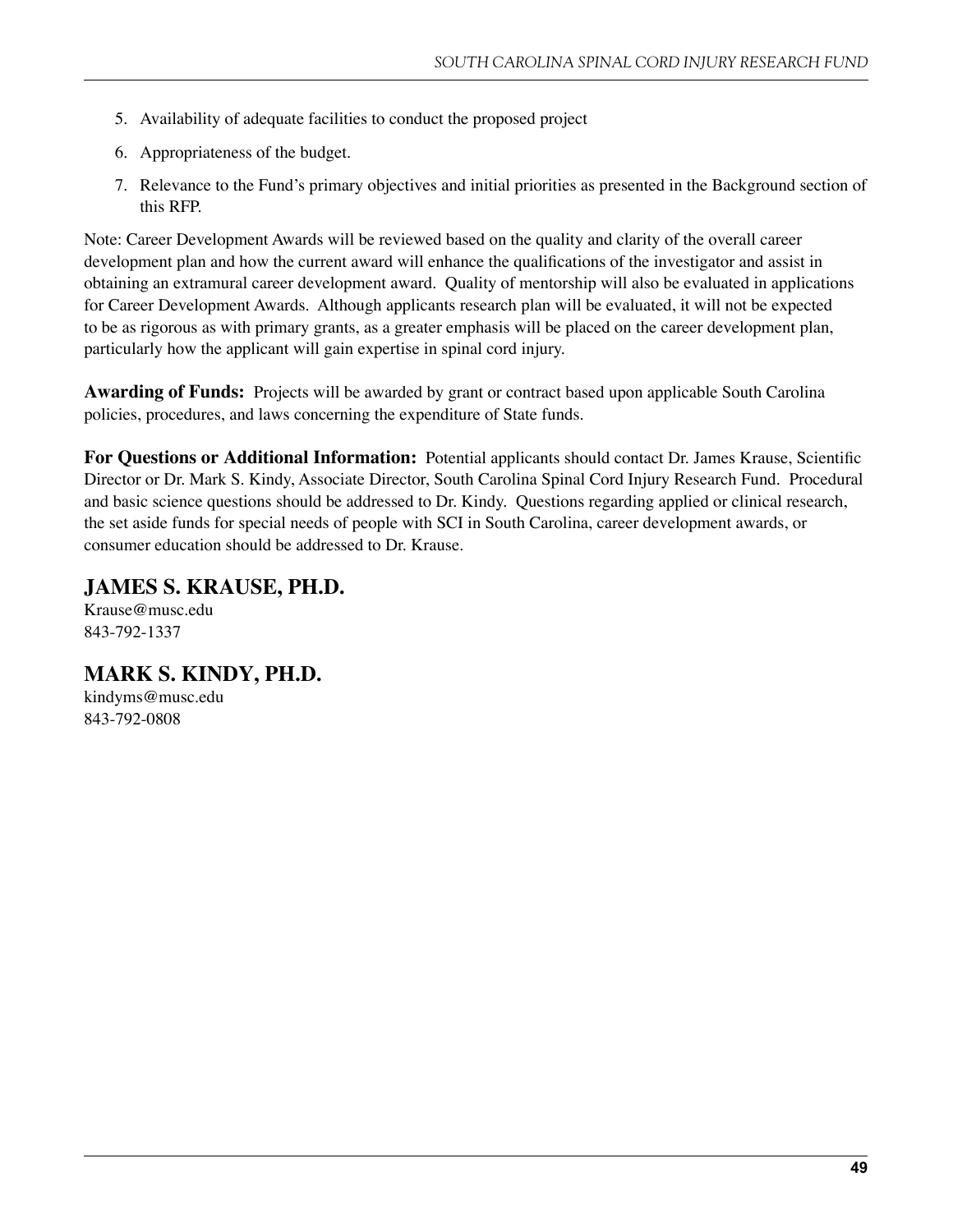## **APPENDIX 6—FUND SPONSORED CONFERENCES**

#### *AGENDA—06/13/05 SCIENTIFIC CONFERENCE S.C. Spinal Cord Injury Research Fund* **First Annual Scientific Conference**

#### **Friday May 13, 2005 8:30 a.m. until 4:30 p.m. Storm Eye Institute Auditorium 167 Ashley Ave, Charleston, SC 29425**

**Welcome and Introductions--**Brian Cuddy, M.D., Chair SCSCIRF Board

**Fund Scientific Overview--**James Krause, Ph.D., SCSCIRF Scientific Director

#### **~Clinical/Applied Science Sessions~**

**Opening Invited Address, "A Dream of Hope"--** James Shepherd, Board Chair of Shepherd Center

**Keynote Address, "The Miami Project to Cure Paralysis: Yesterday, Today and Tomorrow"—** Barth A. Green, M.D., Lois Pope Life Center and the Miami Project to Prevent Paralysis

**Selected P.I.s of SCSCIRF Funded Projects—**Anbesaw Salassie, PhD (MUSC); David Morrisette, PhD (MUSC); Elisabeth Pickelsimer, PhD (MUSC); and Sandra Brotherton, PhD (MUSC)

#### **~Basic Science Sessions~**

**Current Status of Spinal Cord Injury Research—**Mark S. Kindy, Ph.D., Associate SCSCIRF Scientific Director

**Keynote Address, "The Myths and Realities of Stem Cell Repair for Spinal Cord Injury"-- –** Scott Whittemore, Ph.D., Director, Kentucky Spinal Cord Injury Center and the University of Louisville

**Selected P.I.s of Fund Projects—**Jakie McGinty, Ph.D.(MUSC); Britt Wilson, Ph.D. (USC); Bruce Gao, Ph.D.(Clemson); Swapan Ray, Ph.D. (MUSC); and Ernie Barbosa, M.D. (MUSC)

#### **~Conclusions/Discussion/Challenges~**